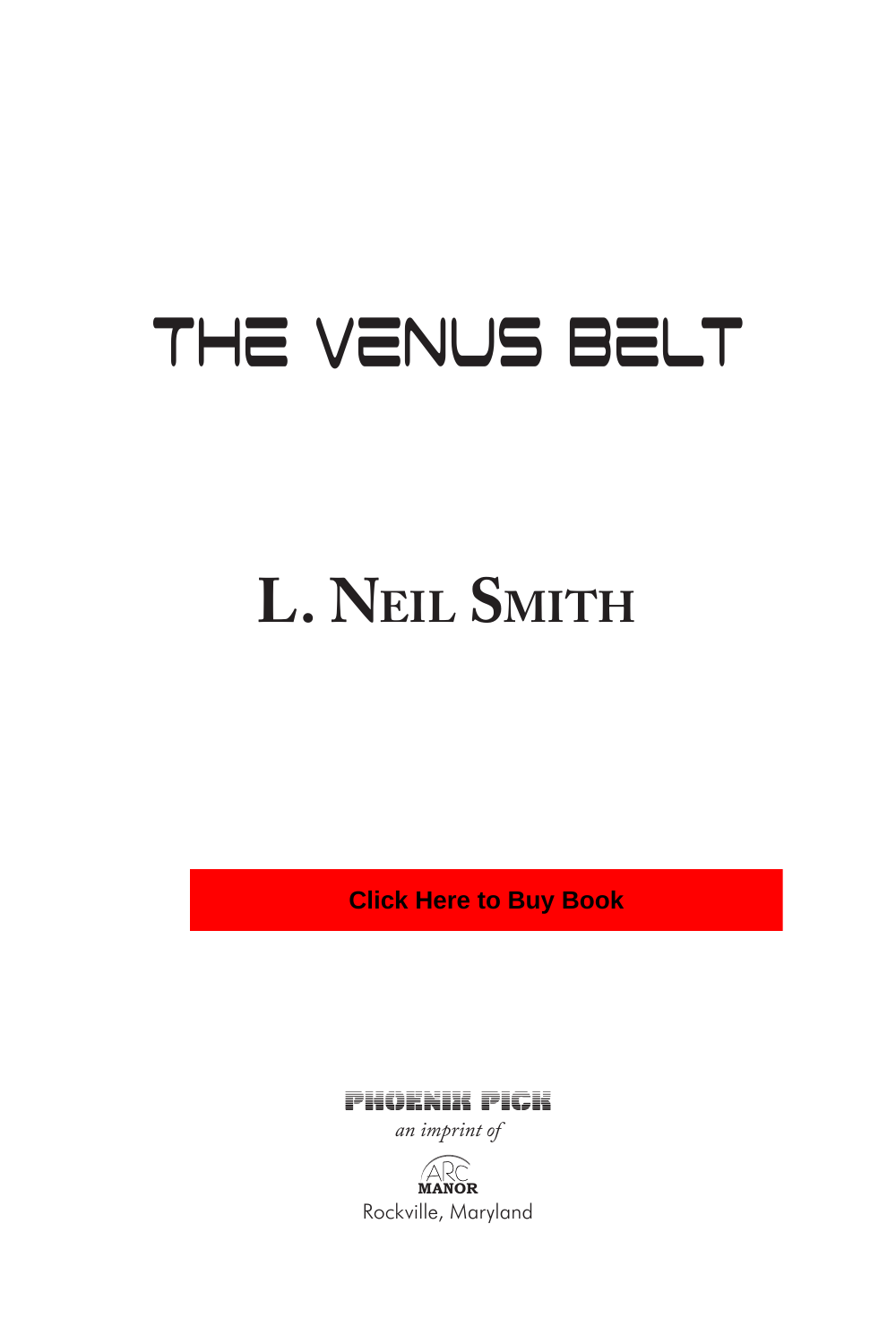*The Venus Belt* **copyright © 1980, 2009 L. Neil Smith.** All rights reserved. This book may not be copied or reproduced, in whole or in part, by any means, electronic, mechanical or otherwise without written permission from the publisher except by a reviewer who may quote brief passages in a review. Cover copyright © 2009 Arc Manor, LLC**.** Manufactured in the United States of America. Originally published by Balantine Books (Del Rey), 1980.

Tarikian, TARK Classic Fiction, Arc Manor, Arc Manor Classic Reprints, Phoenix Pick, Phoenix Rider, Manor Thrift and logos associated with those imprints are trademarks or registered trademarks of Arc Manor Publishers, Rockville, Maryland. All other trademarks and trademarked names are properties of their respective owners.

This book is presented as is, without any warranties (implied or otherwise) as to the accuracy of the production, text or translation.

ISBN: 978-1-60450-442-2

#### **www.PhoenixPick.com Great Science Fiction at Great Prices**

#### **Visit the Author's Website at: http://www.lneilsmith.org**

# **Visit the Author's Page at Phoenix Pick: http://www.ElNeil.com**

Published by Phoenix Pick *an imprint of Arc Manor* P. O. Box 10339 Rockville, MD 20849-0339 www.ArcManor.com

Printed in the United States of America / United Kingdom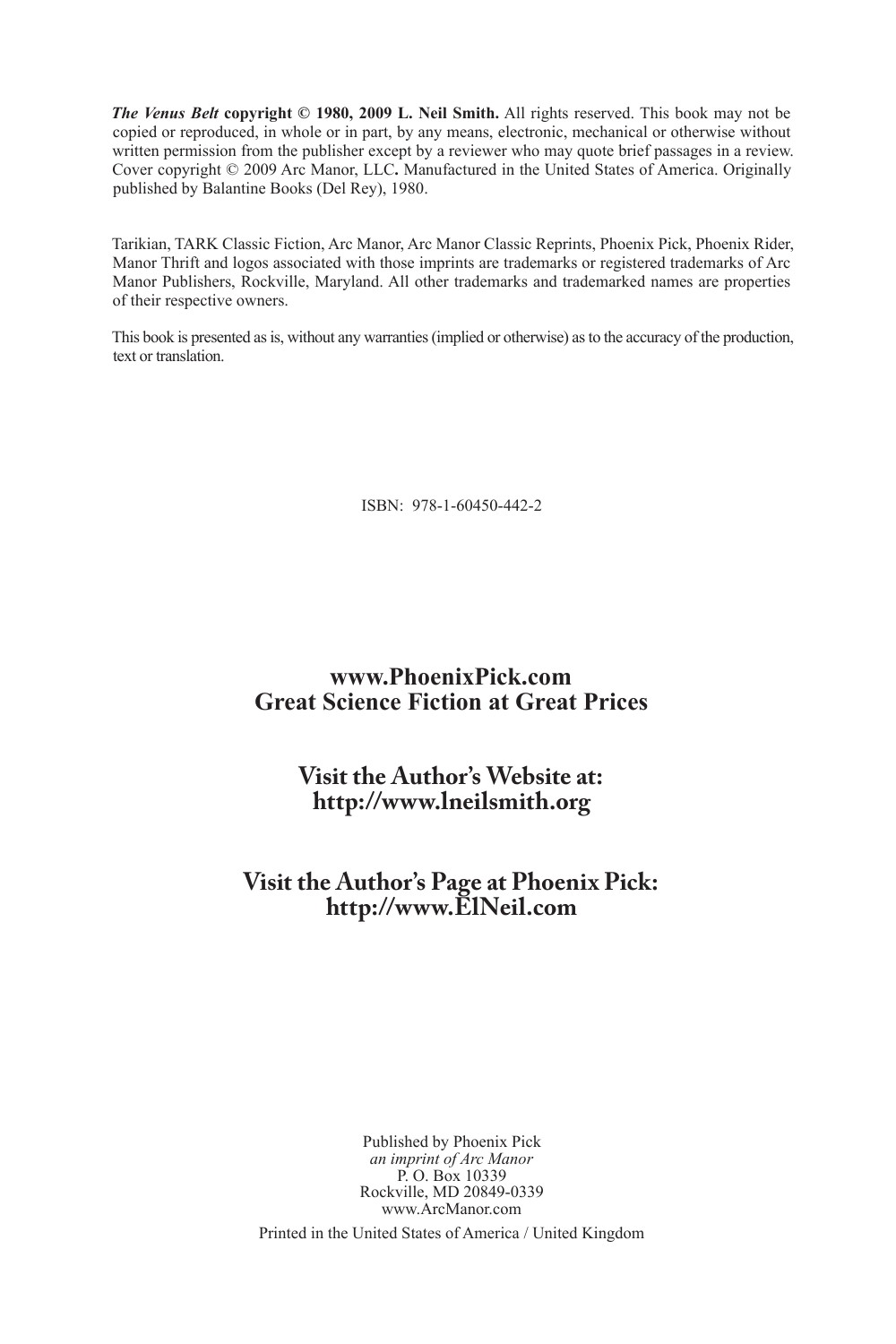To my parents, Les and Marie Smith, and to treasured memories of the lives and works of H. Beam Piper and Karl Bray.

 $\gamma$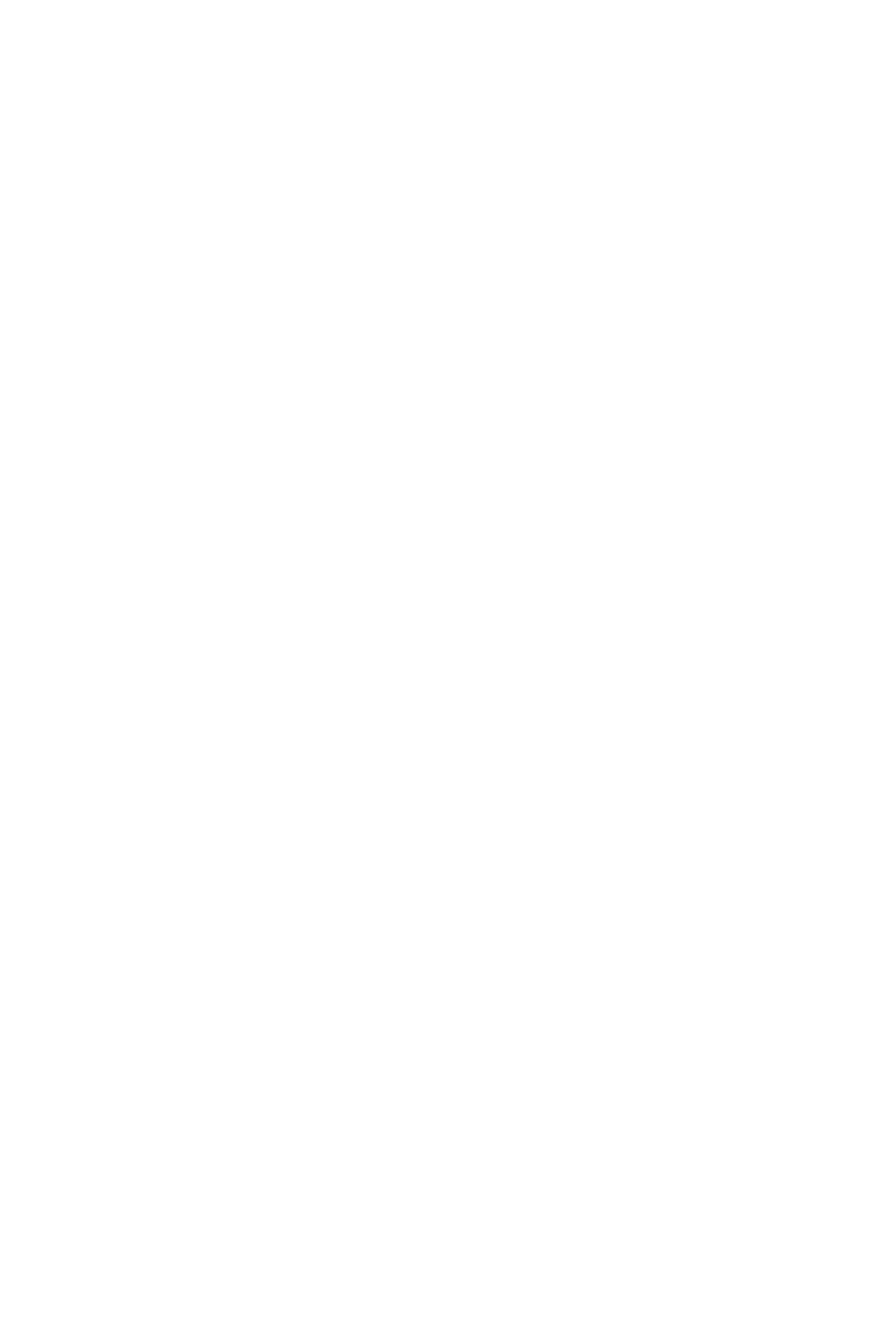# **CONTENTS**

| 1: Espionage Confederate Style              | 9   |
|---------------------------------------------|-----|
| 2: Voices from the Stars                    | 14  |
| 3: Gorilla My Dreams                        | 21  |
| 4: Breakheart Hotel                         | 30  |
| 5: The Blues My Naughty Sweetie Gives to Me | 43  |
| 6: The Mind in the Pyramid                  | 54  |
| 7: Take a Trog to Lunch                     | 67  |
| 8: The Brain-Bore                           | 75  |
| 9: One Born Every Minute                    | 83  |
| 10: Swim the Friendly Skies                 | 91  |
| 11: A Friend in Need                        | 95  |
| 12: That's the Way It Looks                 | 103 |
| 13: Basalt of the Earth                     | 108 |
| 14: Soup of the Morning, Poisonous Soup     | 115 |
| 15: Cut of a Thousand Deaths                | 122 |
| 16: Firing-Squad Morning                    | 131 |
| 17: Durance Vile                            | 137 |
| 18: Semper Fidelio                          | 142 |
| 19: The Sheep from the Goats                | 149 |
| 20: Will Ye All Be Kings and Captains?      | 156 |
|                                             |     |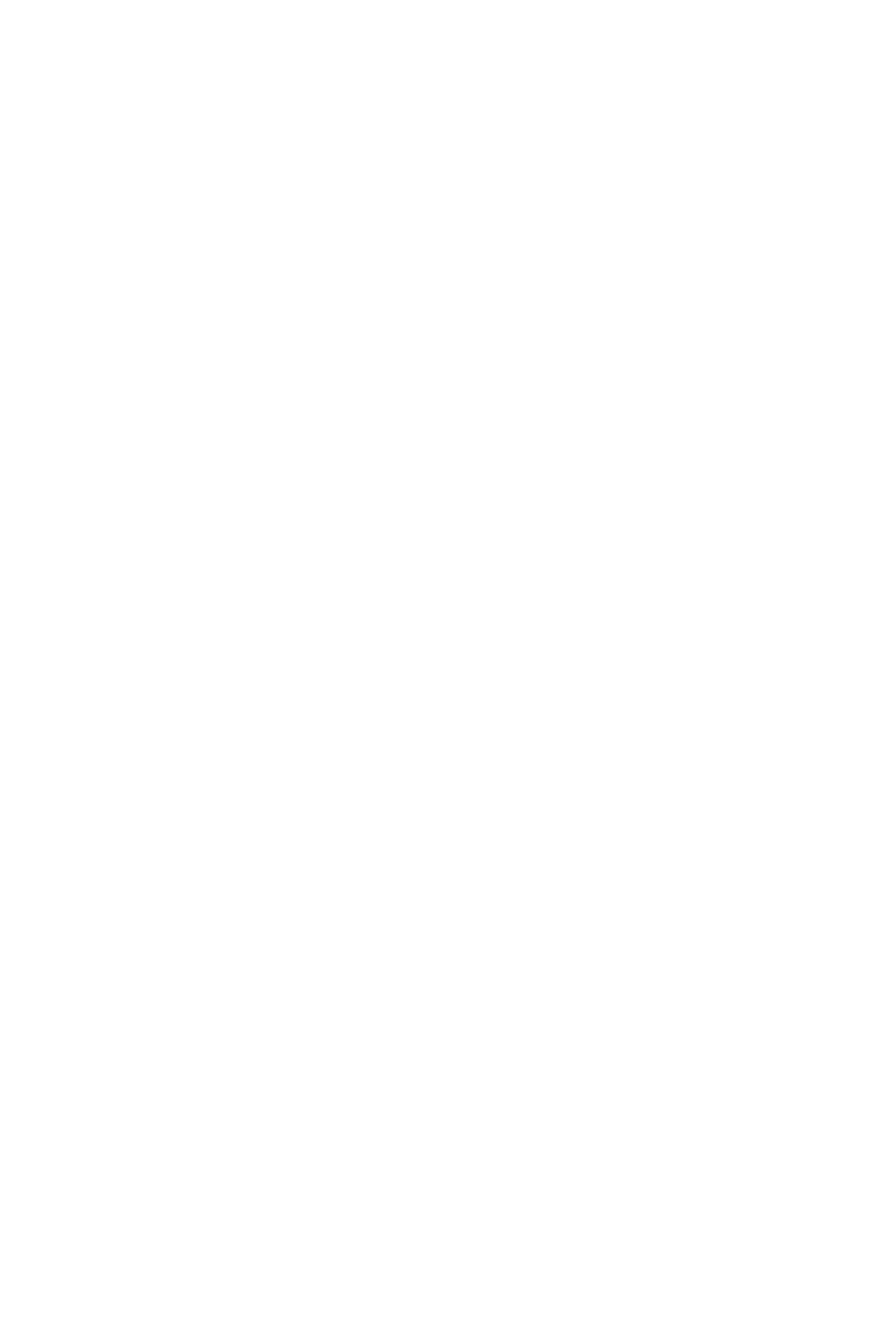Let no one hail this occasion as binding together our myriad interests and separate wills. Those represented here, the, respectively, United States of America and Mexico, the former Dominions of Newfoundland and Canada, the Republics of Quebec, Alaska, California, Texas, and Cuba—all enjoy unique histories and traditions which must be neither lost nor rendered inconsequential.

Rather, let us say that the barriers between us have been cast down, so that those histories and traditions might live and mingle freely as they will, toward a new synthesis, greater than the parts combined to create this, our own new North American Confederacy.

> President Benjamin R. Tucker In Continental Congress July 2nd, 117 A.L.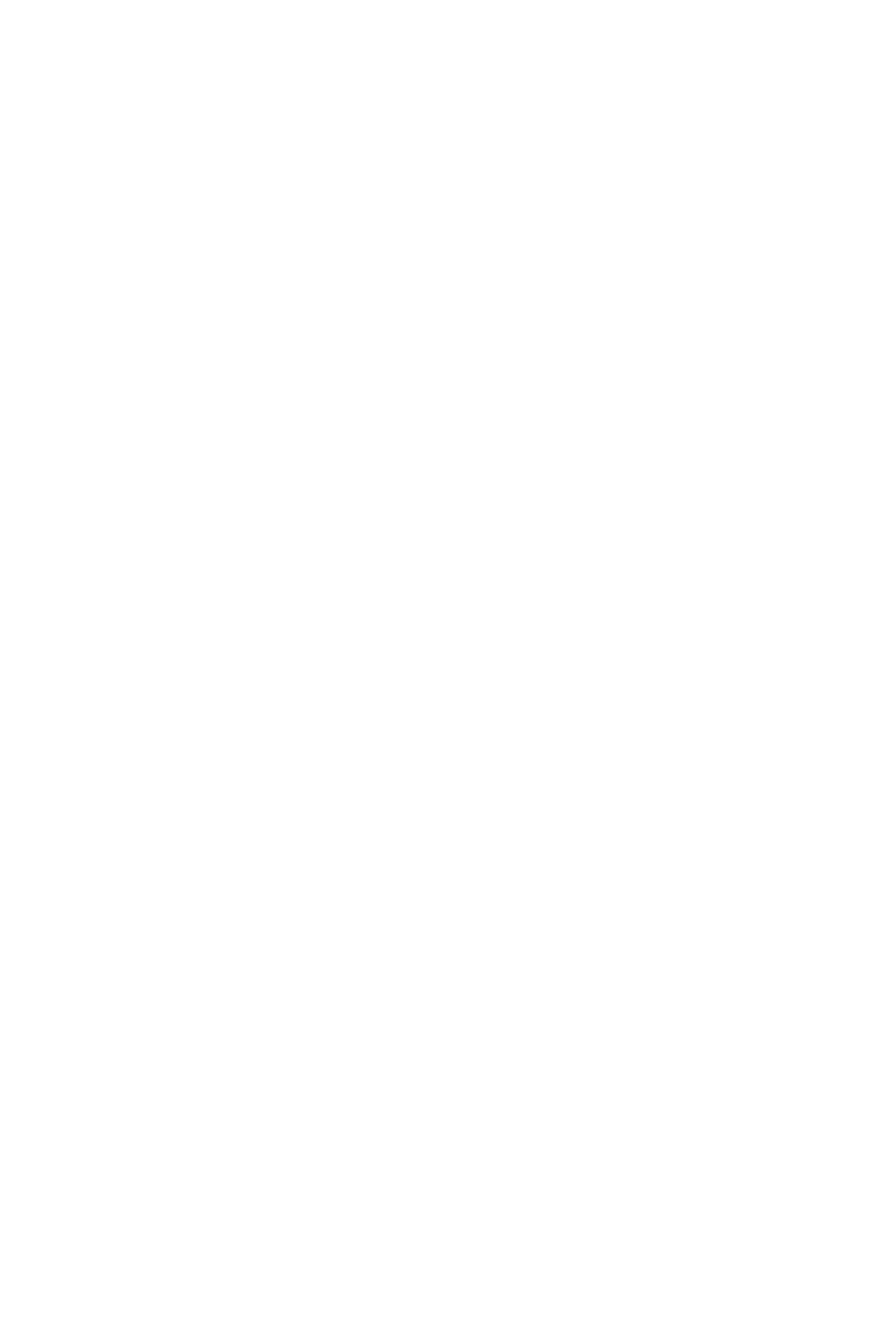### 1: Espionage Confederate Style

Tuesday, February 23, 223 A.L.

Denver's overzealous District Attorney wouldn't be raiding any more mom-and-pop porno stands. Not after last night's covert photo session in his basement—that extra room nobody's supposed to know about.

I'd chosen a wintry evening when he was out addressing Concerned Prudes Against Literacy, or whatever they call it. Breaking in was a cinch— I've had plenty of practice. So were the pictures—my light-amplifier's bigger than the camera it attaches to, the size of a .38 slug.

And what a collection! Whips, chains, video cassettes. I haven't seen so many rubber suits since they took "Sea Hunt" off the air. Next morning I sent a swell assortment of eight-by-ten glossies to the *News-Post* and *Rocky Mountain Liberty,* following up with an anonymous call, but I didn't linger on the phone.

It wasn't that I feared a trace, or SecPol's voice-analysis procedures. In the first place, the call was routed over a line that isn't even supposed to exist, courtesy of the Colorado Propertarian Party. And anyway, I used a Confederate-model vocal synthesizer, the kind chimpanzees and gorillas use to communicate with other folks. Took me six months to learn how to work the bloody thing.

In the second place, I'm totally above suspicion, with the pluperfect alibi: I've been dead for twelve years.

Mainly, I was in a hurry. I had an appointment in a broom closet, and was late for a game of golf. You might *call* it golf. I do.

My death? A reasonable, but fortunately unwarranted conclusion on the part of my former employer, the City and County of Denver, circa 1987. Though another several billion people—including critters I didn't even know about then—had called it 211 A.L. That's *Anno Liberatis*, and if you've got enough fingers to count up to 1776, you can figure out why for yourself. Now they're calling it 223 A.L., and in the good old U.S.A., it's 1999.

I put the phone away. The *News-Post* wanted the story, all right, and I wasn't much worried about the city's second largest paper, because, at that moment, Jenny Noble, *Rocky Mountain Liberty's* editor in chief—and national Propertarian chairperson—was handing me a grilled cheese

 $\equiv$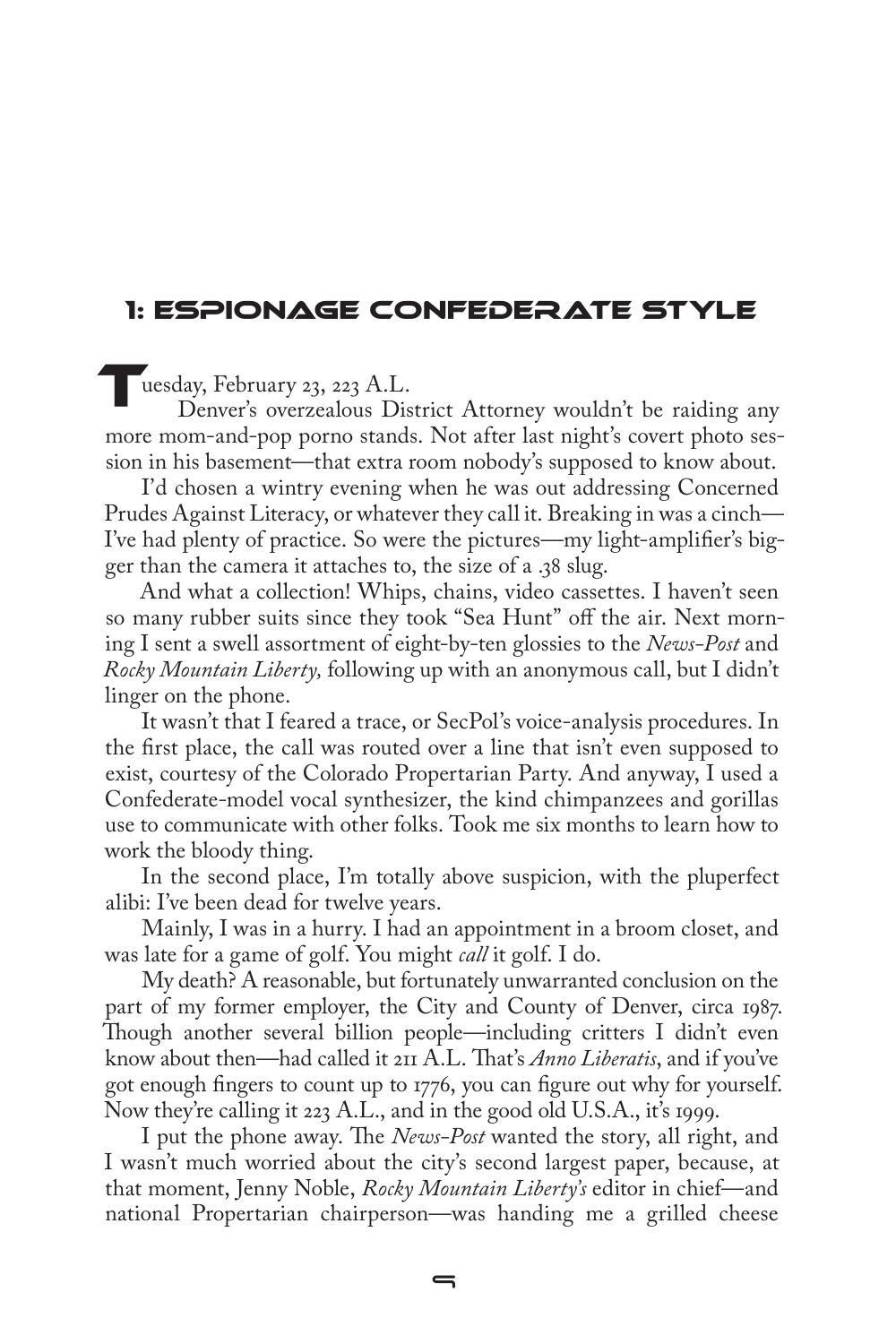sandwich. I moved my soggy topcoat so she'd have a place to sit—her desk, after all—and slung my shoulder holster over the back of my chair. The battle-worn Smith & Wesson .41 clunked a couple of times before it stopped swinging. The edition in Jenny's wastebasket was yesterday's, but I was two months out of touch with my native land, so it evened out. Jenny interrupted my perusal of the front page before it got started:

"You and your cute little camera have a busy night? I understand they're really going to run the pictures."

Slender and freckled, Jenny's a pleasure to be in the same room with, only partially because she's pretty. She communicates enthusiasm, and her horde of gentle revolutionaries seemed to get the work out just to please her. Somewhere in her early forties, I believe, but it wouldn't matter, even if she *weren't* getting antigeriosis in the Confederacy.

"You bet your sweet by-line they are," I answered through fried bread and melted plastic cheese. "Is it just me, or is there a new appreciation for the Bill of Rights over there? Lady on the city desk said they've been trying to get the goods on the D.A. for a long time."

She grinned, which I enjoyed, and shut her door against the clamor from the crowded office beyond. Printers clattered through the glass; people tossed jokes and good-natured insults across the room. An occasional paper SST dipped and soared among the light fixtures. "There wasn't always a *lady* on the city desk. Her predecessor got permanently bluepenciled by some lunatic from the Right to Life Action Squad—didn't change their editorial position on abortion, thank goodness, but it sparked a timely re-evaluation of the *News-Post*'s stance on gun control!"

I laughed. She reached past me for a sheaf of print-outs from the inbasket, leafing through to check the status of a hundred subversive little exercises like mine last night. Somebody entered from the din-filled boiler room and dumped off another two-inch stack of hard copies. She looked up with a little frown. "You really have to go home right away, Win?"

I nodded. Win is me: Edward William Bear, late of Denver's finest even later for my golf game—former homicide dick, now P.I. and parttime spy for the North American Confederacy. If that's too melodramatic, how about loving husband and soon-to-be-father, at the astonishing (at least to me) age of damned near sixty?

I swallowed another bite. "I could lie and add 'regretfully,' but I'm getting pretty old for these uncivilized Colorado winters." I glugged down half the mug of Campbell's soup she offered, watching snow fall heavily outside the second-story corner windows. My feet were icy, soaked clear through, but it wasn't just the weather; it was a dozen years of growing accustomed to clean air, instant hassle-free transport, and virtually nonexistent crime. I glanced at the day-old headline again and shuddered:

#### 87 MISSING IN LATEST KIDNAP ROUND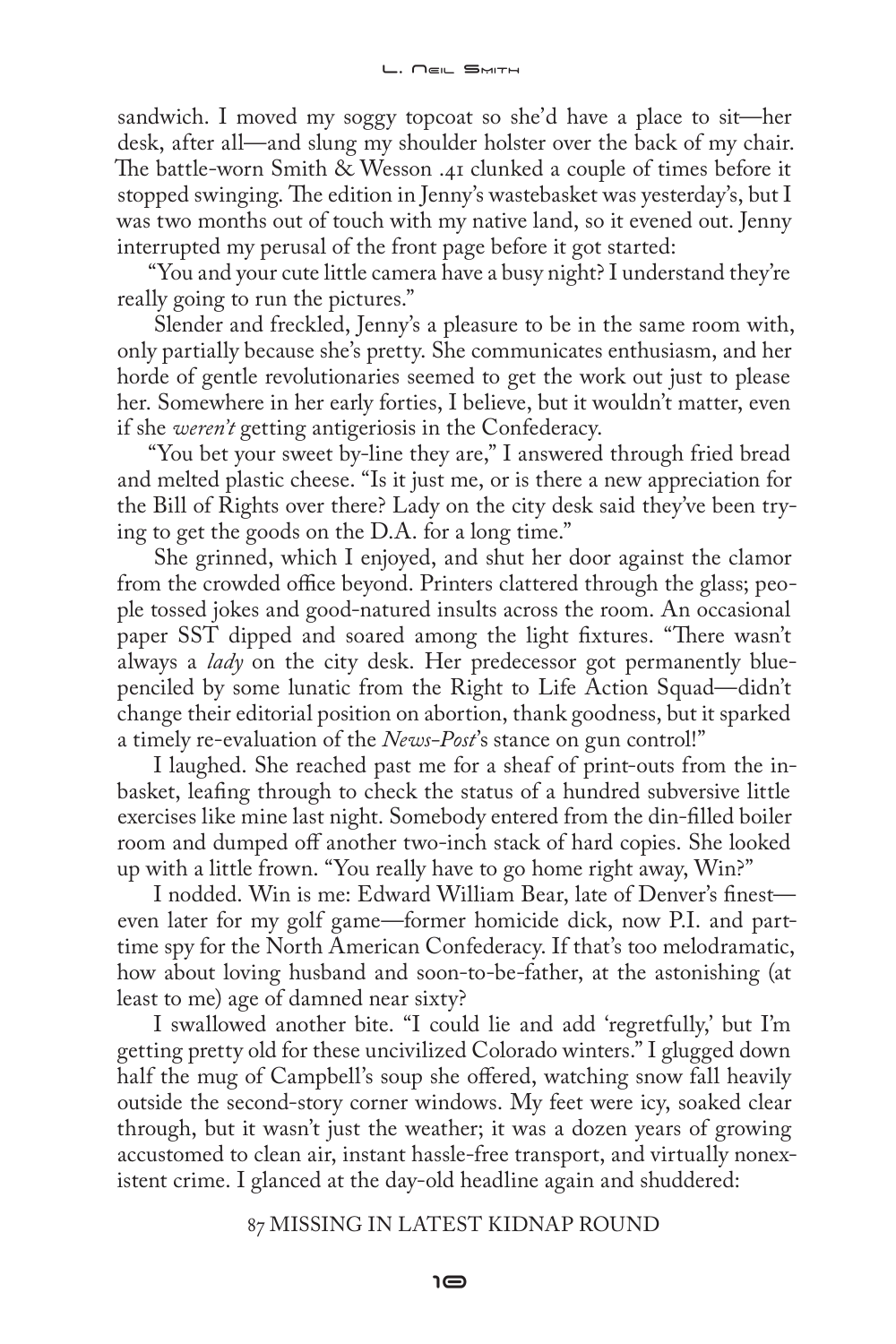"Don't be ridiculous. You look ten years younger just since you smuggled that load of coke and silver over last December." She gazed out at the noisy, bustling office, remembering. "Now *that* was a merry Xmas!"

I couldn't help agreeing, on both counts—though ten years might be stretching it. Rejuvenation's a gradual thing, especially for a guy who lived his first fifty eating, drinking, and breathing all the wrong stuff. "Clarissa gets the credit—Win Bear's Practical Health Tip *Numero Uno*: marry up with a Healer, a beautiful one, if possible."

Another smug survey of the semifrozen brown slush in the street, and I finished my sandwich, set the mug firmly on Jenny's desk—it would most likely be buried in computer-droppings before anybody got a chance to rinse it out—and "Time to abscond. Tell your fellow-conspirators so long for me. Any time you need my talents as a burglar again..."

"You can't get off *that* easily, Officer!" She rose with me to deliver a crushing hug and a peck on the cheek. "Love to Clarissa, and I'd better hear the *instant* your daughter arrives, understand?"

*"Oof!* You'll be the first to know—in *this* universe, anyway." I gathered up my coat and gun, folded the newspaper under my arm, and threaded through the maze of desks in the outer office. Against one wall on a yellow flag, a stylized rattler warned DON'T TREAD ON ME!, while a handlettered sign read THANK YOU FOR POT SMOKING.

Half a hundred defiantly colorful posters advertised the recently launched Fraser campaign. D. Nolan Fraser had created the Party back in 1971, unaware that the Confederacy existed. Two decades later, as Denver's first Propertarian mayor, he'd pulled the city out of its share of a nationwide depression, and now, with a little imported help, the polls gave him an even shot at dragging the whole country, kicking and screaming, toward "civil liberties and economic freedom" via four years' residence at 1600 Pennsylvania Avenue. Hail to the Chief.

Hail, yes.

At the last desk, a girl had a dispenser of pop-ups printed to resemble federal neobucks; she blew her nose and threw the tissue in a wastebasket. The guy next to her repeated the gesture with genuine government-issue, and they both giggled at the green ink it left on the end of his proboscis. He grinned up at me and pointed to the placard taped to the wall above him: IN GOLD WE TRUST.

I shook my head and stepped into the reading-room, looking forward to some quiet. Halfway to the broom closet, I swiveled, surprised by the chattering of a printer even in this sanctuary. At a library table, typing furiously, sat—another Jenny.

"Last time I heard, you were doing business out on Ceres." I hefted my snow-soaked topcoat to a more comfortable position over my arm. "Very hush-hush. Got a chip from Lucy and Ed about it. How've you been, Prez?"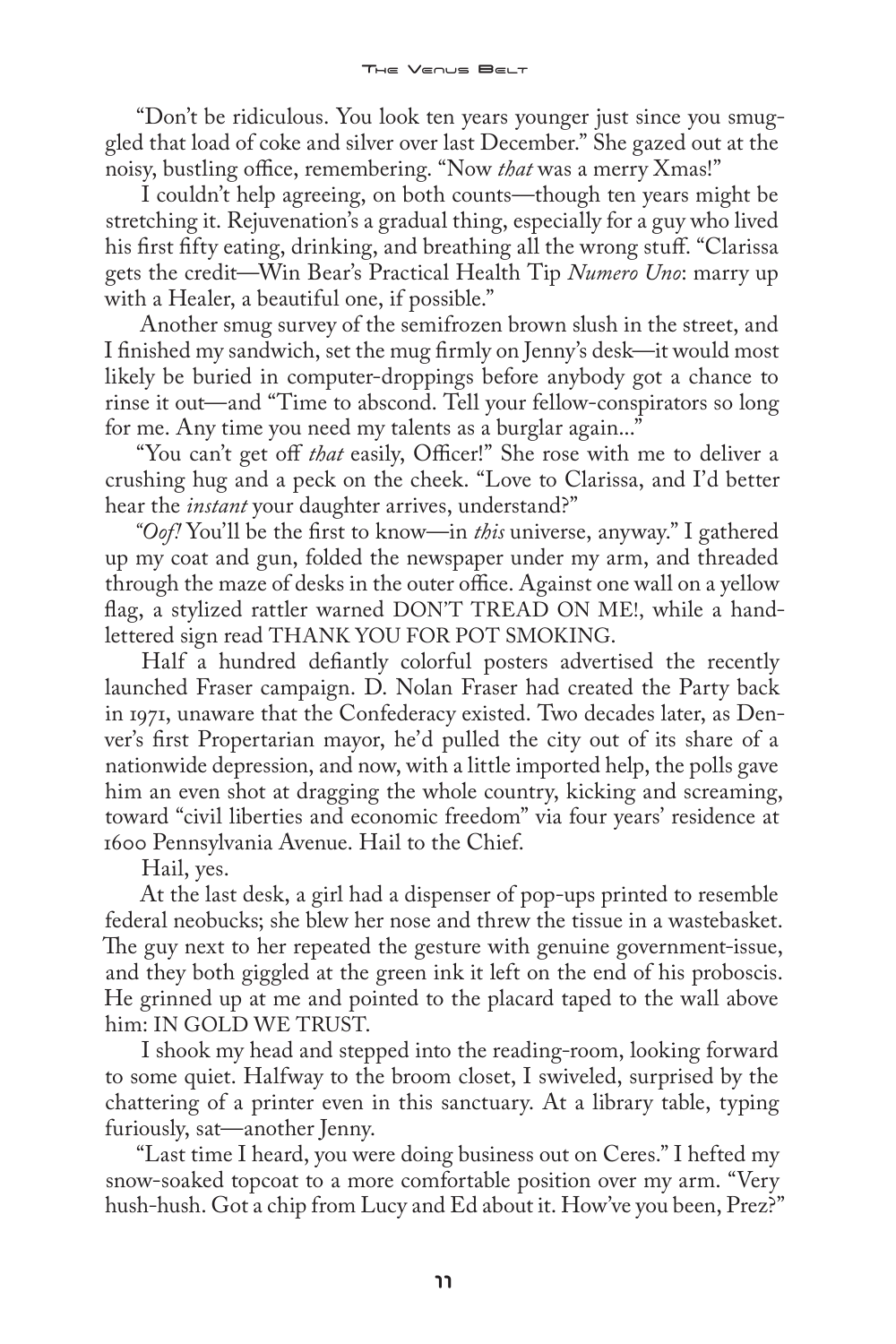President of the Confederacy, that is.

"Ex-prez, *por favor*." She handed copy to an assistant, who hurried it off to god-knows-where. "I understand Olongo's thinking about a third term, poor masochistic old ape. Say, what's all this about his getting held up?"

That had been the day I left; I didn't know enough about it yet to tell her, but spread the paper out to show its chilling headline. "Crime marches on—everywhere, it seems lately. Why do you suppose they're only taking women?"

"Probably because they're *men*. This makes over a hundred fifty thousand, doesn't it?" She shook her head grimly.

"In the Americas and Western Europe, anyway. I haven't really been keeping score." I glanced down at another column. "Says here there's another dozen IRS men missing, too."

"Yes, and sales of canvas and quicklime are up in seven western states and rural New Jersey—old joke. But *nobody* supposes that's got anything to do with the kidnapped woman—it's just another *healthy* sign." She patted the protruding handle of a hefty automatic tucked into a holster underneath her jacket. "Anyway, thank goodness it hasn't spread to the Confederacy—and while I'm over here, it's not going to happen to me, either!"

Jenny Smythe is just as decoratively energetic as Jenny Noble, and for an excellent reason; while the latter was being conceived in the United States, her charming "twin" began existence in the Confederacy at precisely the same instant. Yet physiologically she's four years younger, due to some advanced paratronic skulduggery called stasis delay: her mama wanted her, right enough, but not just at the moment, thank you.

Complicated, isn't it? In the history I grew up with, Alexander Hamilton decreed a tax on whiskey, almost touching off a second revolution. President Washington mobilized fifteen thousand federal troops to quiet it down, abetted by a professor-type named Albert Gallatin who didn't want to see his fellow Pennsylvanians slaughtered.

End of Whiskey Rebellion.

In the Confederacy, Gallatin's counterpart organized the irate boozefarmers, conned the bluecoats into taking his side, and marched on Philadelphia. Old George went to the wall; Hamilton beat it Prussiaward, inaugurating a minor quasi-fascist movement that caused trouble for a couple centuries afterward.

End of Federal Government, however.

While Jenny Noble's riding herd over an unruly crowd of anarchists whom Gallatin might've kissed on all four cheeks in sheer Discordian delight, Jenny Smythe makes frequent visits stateside to lend a seditious hand. I'm not sure whether all this qualifies as "synchronicity"; it's just one of a million semi-coincidences that need better explaining, at least to this retreaded old flatfoot.

 $\equiv$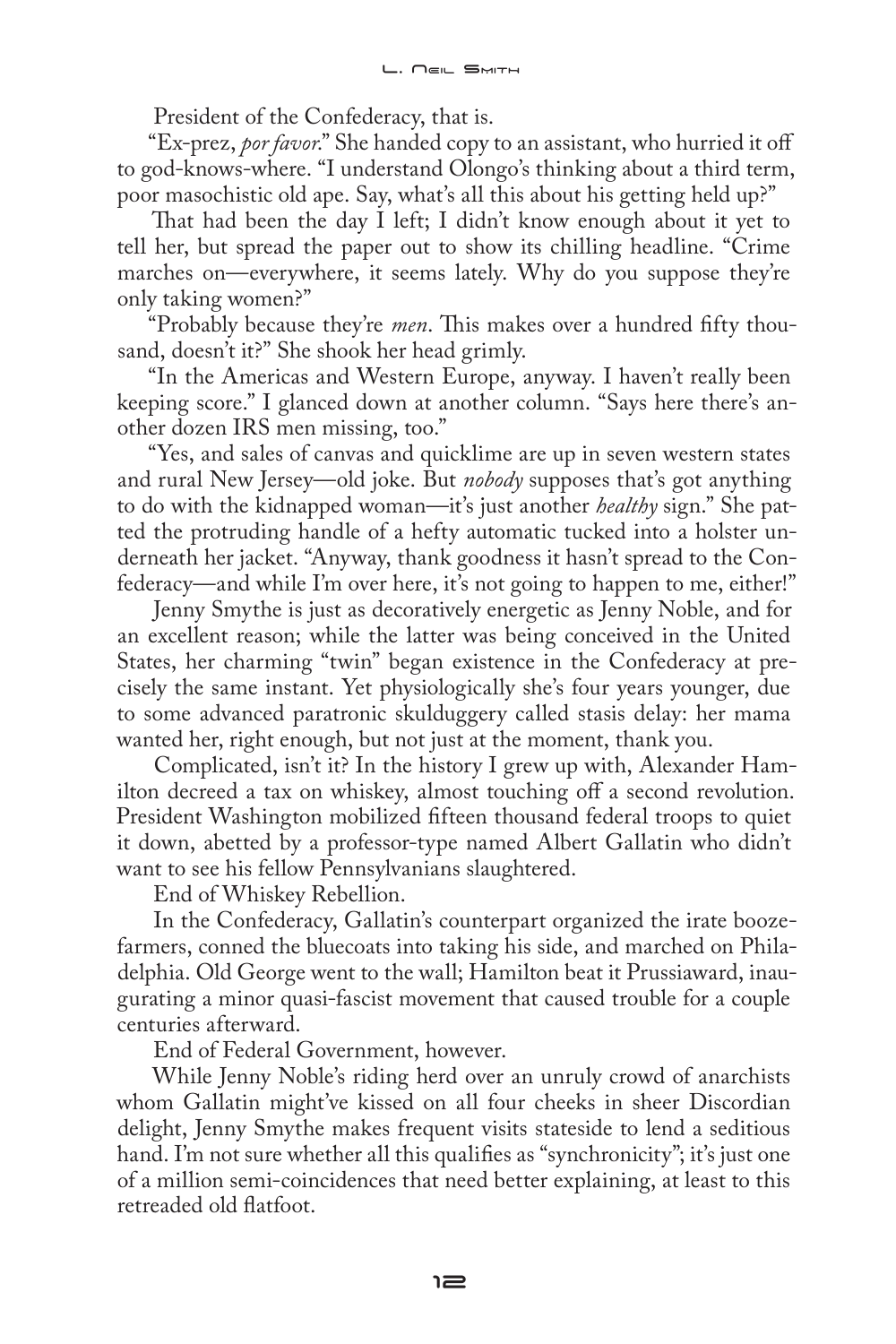"Well," she said finally, "there's good news, too. Fraser's begun clicking with the media, almost a year before the Demagogues and Republicrats even nominate *their* mealy-mouthed barrel scrapings." She indicated the books lying open on the table, works that Gallatin had never gotten around to writing in this here branch of probability.

"So you figured Fraser might crib a stirring speech or two from *Rule of Reason* or *Principles of Liberty*?" I sneaked a peek at my watch, an annihilation-powered goodie from the Confederacy's fifty-year-old Lunar colonies.

"Hmmph! I've been known to give a stirring speech or two, myself."

"Yeah. The last one *started* this whole expensive, complicated, and probably unethical undertaking. Well, write on, sister! Dinner's a-cookin', and probably so's the little woman by now, late as I am."

Jenny's flunky stood waiting impatiently for the next batch of profundity. She let him fidget. "If Clarissa hears that 'little woman' crap, it'll be *you* doing the cooking, right up to your prominent ears in the soup!"

"No thanks"—I curtsied—"just had some—tomato bisque, I believe. And now, dear former Chief Executive, *au 'voir*. My closet awaits without."

"Pass," Jenny answered, turning down a terrific straight line, "I'll be back in Laporte by the time your daughter's due." She made a show of looking me over. "Guess I'm sort of morbidly curious how she'll turn out."

I replied with a raspberry cheer, turning again to the closet, the only Propertarian institution that hasn't changed in twelve years. Originally a tiny, insignificant splinter group valiantly determined to shove America back in the direction Tom Paine had pointed it, the Party had occupied a lonely disinfected cubicle here at Colfax and York amidst an otherwise pee-stained conglomeration of leftists, eco-freaks, and latter-day Luddites. Now Jenny's yahoos owned the building, printing presses, hundreds of telephones, even a lively public bar downstairs. *And* numerous less well advertised facilities that SecPol—the Federal Security Police—even in its presently chastened condition, would doubtless frown upon severely.

One of those was this closet. I forced the creaking door aside and squeezed in. Peace at last. Here were the old familiar dingy sink with a little brown spider homesteading it as always, a couple of rusted buckets, a plastic garbage pail, and a damp, moldering smell that titillated my gag reflex. There was also a dry rotted two-by-four on the wall with nails sticking out from which depended a ratty battery of mops and brooms. Pulling at the frayed cord dangling in my face, I squinted in the fifteenwatt illumination, counting nails on the rack, and pushed up *hard* on the third, fifth, third again, and seventh from the left.

A hole in the universe—the P'wheet/Thorens Probability Broach irised open before me. When the aperture was large enough, I stepped through gingerly, unwilling to test its matter-annihilating properties with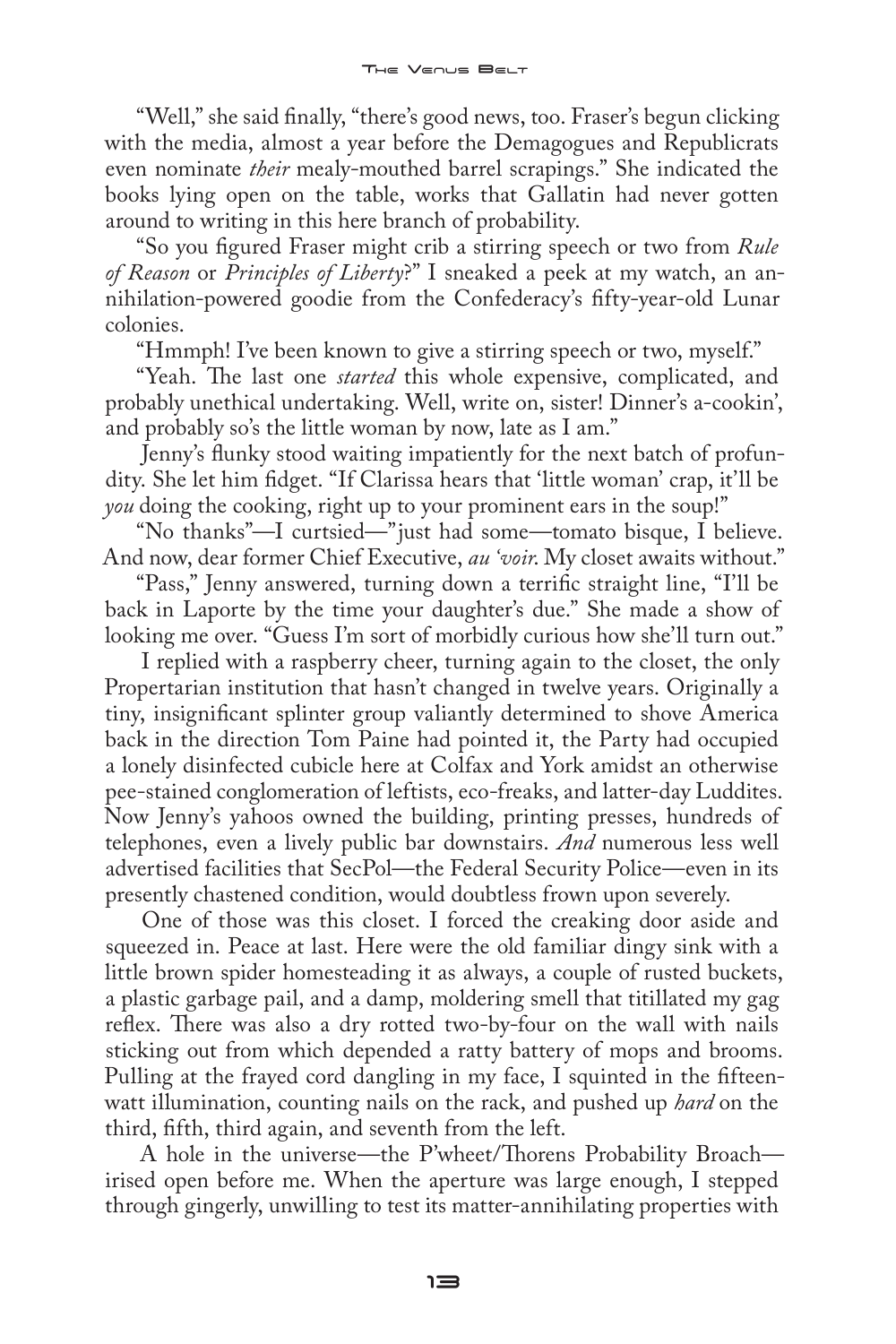a coattail or the heel of my shoe. Behind me, the Broach dwindled like the little dot you used to get when you switched off a TV set, then vanished with a *pop!* and a tiny, star-bright flash of blue.

I'd made it safely once again, to the other side of reality.

### 2: Voices from the Stars

Eyes watering in the sudden glare of Laporte's Inter-world Terminal, I stepped through a glassed-in security booth onto the concourse. Commercial gunmen circulated, alert for the occasional unfriendly immigrant. The Confederacy welcomes strangers, but likes to look them over first. The only import we reject is hostile intentions.

Like many another "breakthrough," the Probability Broach got invented by mistake. A dolphin—*Tursiops truncatus*—name of Ooloorie Eckickeck P'wheet had been aiming for the stars. Her human partner, Professor Deejay Thorens—who might've looked more natural, *without*  her labcoat, somewhere among the pages of *Penthouse*—had cobbled the prototype together, and I'd been their first unwitting sample, accidentally collected.

Laporte's a hop, skip, and a universe—call it sixty miles—from Denver. Each has its counterpart in the other's continuum, the former as a minuscule Fort Collins suburb, the latter as the sleepy village called Saint Charles-Auraria. Each was once a candidate for capital of Colorado, Denver for its railroad. But Confederate *stagecoaches* ran on steam, so Laporte, an Overland Trail depot, became a population center of two million.

Far across the stadium-size terminal, a giant holo applauded KING-SLEY'S PENNSYLVANIA WHISKEY—THE DRINK THAT MAKES YOU DRUNK! Truthful and to the point, especially for brand-new refugees from a hundred Prohibitions. After a couple days in my native land, always more narrow and depressed than I usually remembered, I could use a drink, myself. Even Kingsley's Pennsylvania Crude.

Along the shining concourse, other agents, spies and smugglers, emerged the same way I'd just done, the familiar flash and *pop!* announcing them. Even more departed, laden with equipment, trade-goods, bound for a million secluded phone booths, jungle clearings, and "deserted" warehouses. Elsewhere, automated Broaches fed radio signals and printed propaganda which would appear out of nowhere anywhere from Salt Lake City to Peking Square. Huge freight machines rumbled in another portion of the Terminal.

I'd had a lot of doubts, initially, about the infiltration of my country, and I'm still wrestling with the moral ones. Hell, no one's ever *certain*, but

 $1 -$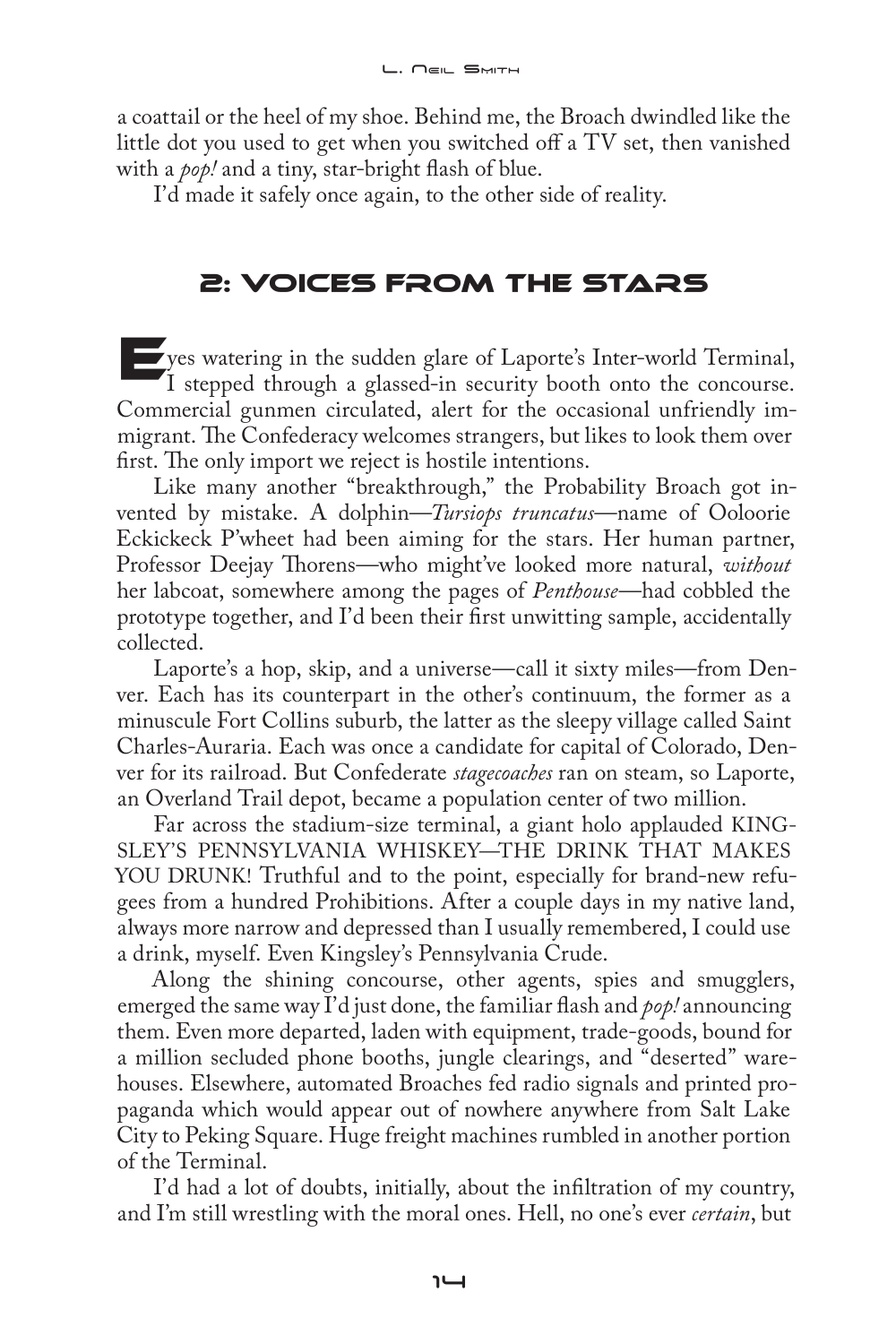unless all human aspirations are to bog down in a syrupy fog of second guessing, we have to push on. Whatever the consequences may be, the alternative's worse. What bothered me originally was logistics: thanks to Gallatin's successors, the Continental Congress is little more than a ritual, hasn't convened in over a decade, and likely never will again. No taxes, no regulation of any kind (all that got settled, with George Washington's hash, back in 1794), so how do you scrape up enough valuta and personpower to subvert the universe next door?

Well, Kingsley's Whiskey, for example, could use a few billion new customers—it's pretty much a one-time purchase—and so could Laporte Paratronics, Securitech, Ltd., Neova Hovercraft. It's a new twist on the concept of industrial espionage: Confederate entrepreneurhood wants a free market established in America sometime yesterday afternoon if possible. Shucks, this latest caper of mine was for an old respected chain of family pornographers.

*Forget* "redeeming social value," dirty pictures are *fun.* When I die I want my ashes sprinkled over a nudist camp.

I waved back at a couple of operatives I knew as they vanished into a Broach. Their specialty was stopping counterfeiters—the kind that grind out bushel basketsful on government printing presses. Sure hoped they'd be careful with all those blasting caps.

The less-reasonable satrapies of my homeworld are getting even shorter shrift. I remember reading about World War II, when the Allies dropped millions of crude single-shot "Liberator" .45s to European partisans. Stamped out by General Motors for \$1.71 apiece, each pistol came with a bubblegum comic illustrating its operation and purpose: sneak up behind Herr Nazi, blow away his mind, trash the disposable zipgun, and appropriate the enemy's Mauser or P38. We're pursuing identical tactics via Broach, with substantially more sophisticated but equally inexpensive hardware. Next time the Russians "discipline" Czechoslovakia or Afghanistan, they're in for a humiliating shock.

So, for that matter, are the Israelis.

I hopped onto a walkway and rode upstairs a couple of levels into a more conventional underground intersection. Colorfully dressed shoppers gawked briefly at my otherworldly shirt and tie, beat-up felt hat, gray tubular suit, and comfortable brown loafers. (Once a cop, always a cop—had to change before I went out to the club.) Then, perhaps remembering the terminal below, they went about their business, respecting my fundamental right to unmolested eccentricity.

I found a Telecom and punched our combination. Clarissa's a blonde, sort of cuddly and golden, with eyes that are difficult to label: green, hazel, something like that; they change. Her features welled up in three dimensions before the flat white screen, but I hardly got a word in—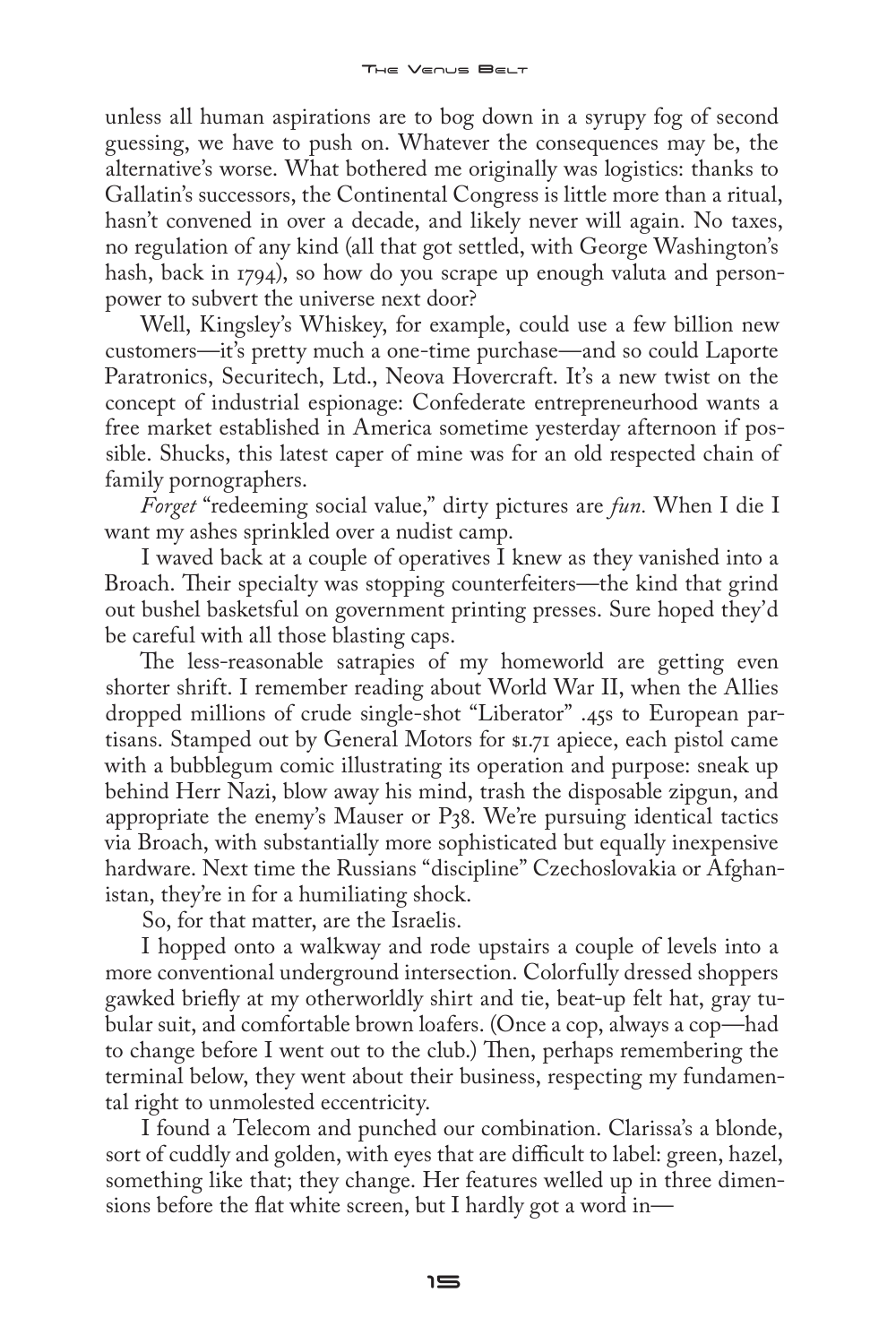"This is Clarissa Olson-Bear, or rather a recording of me. I'm not home right now, and Win's...out of town. Please call our professional numbers for referrals or messages—and if you're a house burglar, you'll be interested to hear we're covered by Griswold's Security."

*Brr*. I was almost afraid of them *myself*. Their company motto wasn't *quite* "We Don't Take Prisoners," but they gave that impression. Too bad Captain Forsyth, our old Professional Protectives man, had retired last year.

I diddled with the keyboard again, my Neova HoverSport answered with a cheery loyal *Honk!* I gave it some instructions and escalated on up into the Confederate sunshine. Standing at the fancy pastel curbing, I looked over my shoulder. The foothills west, outside the kindly influence of Cheyenne Ridge Power & Climate, were buried under three feet of wet slush. Yechhh.

Given its head, the little Neova's a conservative driver, so I had some minutes to kill. There was a Turner Vendicom right in front of me, its supporting post anchored in the rubbery curbside. I fumbled for a copper, dropped it in, and let the seat unfold, flipping channels randomly as I got comfortable.

Must be news time somewhere.

The little screen seemed to expand before my eyes. "—at radio observatories throughout the System, continue fascinated by allegedly intelligent signals originating in the constellation Cygnus. A spaceship would require hundreds of years to get out there and see what's really going on, but in the meantime, here's commentary on this baffling phenomenon by Channel 1572's resident philosopher, Rod Mac—"

*Click!* No point listening to that jerk. This stuff was stale news years before I'd come to the Confederacy: inarticulate groanings, mouthings of apparent distress; something like intercepting single sideband on an AM radio, or listening to Dutch or Norwegian—sounds you somehow just miss understanding. But hell, whales often make noises like they're being slowly barbecued, and that's when they're having a party. Ask me, it's interstellar swamp gas.

I turned to channel 1789: "—unethical and imprudent," declared the sober tones of the System's premier newscaster—and self-styled Voice of the Stars. He nodded his fatherly gray head into the camera. "Centuries may pass before the final results are in, but interference with another culture's values, the right of the United States to take whatever course it chooses no matter how we disapprove, endangers fundamental balances no human, simian, or cetacean truly understands. We may have reason to regret such tampering. At least that's the way it looks, Tuesday, February twenty-third, 223 A.L. This is Voltaire Malaise, Ceres Central, good night."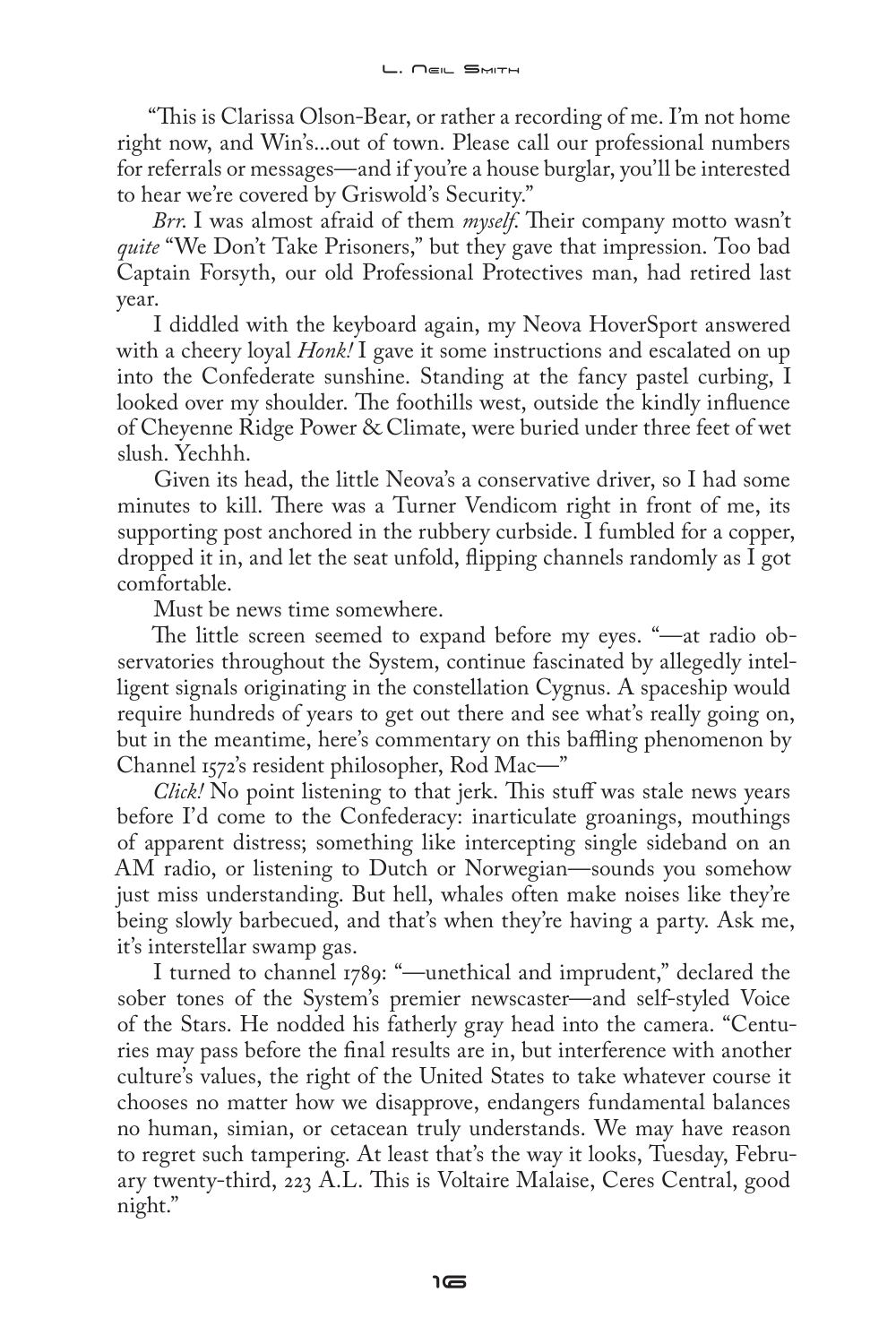Good night, Voltaire, and good timing. The HoverSport pulled up and I poured myself in. After two days manhandling smelly rubber-tired infernal-combustion Brazilian-made contraptions around on concrete, sulfur, and asphalt-covered streets, it was a relief to set my fusion-powered toy on automatic, feel its electrostatic impellers fluff the skirt out, whisking me home along the green and grassy thoroughfares of Laporte.

I checked the routing program and grimaced. No wonder the car had taken so long. It'd come by way of the McKinley Bypass, whose owners recently had gone on an irrational STAY ALIVE—DRIVE 85 kick. Another week of that and they'd be in receivership. I reprogrammed the Neova and goosed up to a safe and proper hundred and ten.

That's Jeffersonian metric miles per hour.

Voltaire Malaise: funny how the public, even in a country geared to three or four centuries' life expectancy, still associates wrinkles and graying hair with wisdom, instead of what they really are: symptoms of a terminal disease. Easy enough for an expatriated pundit like him to crab about "interference with another culture's values"—he hadn't Broached victims of those values out of torture chambers and "mental hospitals," maimed, broken, Thorazined out of their skulls.

I had.

My world had been a fucked-up mess before the Confederacy butted in: depression, hyperinflation, stultifying regulations, and continuous brushwar to distract the gullible. People fought back: fully half the economy had gone to underground barter, but hysterical government countermeasures—toll-free IRS finklines, highly publicized black-market prosecutions, magnetically coded neobucks, and finally, the feds' last desperate grab, the Value-Added Tax—had ground the wheels of national survival to a tooth-rending halt.

Maybe I even agreed with old Voltaire on a couple of points. Americans needed the help they were getting, but was it right to keep it secret? Malaise insisted the Confederacy's real frontier was outward; he'd gone so far as to move his entire operation to the asteroids. Nowadays, half the folks I knew seemed to be following his example. I even caught myself daydreaming about it.

But hell, I was happy as a clam in Laporte with Clarissa, and my work—unethical and imprudent though it may be—was going to be important for a long while. The U.S.A. wasn't out of the woods yet.

 $\lambda$ 

626 Genêt Place, and home. I tripped out of the shower, fresh and dry, and lasered off a few whiskers, admiring myself in the mirror. Not bad for fifty-nine—in fact, not bad for thirty-nine, thanks to Confederate medicine. The minor bulges here and there lent me a little dignity, I thought. God knows I needed it at five feet seven and an eighth. And a full head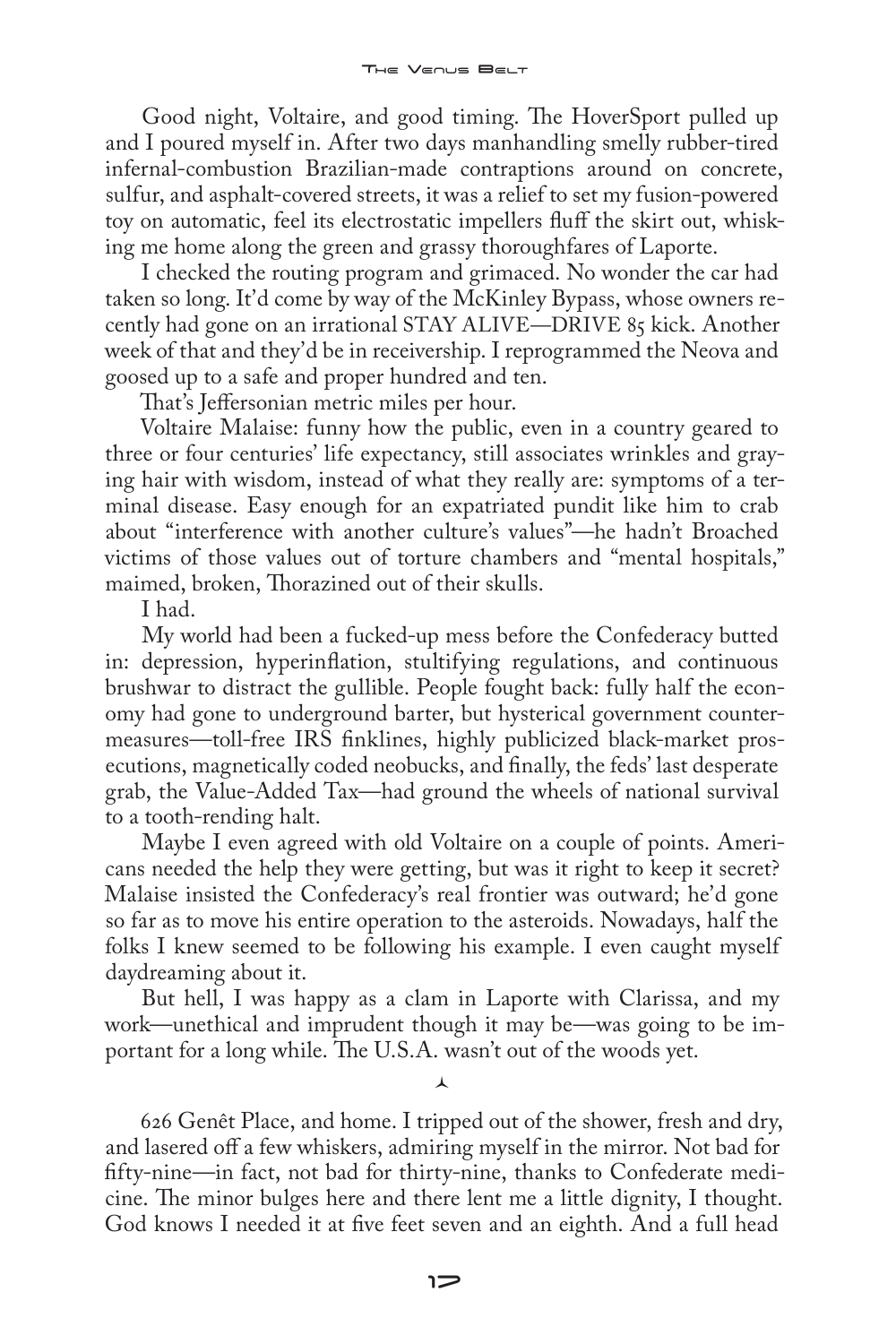of bushy black hair didn't hurt, either—when I'd blown into this universe, it'd been with a rapidly retreating fringe of gray. So I looked like an underweight Sumo wrestler; Clarissa said I was handsome, and her word was good enough for me.

I changed into conventional baggy pants and poncho, pulled on handtooled gaucho boots, and switched my .41 Magnum from the shoulder rig to a wide, comfortable gunbelt. It's an elderly Model 58, a spare, no-nonsense punkin'-roller whose original bluing has long since worn through to a mellow gray patina. Since this was golf day, I pocketed some extra rounds of the special 240-grain load I prefer, grabbed a box of snakecharmers for the tricky shots, and went back down to the garage.

Owl Canyon Country Club nestles at the foot of Cheyenne Ridge where potent unseen thermals from the fusion power plant enhance the protective nature of the hogback nature provided. In another universe, there's often dry footing in Fort Collins when Denver's up to its asshole in dozerbait. Here, as in Camelot, it never snows, nor rains, nor hails, nor even sleets, except by appointment. If the mails weren't electronic, postmen'd have a cushy job.

I found Clarissa and Captain Forsyth at the third green, affectionately nicknamed *El Presidente.* It was just going dusk, but a utility satellite shone brightly on the prairie. Not wanting to disturb my darling pregnant roommate, fetchingly attired in a suitably expanded scarlet coverall, I leaned back against a Greyhound-size boulder, torched up a stogie, and watched her getting ready. At her right, a telecom extension was just winding up its recorded instructions: *"When you hear the tone, the clock will start. Par for* El Presidente *is ten seconds. Take your position."*

Easiest green on the whole course. As the rules demand, Clarissa turned her back to the fairway, lifting her arms above her shoulders. She caught me loitering against the rock, lighted up about a megawatt's worth, with dimples, then returned her concentration to the matter at hand. An .11-caliber Wesley Electric hung at her waist in that goddamned suede cross-draw holster I've been trying to talk her out of for years. Hard convincing her, since she's faster on the draw than I am.

The Telecom went *Boop!* Clarissa wheeled gracefully, pistol materializing in her hands before the man-shaped plastic silhouettes—three of them, in hard-to-pick-up camouflage—finished popping erect.

*Pffft! Pffft! Pffft!* The linear-induction weapon ripped each target twice, shock waves from its tiny ultrasonic projectiles blasting through the buff-colored plastic. She reloaded in a twinkling of highly competent fingers, compliant to the six-shot rule (despite its basic stupidity—Webley magazines contain two hundred inch-long steel needles), and raked each target twice again. Time: 5.47 seconds, faster than I'd ever seen her; poten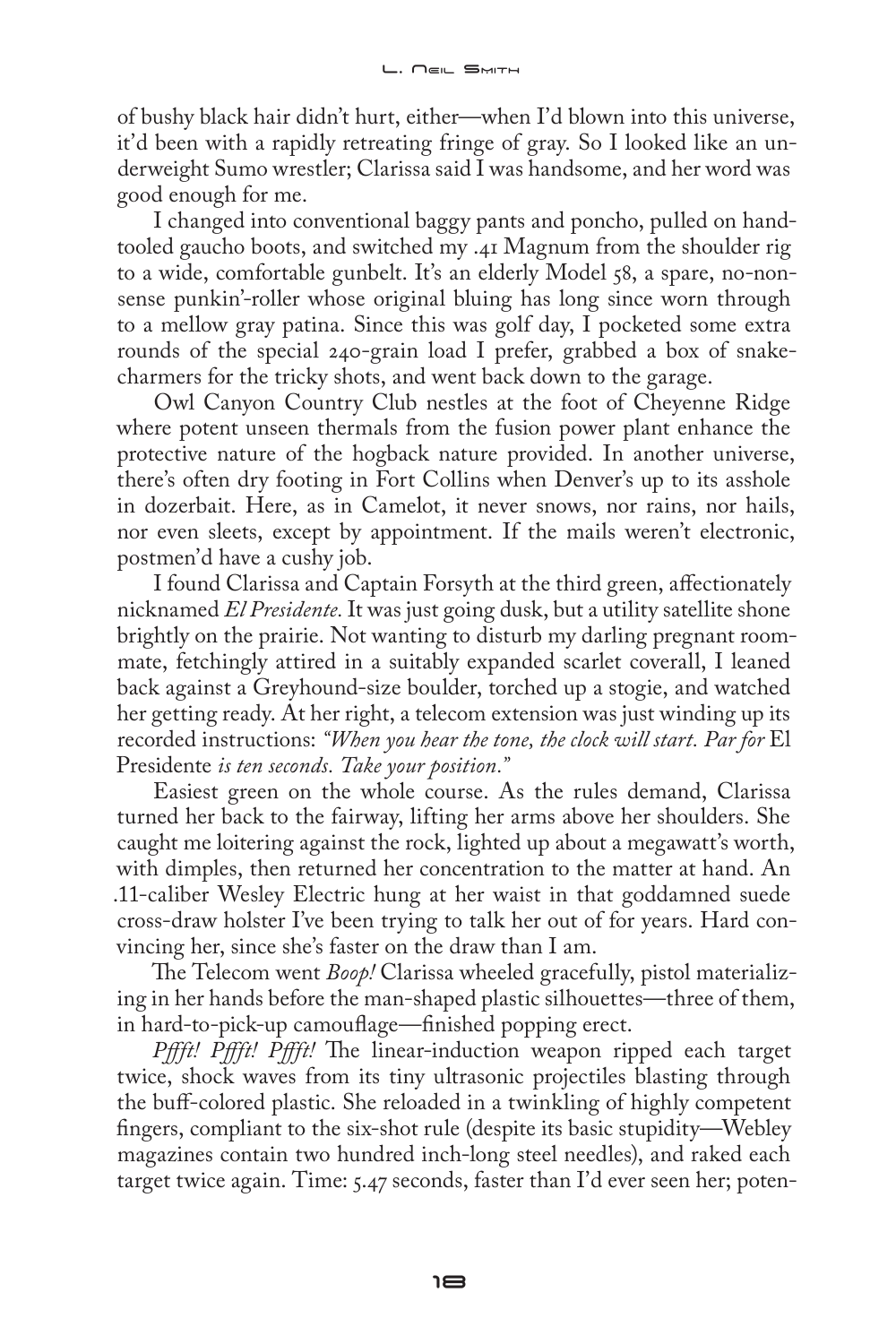tial motherhood wasn't slowing her down a bit. Score: the Telecom read fifty-six, four points shy of perfect.

"*Oh, shit!*" observed my refined, genteel wife. "Win, you're home!" To negate any possible connection between this pair of statements, she came running before I could caution her not to, and threw her arms around me. I felt her weapon bobble against my shoulder blades where it dangled from her fingers. Forsyth stared discreetly into the distance, a old-fashioned monkey if ever there was one.

We came up for air, and I patted her well-rounded five-month tummy. "I trust you're skipping the obstacle course today?"

"Who's the Healer around here? Of course I'm skipping obstacles, silly, why do you think we're over here on the baby course?" Before I could get in the obvious rejoinder, she added, "Now say hello to the Captain, and take your shot. We'll average scores and spot you ten points."

"Better make it twenty, I've had a hard couple of days. How y'doing, Cap?" I shook hands with the pistol-champ emeritus of Greater Laporte, gin-rummy shark *par excellence,* and one of my oldest, closest friends. He's also a fully qualified chimpanzee.

"All right, I guess." He didn't really speak: chimpanzees can't. Instead he used a wristwatch-size synthesizer that picked up subliminal muscular movements and translated them into speech. "Nobody told me retirement was such bloody hard work! Be glad to get rid of this arthritis, though. Sorry I left it so long. Win, as soon as I'm through rejuvenating, I'm thinking about going back into business on my own. Ceres, maybe Pallas—need a partner, maybe."

"That does it. We're going to have to emigrate if we ever want to see our friends again. How about it, sweetheart, once the baby comes?"

"Why wait? Take your shot, and we'll do it right now!"

"In front of the Captain, here? It's only been two days, honey, and he embarrasses so easily." I waggled my cigar and did obscene things with my eyebrows.

"Oh shut up and take your shot!"

I like a girl who turns that color. I clamped the cigar firmly in my teeth, stepped up and waited through the instructions, back to the targets, hands above my shoulders—*Boop!*—and turned, feet planted wide, elbows locked, left arm pulling back. The front sight rose to the 5-ring.

*Blam, Blam! Blam, Blam! Blam, Blam!* I thumbed the cylinder open, working the ejector-rod with my left palm. My right hand found a loader at my belt and slammed the fresh rounds home. I gripped again and snapped the weapon closed. *Blam, Blam! Blam, Blam! Blam, Blam!* Score: a perfect sixty. Time...

*Eight and a half seconds*? Well, you can't have everything.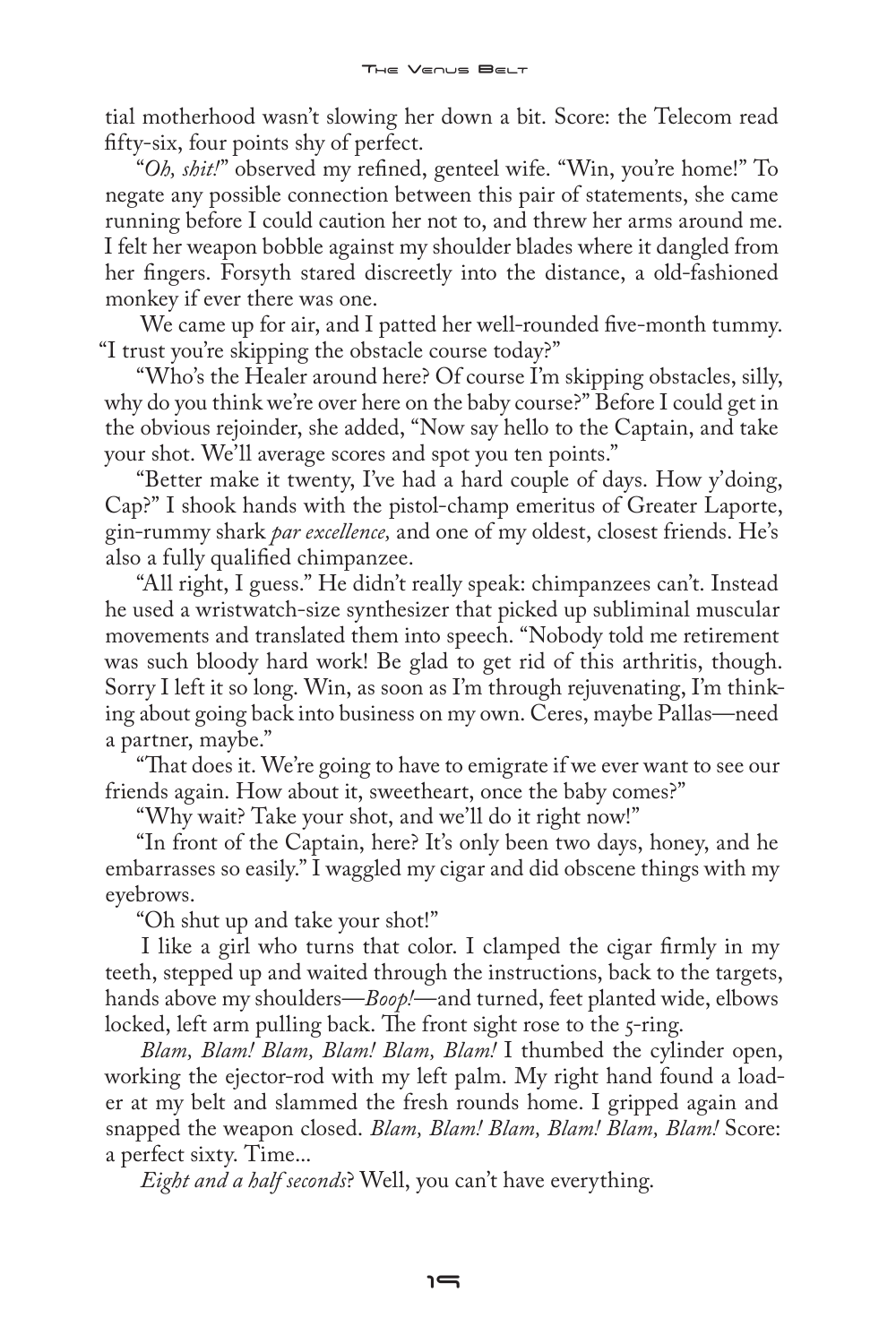I reloaded once again, scrounging up my precious hand-imported brass, and stepped to the line to join my companions, who still had their hands over their ears.

"You *ever* gonna trade that plague-eaten noise-maker off?" Forsyth gave me the sourest of looks. "If muzzle-blast was stopping-power, son, you'd be the deadliest gunman in North America!" He stepped forward, limbering up his well-worn .476 Savage, and turned toward us, disregarding the instructions as he waited for the tone. "Bloody firecracker!"

"He never listens on that subject, Cap, I've been trying for years to— Oops! The baby just moved—probably covering *her* ears, too!"

I put a gentle arm around my mate. "Hush, the Captain's trying to concentrate."

"I'll concentrate better when my ears stop ringing! Apologize to your daughter, Win, otherwise she may not want to come into the—"

*Boop!* Forsyth spun around and drew his autopistol, ripping through six rounds so fast I could hardly tell them apart. He dropped the empty magazine, rammed home a spare, and zipped through another quick six. Score: sixty, of course. Time: four and a tiny fraction seconds.

Arthritis be damned, remind me never to get the Captain *really* riled.

*Beep!* Only the old chimp failed to go for his gun: I reholstered mine and watched my blushing bride do likewise, sticking out her tongue at me as I reached into a belt pouch for my pocket-pager, the only one in Laporte, possibly unique in all the Confederacy.

"And that's another thing," she told him. "How any civilized being tolerates a nosy, interrupting nuisance like that. . ."

"Then don't interrupt so often, dear." I wasn't quite adroit enough to spare my shin a wifely kick. Forsyth simply shrugged his furry shoulders. He knew me, almost as well as Clarissa pretends not to sometimes, and understands how an old cop's habits die hard. I limped dramatically to the Telecom and undedicated it. There, relayed from our machine at home, was another pretty face. Just my lucky day, I guess.

"Winnie? Clarissa, girl? This here's Lucy!" Only this face hadn't been so pretty when I'd first seen it, splotched and withered, wrinkled with old age and radiation sickness, topped with a mop of snow-white hair and an outrageous paisley sunbonnet.

Lucille Gallegos Kropotkin had lived next door to the house Clarissa and I now occupied, neighbor and friend to a good friend of mine, Edward William Bear—my *own* counterpart in this world. Lucy had gotten well, regained her youth, hitched up with Ed, and moved out to the asteroids. I looked closely now at her warm dark eyes, olive skin, and glossy black hair. Pretty sexy for 148.

"Listen, you two," she advised, "this here's a recordin'—can't wait around fer signals t'get there an' back. I was gonna call anyway, see how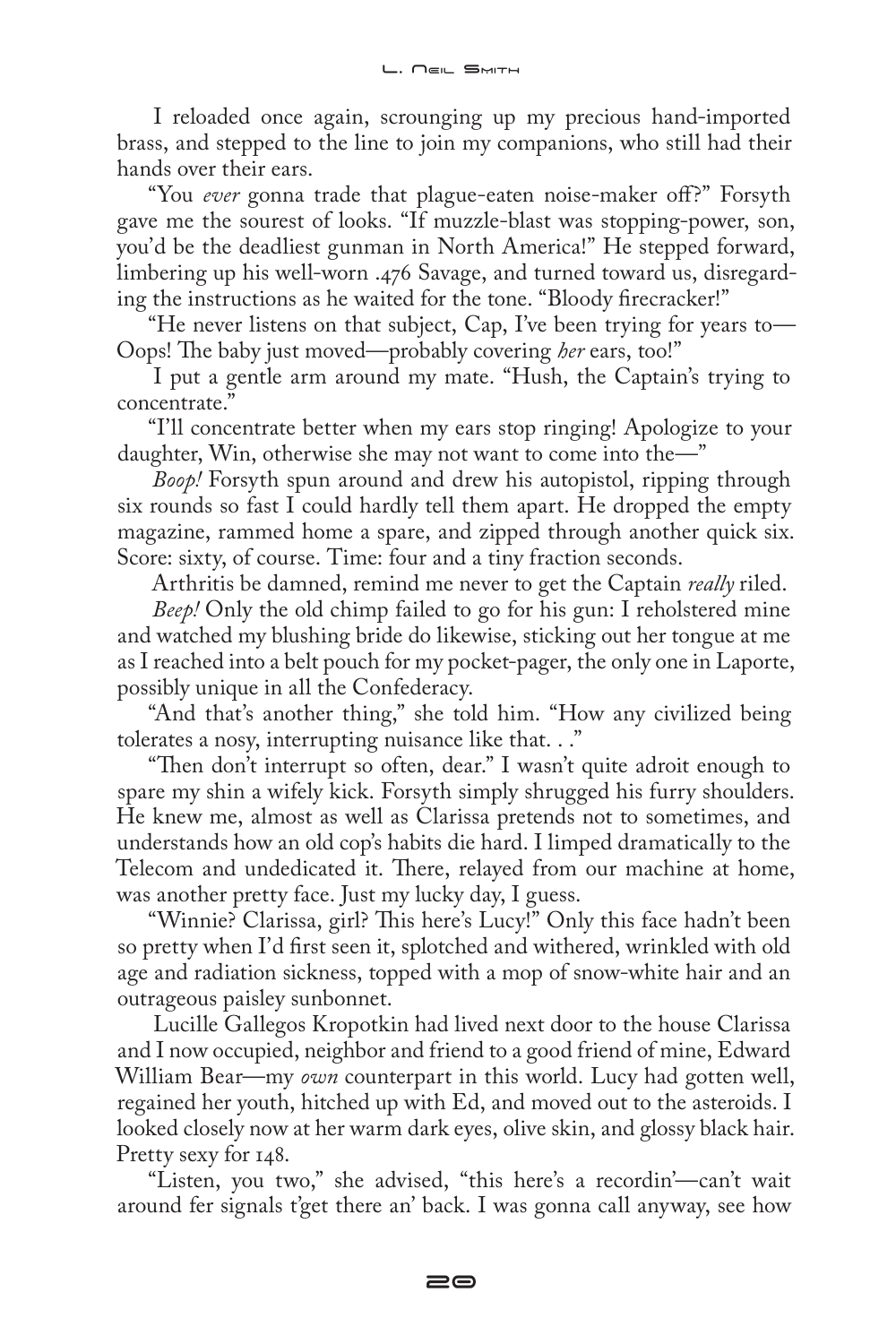th' baby's comin' along an' all, but...well, it ain't gonna be as pleasant as all that, now."

She glanced down at some object in her hand and shook her head.

"I got trouble. Somethin' fishy goin' on out here, an' Ed—th' dummy started pokin' round, rusty at detectivin' as he was..."

She stopped, squinted hard against a flow of tears that was visibly only seconds away. "Anyhow, he—Win, I hate like th' dickens t'put you out, a daughter on th' way, an all, but—Ed's been missin' fer *days,* an' I found *this*  in his desk an hour ago. You'll know what it means."

She held a medallion to the pickup, round, about an inch and a half in diameter, bronze. I didn't have to inspect it to know there was a date on one side, 1789. On the reverse loomed the eerie trademark of the System's foremost enemies of liberty: the Hamiltonian Eye-in-the-Pyramid.

"Win, get out here pronto! He may already be d-dead by now!"

# 3: Gorilla My Dreams

ednesday, February 24, 223 A.L.

"I am *not!"* Clarissa stamped a foot she hadn't seen in weeks. In the thick carpeting of our gymnasium-size living room, the effect was lost.

"You are too!" I sat, chomping on my cigar, and glowered at her.

"*I am not!*"

"You are *too!*"

*Clickety-click-click.* "Can I be excused from this colloquium?" My chief assistant and apprentice gumshoe, Koko Featherstone-Haugh, leaned back on a sofa, knitting a sweater for the baby. Koko's a youngish female gorilla, favorite niece of the President of the North American Confederacy.

And they pronounce it "Fanshaw."

"Sure," I growled back, "go on out in the kitchen and peel yourself a plantain. You're on her side, anyway."

Koko hitched her holster into a more comfortable position and took a sip of King Kong Kola, a brand suddenly popular since the recent importation of a certain movie. *Click-click-clickety.* "I am not."

"You are too! Say, this sounds familiar. Did I not hear you, with my very own ears, state that 'mere pregnancy' is no reason Clarissa shouldn't go to the asteroids with me?" I looked closer at her knitting, wondering if I should mention that the arms were getting a bit long.

*Click-clickety-click.* "Is that a question from my employer, or merely the husband of my dearest friend?" *Clickety-click-click.*

"Waffling already! Look, even without Hamiltonians mixed up in this, space travel's no kind of risk for—"

21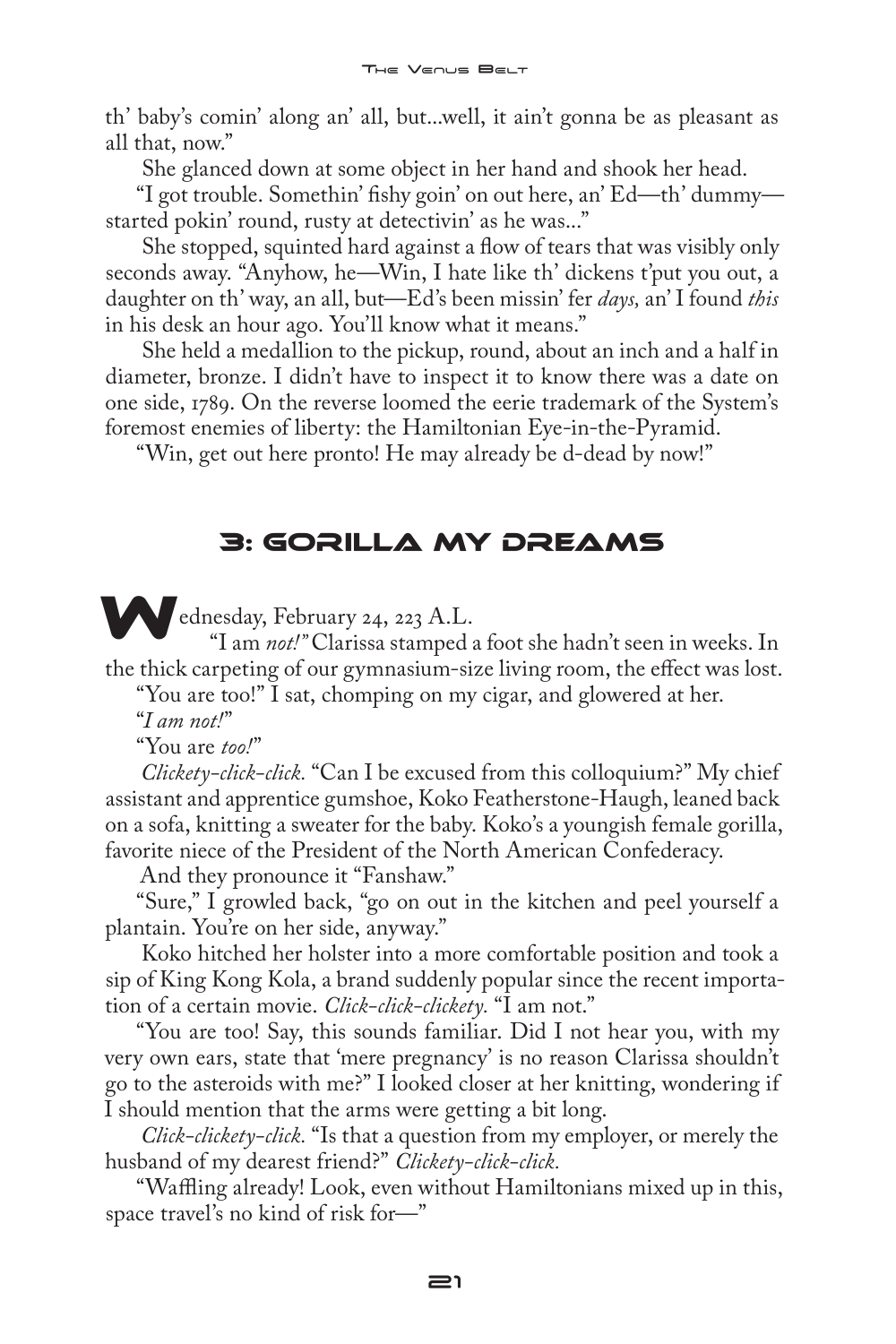Clarissa sat down beside me. "Win, I'm a Healer. I'm also a fully grown sapient being..."

I'd seen this independent mood before. Unfortunately it was a major reason I loved the woman. "Yes?"

"I *know what I'm doing!* Maybe they fly around on giant firecrackers where *you* come from—"

"Unfair! Just because my country's economically depressed—"

"And technologically backward." *Click-click-clickety.*

"Butt out, banana-breath! *And* technologically backward, that's no reason to...Listen: how many gees you figure to pull, just getting up to the liner?"

"Hmm. Well, the liner itself starts out at one gee, gradually dropping to a tenth of that by the time it reaches Ceres. That can't be too bad, can it?"

"*You* can it. Answer my question: how many gees aboard the *shuttle*?"

"Uh, six—but there are ways, Win, heart patients do it all the—"

"Swell. You'll qualify sometime the middle of the twenty-fifth century. *I'm* leaving at the end of the week. You think I *like* going off a hundred million miles, maybe missing the baby—certainly missing you?" I leaned over to kiss her and hesitated. "Hey, Miss Simian Collegiate, I thought you wanted to be excused."

"Don't mind me, this'll be terrific for the anthro paper I'm doing: 'Love among the Humans—Ennui or Boredom?'" *Click-click-clickety-clack!*  "Dirty bad —I've dropped another...I wonder who *that* can be?"

I got up and crossed to the windows. It was difficult to see in the evening twilight; Confederate tastes run to generous acreage, lots of trees, hedges, miscellaneous bushery. The folks at Cheyenne Ridge had grudgingly let a little white stuff through, not enough to dampen the electrically warmed streets, but plenty for postcard scenery, maybe a snowman or two in the morning. I gave the window knob a twirl, doubling the amplification. Sure enough, through the gate and up the gracefully curving rubbersurfaced drive, a hovercraft skated to a landing and two familiar furry shapes climbed out.

I turned to my companions. "How about something in the fireplace? And kill the fatted whiskey bottle. It's Captain Forsyth—and the monkey's uncle."

 $\lambda$ 

Olongo Featherstone-Haugh, a mountain among gorillas, handed me forty yards of dampened overcloak, unwinding a mile or two of muffler from around his massive neck. "Can't be too careful, old boy"—he wiped an errant snowdrop from his pistol grip—"*awfully* prone to respiratory complications, don't you know."

True enough. Even given current medical technology, no gorilla took unnecessary chances that way. I added Forsyth's ancient yellow slicker to

**22**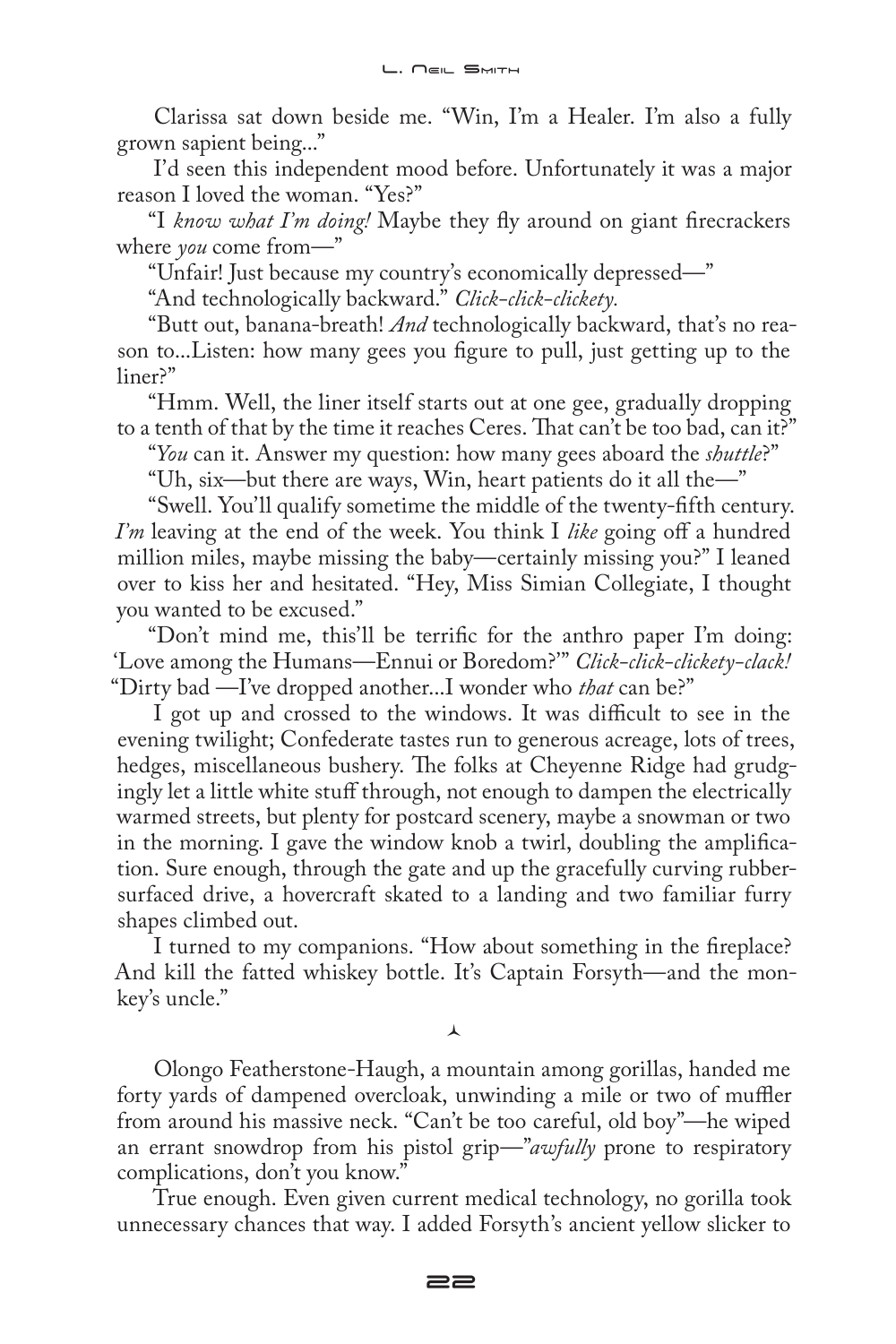a heap of steaming garments on the stair rail. Upstairs, Koko had a roaring fire started. Clarissa handed the President about a gallon and a half of Scotch.

"Ahh! A wintry evening among friends. Thanks indeed, dear lady."

"Catch your prowler yet?" I asked. Some fool had broken into his office last weekend. Putting in some overtime, Olongo had come back from the john and interrupted them in mid-burgle.

He settled in my biggest chair, arms stretched comfortably across his ample frontage, firelight flickering in his eyes. "Afraid not, old man. Stupid sod that I am, I left my life-preserver in the office when I stepped out. Spot of luck they didn't shoot me with it—had it halfway out of the holster when I threw that wastebasket. Next time I'll be ready for them. Now tell me about this emergency of Lucy's before I perish from curiosity."

"Not much to tell." I pushed my somewhat less-magnificent facade aside to reach into my sporran for a Bic—another popular import—rekindling my cigar. Clarissa wrinkled her nose and punched the ventilation up on the Telecom pad lying in her lap. I passed a tiny datachip across to Olongo. "Been trying all day to get more than this from her, but—"

"I understand." The gorilla nodded. "Something about solar interference."

"Mighty *odd* solar interference," Forsyth muttered as he took another swallow of Kola—he preferred soft drinks, too, a legacy of many years' abstinence on duty. "Wrong time of year, wrong part of the solar cycle. Lucy's right—something funny going on."

"My dear Captain, these things happen." The President lifted a weighty paw and set it down again. There was a distinctly reddish quality to his pelt; I never had the nerve to ask about orangutans in the woodpile. "The cycle's only an approximation, after all." He handed back the chip. "Why not observe for ourselves what Lucy had to say?"

I slid the chip into another 'com pad—we keep several around—the fireplace winked out of existence, and the wall lit up with Lucy's face.

"*Winnie! Clarissa, girl! This here's Lucy!* ..."

This time I ignored her words, concentrating on the surroundings. A commercial booth. Not her homestead, then, on—what was it?—Bulfinch 4137, a tiny planetoid she and Ed owned outright. Behind her people bustled through a crowded corridor. Ceres, I guessed, first stop on my spaceliner's itinerary. But why Ceres and not her home?

The message ended. I turned the fireplace display back on, felt its radiation warm my face again and shimmer softly on the polished wood and metal of the weapons in the case across the room.

"Intriguing," Olongo mused, "if not very informative. Notice how she kept looking back over her shoulder? What do you plan doing about it, Win?"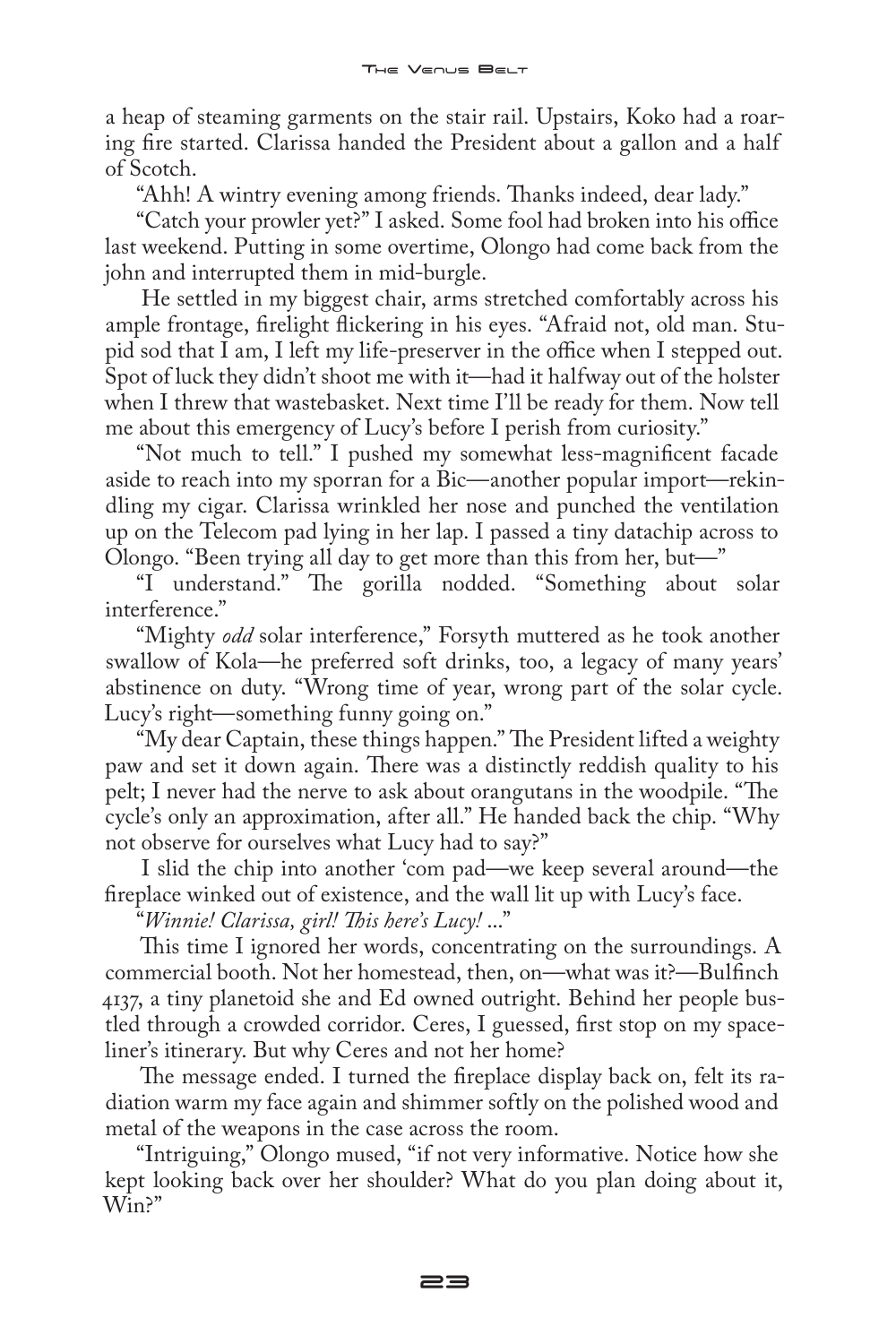I watched the fireplace a moment. "Well, I'm booked aboard the *Indomitable Spirit*, leaving day after tomorrow. When you guys showed up, we'd finally decided that Clarissa wasn't—"

"Just a minute, Win Bear!" She looked up from the 'com pad where she'd been telemetering her critical patients off and on all evening. "We never decided any such—"

"Clarissa"—I took her hand and patted it gently—"if it were just the baby, I might not...I mean, I love our daughter as if she were already born, but you can always make another kid."

"That's easy for *you* to say!" This from my shaggy apprentice, sprawled across the floor beside the fire. She ran a pickup down each nearly finished sweater arm, stared at the slip of paper in her hand and at the conflicting data on the tiny screen, a look of simian puzzlement on her face.

"Shut up, Koko."

"Can he talk to me that way, Uncle President?"

"Not when I'm around—*to do it for him*. Shut up, dear, there's a good ape."

Clarissa squeezed my hand. "I know what you're trying to say, Win, but—"

"No buts! I *can't* get another Clarissa, in this universe or any other. I didn't mean to make this a public debate, but what would you be saying if it were *me* who was pregnant?"

She opened her mouth, glanced down at my generously developed middle, and giggled. Maybe a dissertation on married telepathy might do Koko's anthropology grades some good, but hell, let her find out for herself.

"I hate it when you're right," Clarissa sighed. "To tell the truth, I was *wondering* how I'd stand up to six gees. So what are we going to do?" There was that sad look on her face. Any more of this, I'd probably let her come along.

"Be miserable for a while." In all our married years, we'd spent maybe five, six nights apart. "I'll try making it as short a while as possible. Wish I could get hold of Lucy—thought we'd killed off all those Hamiltonian bastards years ago."

The President leaned forward slightly. "Might I offer a suggestion? Although I must confess to certain reservations..."

"Fire away, old primate, I need all the help I can get."

"Very well, to paraphrase one of your greatest statesmen—or was he a religious leader?—take my niece, *please*." His ponderous stomach jiggled in imitation of human laughter.

Koko dropped her knitting and bounded to her feet, resembling a cross between Orson Welles and shag carpet rampant. "Honest? You're not just—"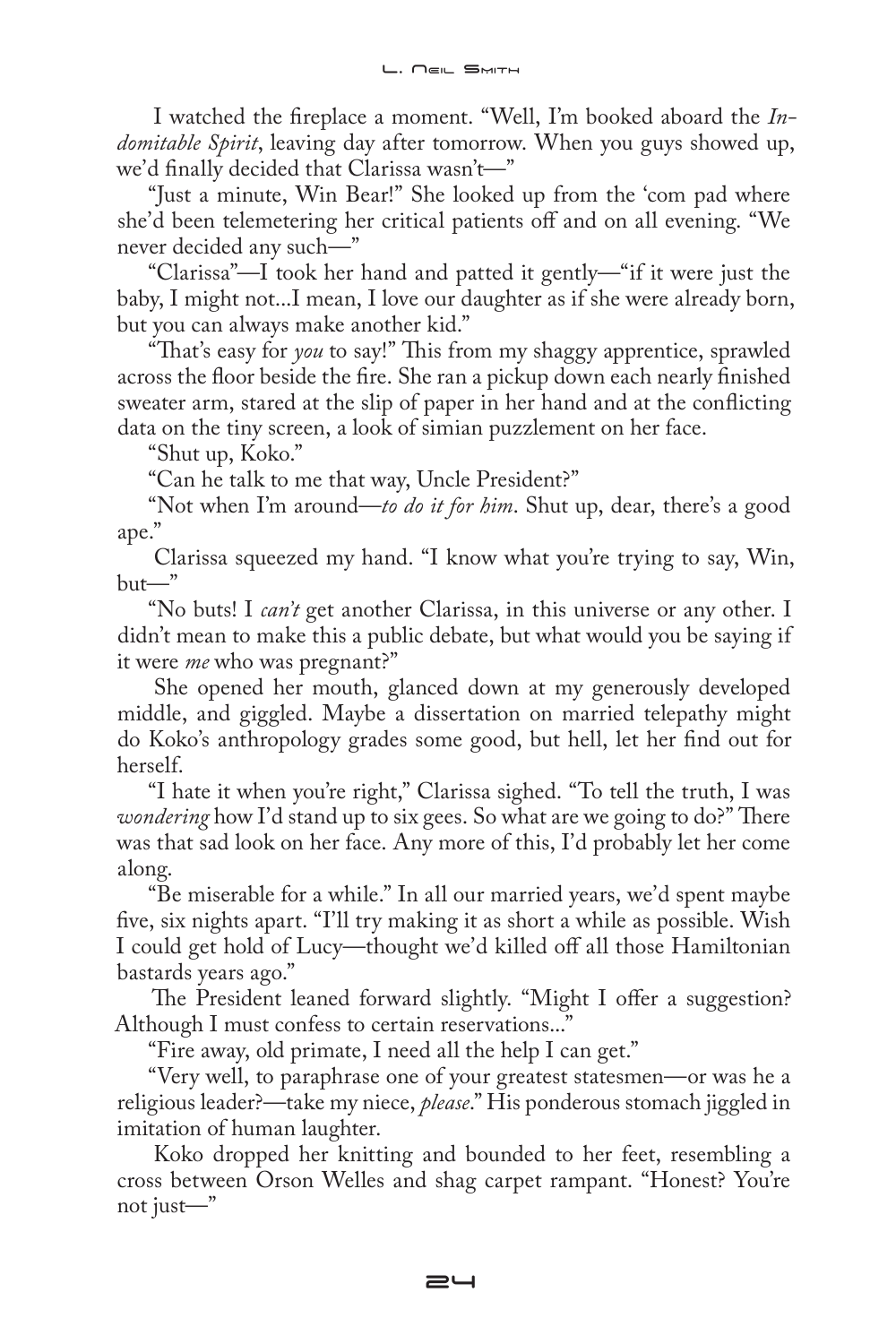"No, my dear, I'm not just. But I'm logical: you visited Ceres with me not so many years ago. If you strive to overcome that youthful impetuosity of yours...Come see me in the morning, I'll make all the arrangements."

"Oh, boy! The *asteroids!*"

I shook my head. "Don't get too excited. I want to think about this." "*Think?* What's to *think* about? Oh, boy! The asteroids!"

"*Quiet!* Unless you'd rather spend the voyage in a cargo hold..."

"Then I *can* go! Gee thanks, Boss! Oh, boy! The— "

"Don't thank me. It's your uncle's idea, and I understand his reservations. On the other hand, *two* investigators might...Say, should we be interrupting your education for a field trip? Olongo?"

"Win, my friend, time is passing this planet by, along with everything it has to teach us. Were it my decision—and it's not, it's Koko's—I'd say go! *And never come back!*" He looked around the room. I knew what he was seeing, I was seeing it, too: furniture, fixtures, nanoelectronic appliances if not actually manufactured in the asteroids, then made from asteroid raw materials.

"It isn't only consumer goods," Olongo said, "it's the *future*. And, I might add, a considerable portion of the present. Thank Lysander we were able to talk your Propertarians out of their demand for a strict gold standard."

"I wasn't aware that you had! Gold's as important to them as..." I trickled to a stop, unable to think of anything *that* important.

"Win, my boy, in this one minuscule respect, the Keynesians approach the truth: gold has no particularly magical properties that make it the only kind of money possible. A stable economy relies upon a myriad of commodities; you can draw a check as easily from a petroleum account, or on helium, or wheat."

"Yes, yes, but why this sudden allergy to gold?" What little economics I knew were being ripped out from underneath me.

"Hardly sudden. Confederate metals have been declining—relative to nonmetallic standards—for a considerable time. The asteroids, you understand."

I understood. When something gets more abundant, it gets cheaper— Marginal Utility, they call it. The Belt was cranking heavy metals out like popcorn—one advantage to working the debris of a planet that never quite got its shit (or anything else) together. You don't have to dig very deep. No matter, something scarcer would turn up to base our currencies on.

But Olongo was still pontificating: "—down to Earth on a nice, easy ballistic spiral. Your United State will benefit as well, eventually. But the Invisible Hand is going to have to manage some readjustments along the way."

25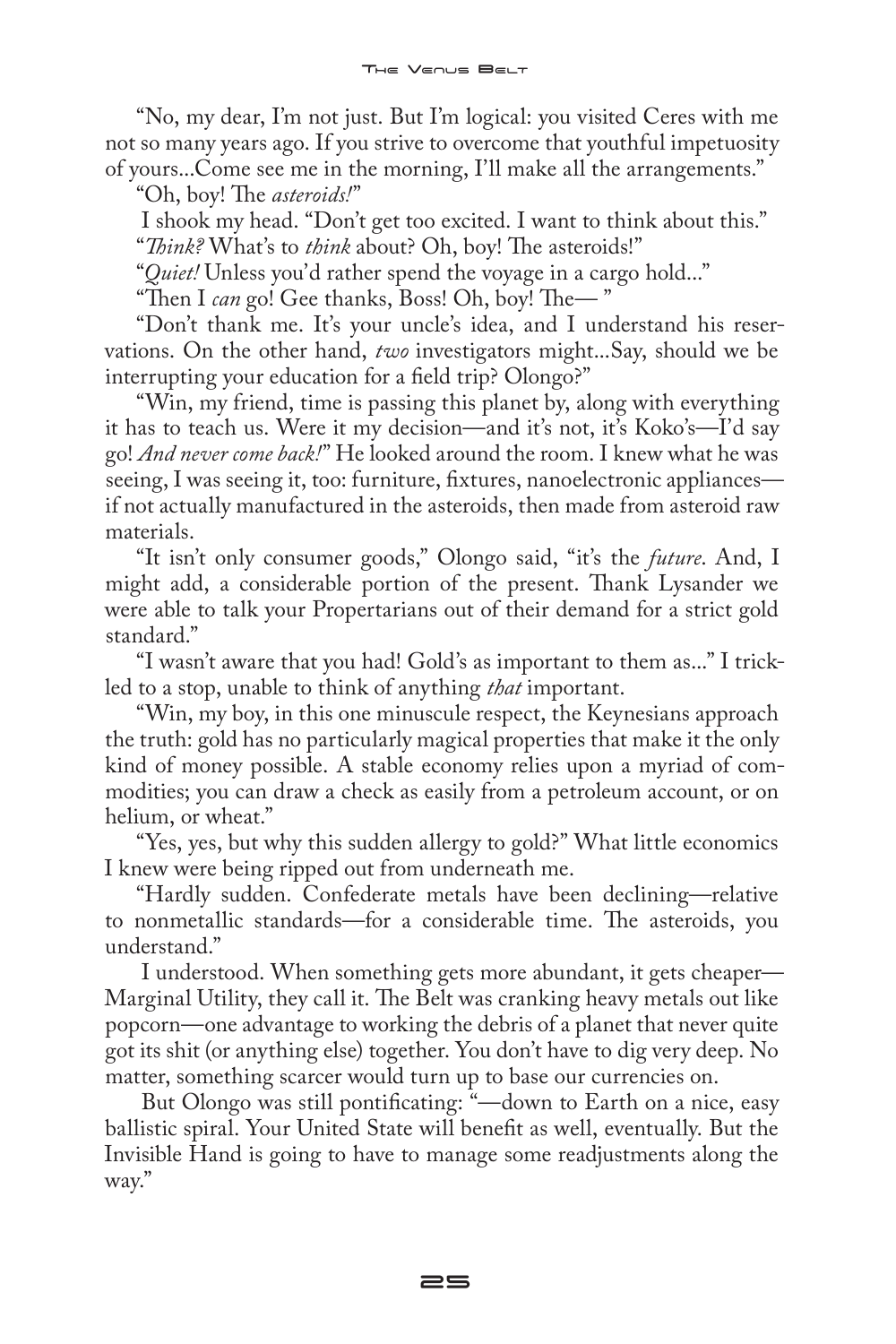"Great. So sometime next year I can get a black mask and start ordering my bullets cast out of solid silver. People will want to thank me. I—"

"Say, Win, speaking of bullets..." Captain Forsyth stood and stretched a little, wincing at the arthritic pain in his shoulder. He slapped the weapon at his hip. "Were you planning to take that old Smith & Wesson with you?"

Terrific. Time for another ribbing. "Sure. Why not?"

The chimpanzee shrugged—and winced again. "Well, for starters, think what the cold will do to its mainspring: first time you pull the trigger, *crunch*!— powdered steel."

"For that matter," added Olongo, "the entire weapon's steel. Drop it to a few degrees above Absolute, then suddenly subject it to—forty thousand psi? I shudder at the thought!"

"Now hold on a minute, I can have the springs replaced. And it isn't any forty thousand pounds. The custom loads I use—"

"That reminds me," interrupted Captain Forsyth, "those lead-alloy bullets of yours, they're lubricated, right? Little grooves around each slug, filled with some kind of grease?"

"Right, beeswax and—"

"Volatiles evaporate in hard vacuum. Same goes for that antiquated nitro powder, not to mention primers."

"Okay, wise-ass, let's look over the inventory and see what *you* suggest." I rose reluctantly and went to the gun case, Forsyth and Olongo right behind me. The lock yields for only two thumbprints in the world, mine and Clarissa's—three, if you count Ed Bear, who uses the same fingerprints I do. I opened the double doors.

"Well, I suppose this lets out most of my collection." There was the handmade .41 hideout derringer I'd brought with me to this world with the Smith, and almost a dozen other souvenirs of various misadventures since. "Hold on, what about this?"

I reached up and took down a Walther-Zeiss hand-laser. "No ammo to evaporate, no steel. This was made in your world, gentlemen. Think it might do?"

Forsyth took the pistol and turned it over in his hands. "It's proofed for space, anyway." He showed me a tiny stylized spaceship stamped into the base of the trigger guard. "But this overgrown flashlight has some drawbacks, wouldn't you say, Mr. President?"

"Rawther. In the first place, smartsuits are designed to absorb all the energy they can, and reflect any—"

"Smart *suits*?"

"Absolutely *de rigueur,* old boy. A solid-state invention in the form of a tough, lightweight rubbery garment. A bit like ocean divers wear, though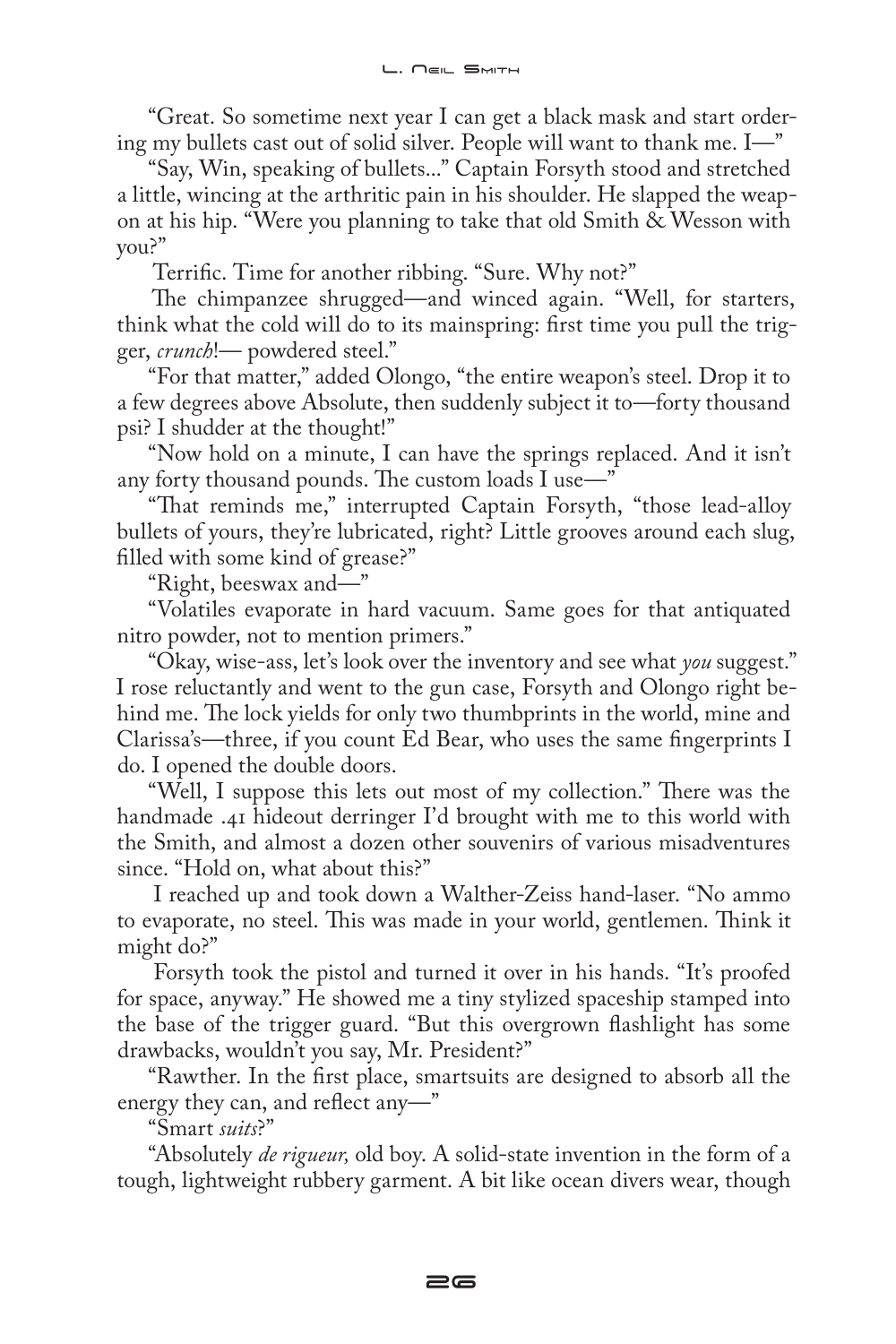infinitely more sophisticated. You didn't imagine we'd still be using that clumsy armor your astronauts—"

"Olongo, we've already had our critique of NASA for the evening. Besides, I've seen these smartsuits on TV—pardon, the Telecom—now that I think of it. Can't get anything these days but goddamned space opera. Anyway, lasers, I take it, are out?"

The Captain rubbed his chin in contemplation. "Well, this toy *might*  overload a smartsuit, but you'd really have to bear down—no pun intended, Win. Be like hunting elk with that Browning 9 mm hanging theretheoretically possible, but chancy."

I thought about the years I'd worn a puny .38 as a cop, never very happy in a cruel world filled with .45s and magnums of assorted lethality. "Don't say another word. I get your drift." I stretched and placed the Walther back on its hooks. "So what do you advise—time's getting short?"

Olongo glanced briefly at Forsyth. The Captain nodded confirmation and the President drew his pistol. "I'd be honored if you'd consider taking this."

Across the room, Clarissa peeked up from her Telecom, smiled, and went back to work. She missed my look of helpless exasperation.

It wasn't *quite* the ugliest thing I'd ever seen: a Webley & Scott, big brother to the little electric quick-shooter my wife favored. It was .17 caliber—about the size of pellet guns back home—but I knew it threw its little steel darts at eleven or twelve thousand feet per second—call it Mach 10—enough to mess up anybody's outlook. The magazine was good for a hundred rounds. The handle, shaped to suit a gorilla's fingers, was awkward in my own.

"Let's find the original stocks," Olongo suggested. "I've got them in the car someplace. I also brought some special projectiles you might want to try."

Forsyth grinned. "If you've got any *big* enemies."

"The good Captain refers, in his elliptical manner, to Owen tubes—a hollow contrivance which slips *over* the front end. You see, the drive currents also flow along the outside of the—"

"My God!" I interrupted, looking at the hefty barrel coils. "What would the diameter amount to?"

"A little under two inches," the Captain replied evenly, "just right for putting an ape-size dent in a personal flivver. That's what they use for hovercraft out there, little tiny spaceships that—"

"I *said* I watch the Telecom. Sounds like I oughta invest in some of these Owen goodies. You're sure I'll need a nasty thing like that out there?"

"Oh, it's quite up to you, dear boy. However, with Hamiltonian Federalists involved, I assume you want to be adequately defended."

22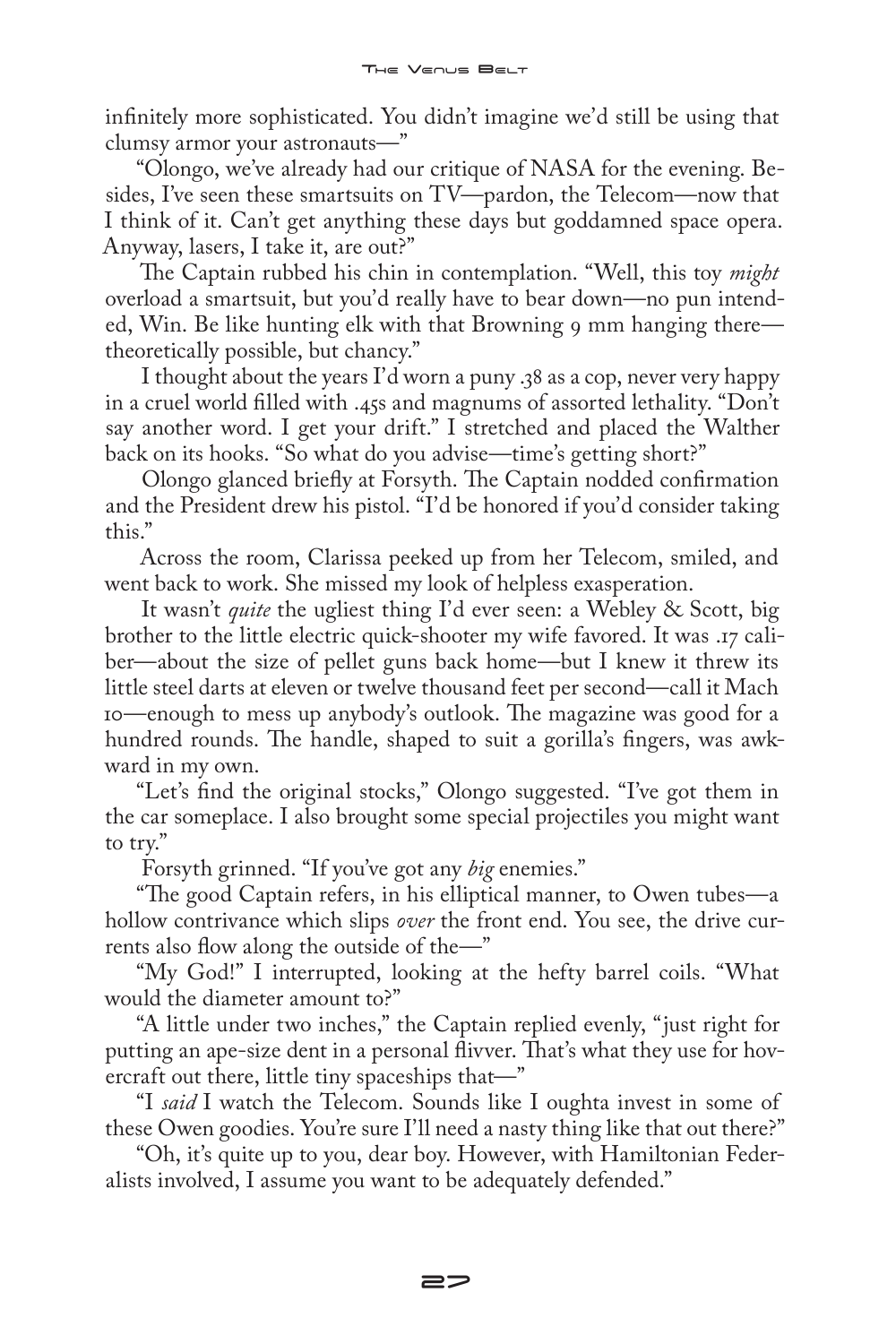"I just don't care to think about it so soon after dinner." I started to shut the gun case.

"One more thing, Win." Forsyth reached past me. "You won't want to leave this toadsticker behind. It's a spaceman's knife, or I never saw one before."

"You mean that old Bowie—*Rezin,* rather?" Named after the fellow who invented them in both worlds, Jim's little brother, the specimen in question was another "trophy"; I hadn't more than looked at it in years. Eighteen inches from pommel to point, it had a foot-long blade two and a half inches wide and a quarter thick, razor sharp halfway along the back edge, as well. The alloy was something called Stellite, and the grip aft of the heavy brass guards was long enough for a hand and a half—somebody like Olongo excepted. The damn thing weighed better than two pounds, and gave me the papercut shudders just thinking about it.

"Swords, already. Don't you clowns realize it's almost the twenty-first century?"

"Not by *my* calendar." Forsyth took the knife, ran his thumb along the edge with a casual swipe that made me cringe, and handed it back. "You wanted to know about smartsuits? Well, they *heal up*, better and faster than ordinary window glass. You can't always count on a gun to do the job. Knives make bigger, messier holes."

"And," Olongo offered, "asteroiders have a highly sensible custom regarding personal weapons: pistols, for the most part, are for outdoors; blades are for indoors. Reasonable, when you live in a pressurized environment, wouldn't you say?"

⋏

Friday, February 26, 223 A.L.

You'd think of all the places they'd control the climate, it'd be the airport. For some reason, Confederates don't see it that way. The Lilienthal Aeronautics Building, planted smack in the middle of town, pokes up a couple hundred stories, right into the real weather. We were at the very top, waiting for the shuttle to depart.

I stood shivering with my cloak wrapped around me as many times as it would go, wondering if Clarissa was really dressed warmly enough. Through blowing snow I could see my assistant huddling against her uncle, who had come to see us off. Despite a four-hour briefing the day before, he was still piling on last-minute advice. She looked up at me in silent appeal, then went resignedly back to having her furry little ear bent.

I felt sorry for the old gorilla, too. He'd caught his burglar last night: an attractive young American woman who'd apparently expected the ape to be unarmed again. He hadn't been—his spare persuader's a .375 Nauvoo Browning; she was DOA before she hit the floor, a sawed-off .22 Colt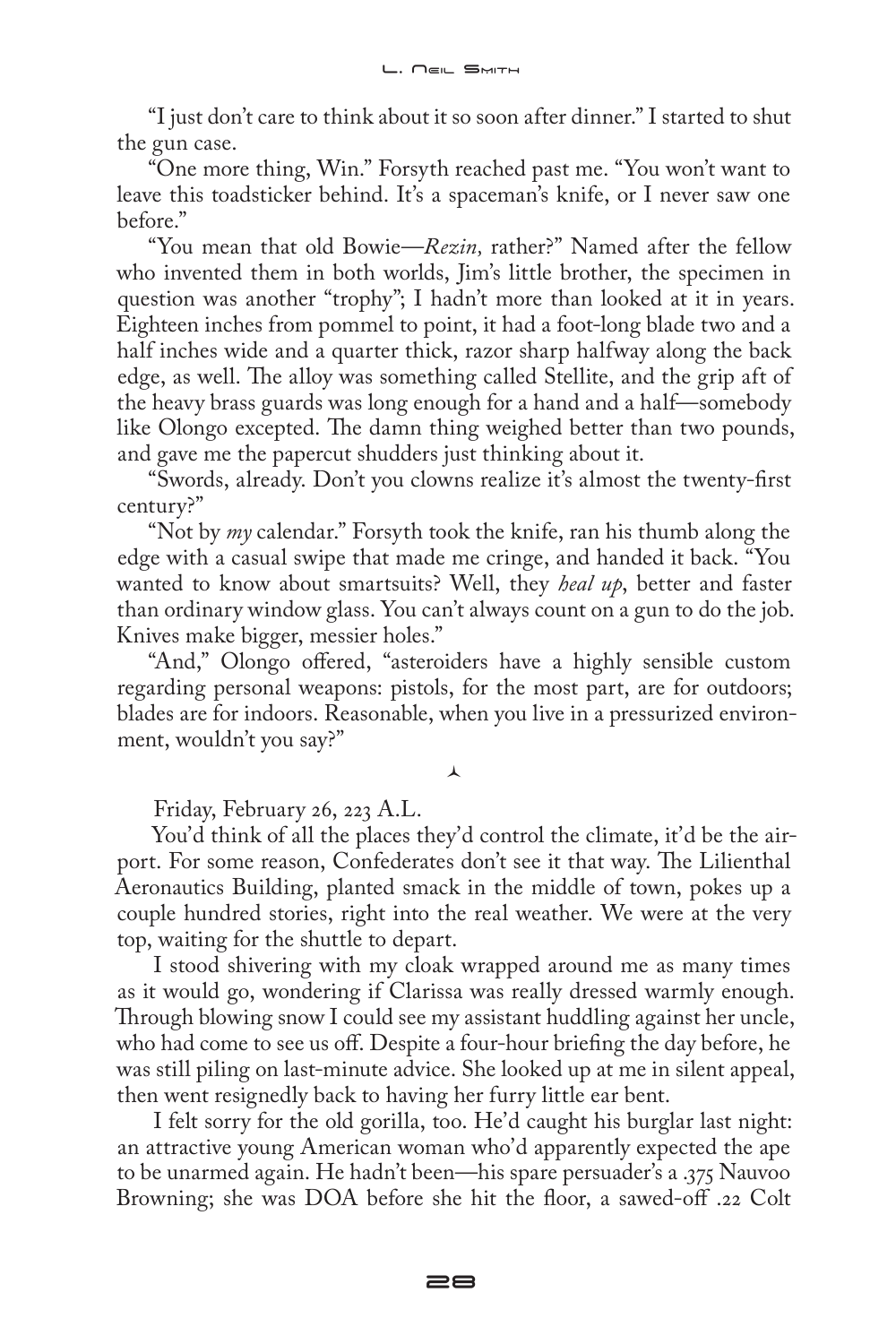Woodman clenched in her rapidly cooling fingers. Some people take a while understanding why we have so little crime here.

Others never get the chance.

Now Koko and I were off on some mysterious adventure, while the President had nothing to return to but the same old grind, the continuing subversion of my homeworld. Olongo was personally involved, and for a good reason: his species is damned near extinct back there, getting extincter all the time. In order to survive, they had to be educated to the culture their more fortunate Confederate fellows had adopted. Just considering the human politics in that neighborhood, it was going to be a long, dangerous job. The Voice of the Stars, good old Voltaire, had mentioned it last evening, in a slightly different context:

"The simian population of the other Earth is doomed without our help, but this is little justification for tampering with human affairs in that continuum. Yes, let us lead chimpanzees and gorillas to a better world, but let the established civilizations go their own way. We have better things to do. At least that's the way it looks, Thursday, February 25, 223 A.L. This is Voltaire Malaise, Ceres Central, good night."

Trouble is, nobody could possibly round up all the wild simians. Voltaire hadn't bothered mentioning porpoises and killer whales—the cetaceans of both worlds, civilized for millennia, had gotten things straightened out right away. Likewise, teach a few apes to speak, and in a few years they'd be rounding *themselves* up, and not just to escape.

After all, it's their planet, too.

Koko pried herself away and disappeared into the saucer-shaped shuttle. I turned to Clarissa, who looked pretty, pink, and pregnant, the kind of woman no sane man would be leaving. "Well, I—"

"Oh, Win, promise me you'll—"

"Honey, I'll eat *all* my galoshes and wear my spinach every day."

"Idiot! Take care of yourself!" She threw her arms around me, hot tears trickling into my tunic collar. "I want you back, and so, no doubt, will your daughter...*I love you so!*"

I grinned, nuzzling her hair. "Yeah, and I've been trying to figure out why for years. I was a worn-out, half-senile old—"

"Oh shut up! Three reasons, silly—no, not *those,* well, yes, those, too, but—because you make me think, and because you make me laugh—"

"That was simple. All I had to do was show you my—"

"And because you make me horny! You'd better be back soon, or I swear I'll come looking for you!"

"Clarissa, I thought we had that settled."

"Well, you know what I mean." She bit her lower lip to keep it from trembling. That, and her little red nose, suddenly made her so appealing I almost started crying myself.

 $=$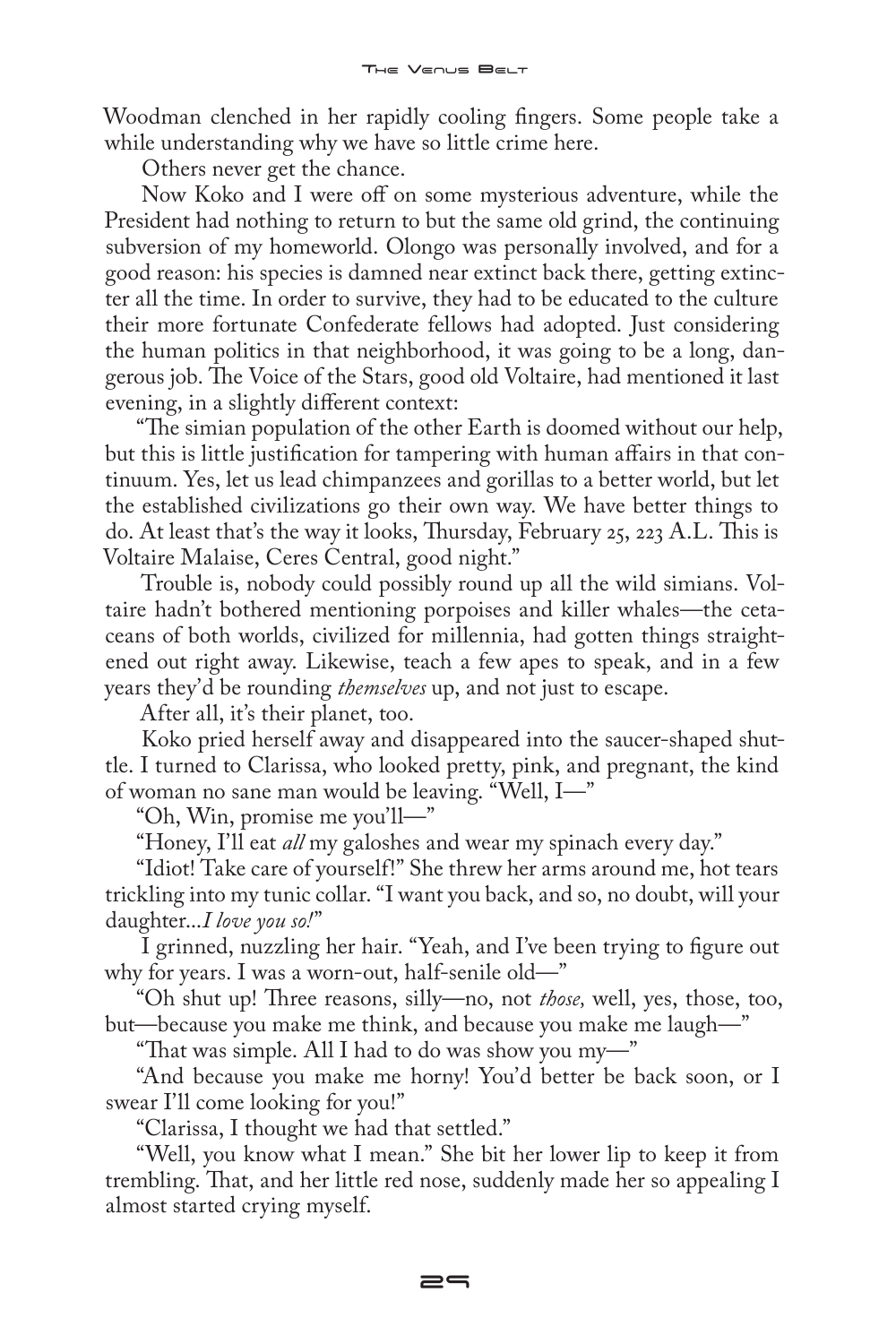"I hope so. And I love you, too—don't ask *me* why, or I'll never get on that shuttle. Now don't stay to wave good-bye, I hate that. And it's cold out here! Take care of our little girl; I'll try to get back here before she does, okay?"

She nodded, wiping her eyes. "Oh! I almost forgot..." She handed me a gift-wrapped package the size and shape of a paperback book. "And the Captain sent you this." Another small parcel, heavier, tied up in plain brown plastic. "I wouldn't let him bring it himself, the cold's bad for his—"

"And it's bad for *yours,* too. Get downstairs where it's warm!" I kissed her hard and turned, not daring to look back. Even in the dead of Rocky Mountain winter, the shuttle's gaily-painted hull shone cheery red and white: LAKER SPACEWAYS ELECTROJET.

Good thing I brought my own lunch. I crossed the catwalk protecting the impeller grid, climbed the three-step boarding ladder, handed Olongo's Webley to the stewardess, who racked it with a hundred other assorted pieces of artillery, and clumped around the aisle to find a seat beside my assistant. She'd brought a brown-bag lunch herself.

"Hey, Boss, want a banana? Frozen clean through, I'm afraid, but I brought an extra one for you!"

The shuttle began to vibrate, lifting slowly. Clarissa stood outside in the cold, obedient as ever, tearfully waving me good-bye.

## 4: Breakheart Hotel

ix gees ain't so bad, I can take 'em standing on my head. Which is more or less the way it felt.

Laporte vanished below us in the clouds as the electrojet was driven skyward by an outboard ring of high-voltage impellers, basically similar to those in my Neova, but powered by a ground-based microwave array. Inside, seats were arranged in concentric circles beneath a transparent dome. In the center, a pylon stretched through the roof: elevator or stairs to the control module; on Laker Spaceways, probably the ladder.

Fifteen minutes later, we'd gained a hundred fifty-odd thousand feet, where even anaerobic bacteria have trouble catching their breath, and where the impellers ended their usefulness. The major drag on a bullet, I'm told, isn't so much gravity as air. Presumably the same holds true for spaceships, which is why it pays to use a ground-powered boost before torching off the main machinery.

Spaceships? *I was on a spaceship!* Beside me, Koko munched away, humming dementedly to herself as she gazed in rapture through the ceiling. A stewardess came by to fold our seats back like psychiatrists' couches,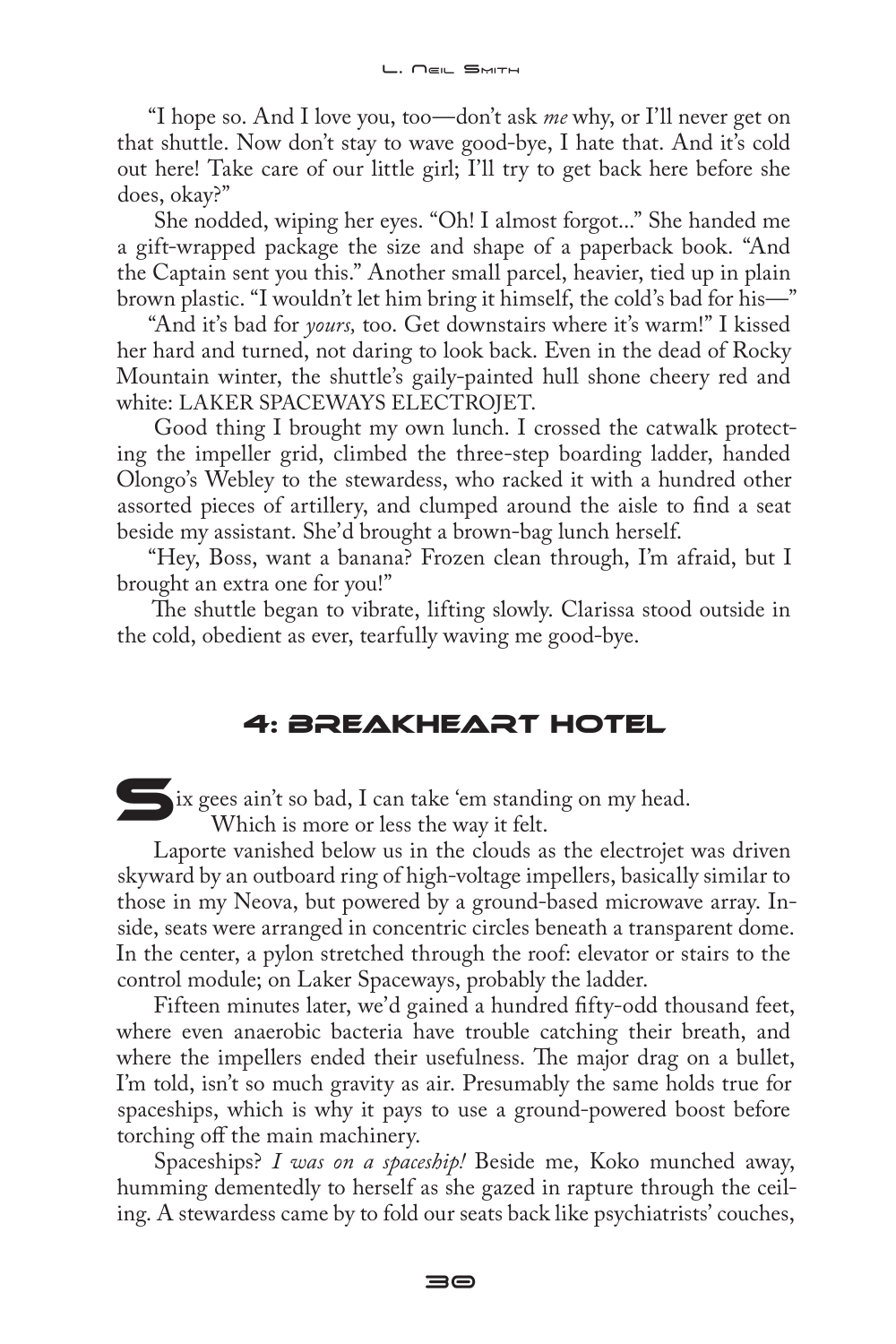tucking us in for a stomach-thrilling moment of freefall as the impellers folded like a cheap flashbulb reflector. Wind whistled past the plummeting hull, then...

*Whaaammm!* I suddenly weighed more than Nero Wolfe ever dreamed of, my breathing a matter of conscious exercise. Three minutes' acceleration—my features melting toward my ears like Silly Putty—didn't seem much longer than an hour. How time flies when you're having fun. Abruptly, the fusion drives seemed to cut, my seat straightened up, I could breathe again.

Zero gee? *This* I'd been looking forward to: I groped past the safety-webbing, extracted my favorite felt-tip pen, LAPORTE PARATRONICS, LTD. stenciled along its barrel, and held it a foot or so in front of my face. I let go.

It fell in my lap and rolled off onto the cabin floor.

*"Gravity and government stop here!"* A central panel displayed the daredevil visage of a chimpanzee in a space-black tunic. I folded myself painfully in half, head between my knees, and groped beneath the seat in front of me for my pen, only to discover I was *wedged* in that position. "Welcome aboard Laker's Electrojet service to synchronous rendezvous. Sorry about that lift-off, folks, heh, heh. We'll be pushing along now at a comfortable and convenient one gee for approximately twenty-eight more minutes. Thanks for flying Laker, and good morning."

One gee? *Now* he tells me! "*Koko!*" I whispered in embarrassment.

"What's up, Boss?" She bent and stared down at the veins bulging in my forehead. "View's better through the windows, y'know."

"Get me out of here! Mother didn't raise me to do slapstick!"

"Okay, okay! Move your shoulders a little to the right...that's it. Now, lift your leg and...want me to call the stewardess?"

"For godsake, *no*!" Something went *scrunch!* in the back of my neck, and I was free. The passenger ahead craned around and glared. I grinned sheepishly and tried to straighten a tie I wasn't wearing. Comfortable and convenient? Have to check *that* out with my chiropractor.

 $\lambda$ 

The void around the liner glittered with a thousand fireflies; shuttles like ours, vehicles from Luna, the Lagrange stations, synchronous and near-Earth satellites. But as we swam nearer with little puffs and bumps of course-correction and the giant ship gradually acquired recognizable shape, I knew it wasn't the vessel I had tickets for. According to the tourist brochure, *Indomitable Spirit* was a big round ball, half a mile across, propulsion assemblies sticking out behind like the stem of a pumpkin. The apparition ahead of us was at least four times that size, a collection of giant silvery mailing-tubes glued to a cigar box. As we swept by her colossal drivers, it was spelled out for us in hundred-foot letters: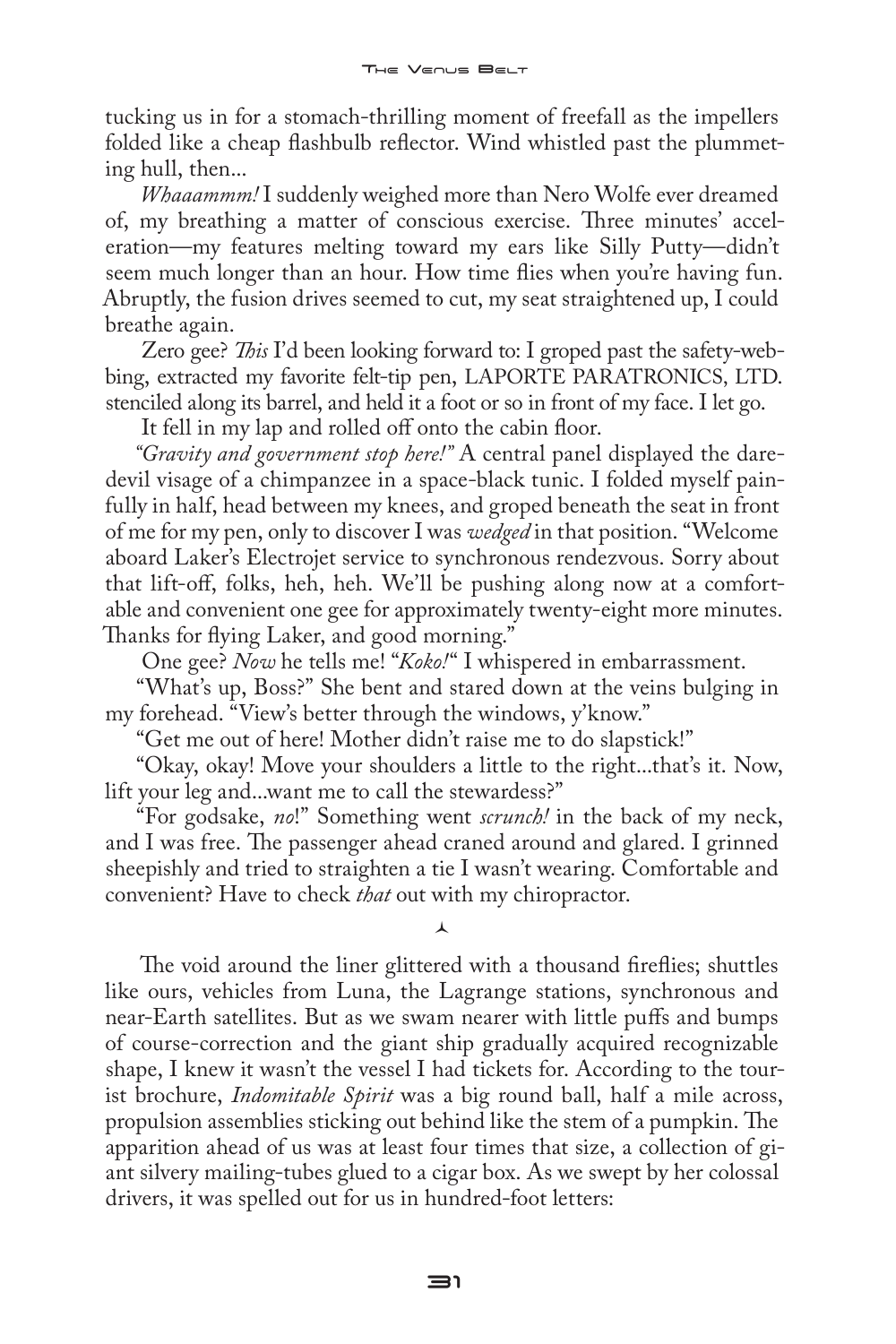#### BONAVENTURA LOS ANGELES, N.A.C.

A nominal registry, to say the least. This thing would never make it to the surface whole. But what had happened to *Indomitable Spirit*? Were we all being shanghaied or something? There followed a funny elevatory queasiness: zero gee at last—though I wasn't going to risk my souvenir pen (or my dignity) twice in one day. The shuttle aimed for the liner's rectilinear stern, slid into an enormous hangar on one edge, where it clanged gently to a stop. Weight returned; the seatbelt light went out.

Koko favored me with an uninformative shrug.

At the lock, the stewardess was passing out briefcases, umbrellas, and guns. "*Indomitable Spirit* has been chartered for scientific purposes. This is *Bonaventura*. All reservations will be honored. *Indomitable Spirit* has been charted for..."

For scientific purposes? A whole spaceliner? Glad *I* didn't have to pay for it! I followed Koko's waddling bulk into an accordion-pleated tunnel stretching from the shuttle to an inner wall of the hangar. We filed through a submarine-type door that shut behind us with a hiss. Wondering where all this free gravity was coming from, I nudged my assistant and turned back to a window: the passenger tunnel had retracted, the shuttle was buttoning up. Mist filled the hangar, and the electrojet slid outward across the threshold, dropping instantly from view. Now I understood: we were underway!

 $\lambda$ 

The ticket they swapped me said Stateroom 12-22. Koko's, some seventy-seven levels forward, was 89-141. I don't usually cotton to cute little three-foot robots, but this one had wheels and brought back memories of a time and place where Good Humor men were pedal-powered. Besides, it volunteered to carry my luggage. I bade adieu to my apprentice and let the machine show me through the confusing lobby several decks above the hangar, a maze of pathways and irregularly shaped pools where dolphins squeaked and paddled, conversing with humans and simians seated at the water's edge in little oval cocktail bays. Laced about with curving stairs and escalators, a dozen lapping, overhanging mezzanine levels created a bewildering perspective overhead. The suitcase-critter led me to an impressive ochre-hued column, one of many varicolored cylinders that appeared to be holding up the lobby roof. A pair of doors slid open, admitted us, and closed.

"*Ohmygodwhatthefuckisthis!"* The elevator shot past mezzanines and stairways, through the very ceiling, and suddenly the little glassy cage was *outside* the ship, skimming along its leviathan hull. I huddled numbly by the doors, peeking between my fingers with a sort of suicidal fascination.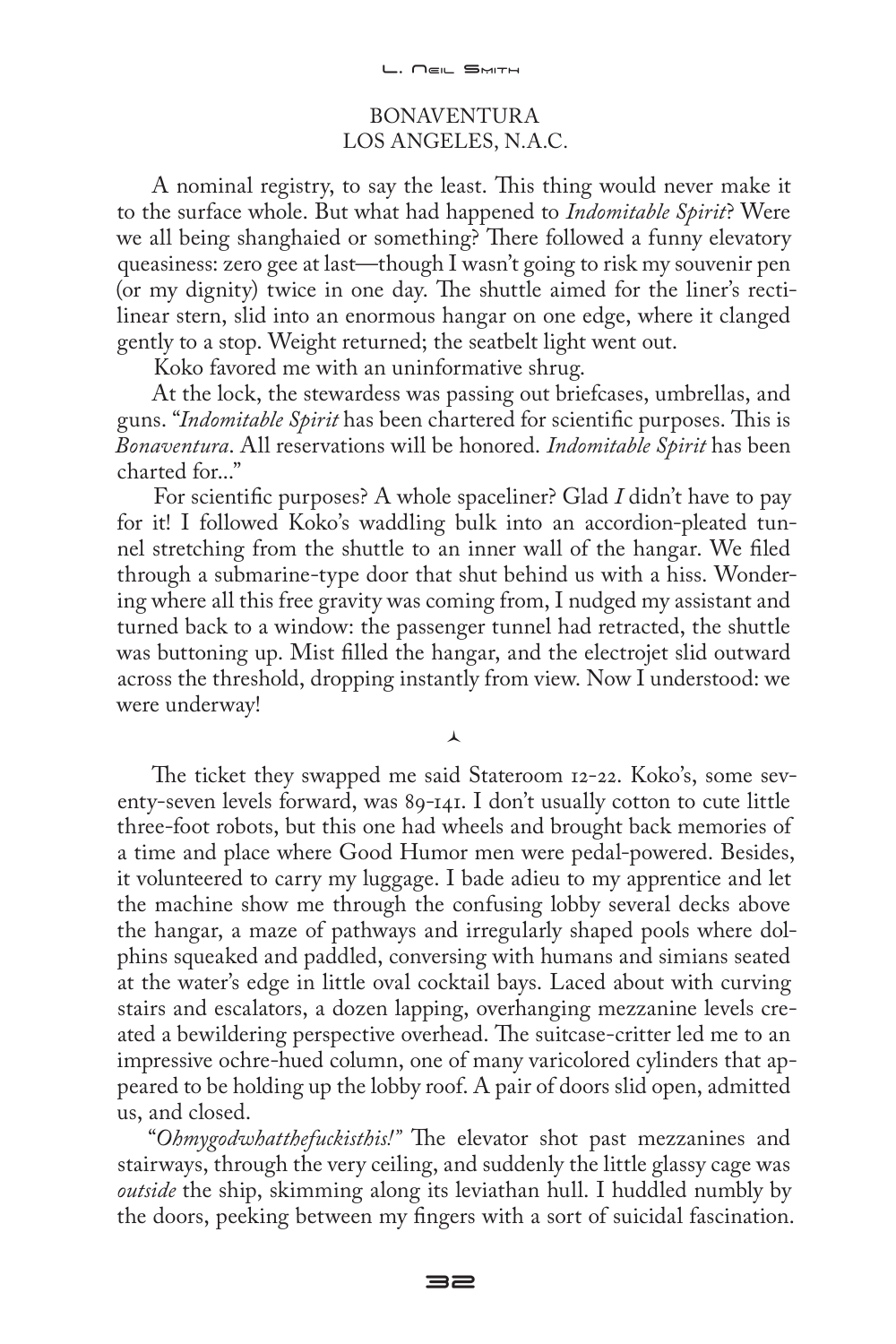The little robot emitted a disgusted snigger. I glared at it: "R2, Brutus?'' It swiveled its head, staring pointedly the other way.

It was almost a religious experience for me when the elevator surged to a halt and its blessed portals slid aside. I was *indoors* again, being dazedly directed leftward around a corridor to my room. There, another spell of vertigo awaited: one entire wall was transparent from ceiling to floor, riveting my paralyzed attention like a cobra hypnotizing dinner. The bellbot polarized the glass a trifle and waited, humming softly.

With sweating hands I fumbled for a coin—anything round and shiny—and dropped it in the little machine's receptacle. It departed, vibrating a cheerful octave and a quarter higher. I counted my change—I'd given it half an ounce of gold! The architect who built this mind-bending Disneyland for claustrophobes must have been taking payola from the Business Machines' Union!

Polarization or not, there was still quite a fireworks display visible through the wall-sized window. The elevators, four of them from my vantage point—one pair reflected by another silvery tower across the way were capped with little haloes of blue flame. The damned things had their own rocket motors! Intermittent brilliant flashes sparkled in the greater distance, I knew not why. And, despite acceleration, we were still admitting last-minute shuttles. I watched one from AntarcticAir slide into the hangar-deck below.

Out of the corner of an eye I caught a frigidly official-looking face staring from the 'com screen on the right-hand wall. I turned up the sound: ". . . your Captain, Edwin H. Spoonbill III. Those bursts of color you see to starboard are tests of our debris-defenses. Nothing to worry about, the flying's so clean here that our gunnery computer's had to throw chaff out to practice on. ETA for Ceres: three hundred forty hours—about two weeks—so just relax and enjoy the ride. If you have any questions, our Information Section can—"

*Click!* The bathroom was at the opposite end of the cabin, as far from those goddamned windows as I could get. I decided I could use another shower. Maybe three or four, if the microminiature bar of soap held out.

 $\lambda$ 

Half an hour later, the sack lunch I'd forgotten about until now demonstrated another verity of space travel, to wit: six gees and soft-boiled eggs mix *entirely* too well. I found a disposal chute and consigned my erstwhile nutriment to the furies of the engine room.

This reminded me of my going-away presents. Captain Forsyth's was right in character: half a dozen fully-stuffed, rechargeable Webley magazines. Good old Forsyth. I plugged a pair into the wall and let their guccione cells juice up on Captain Spoonbill's tab.

 $\equiv$  $\equiv$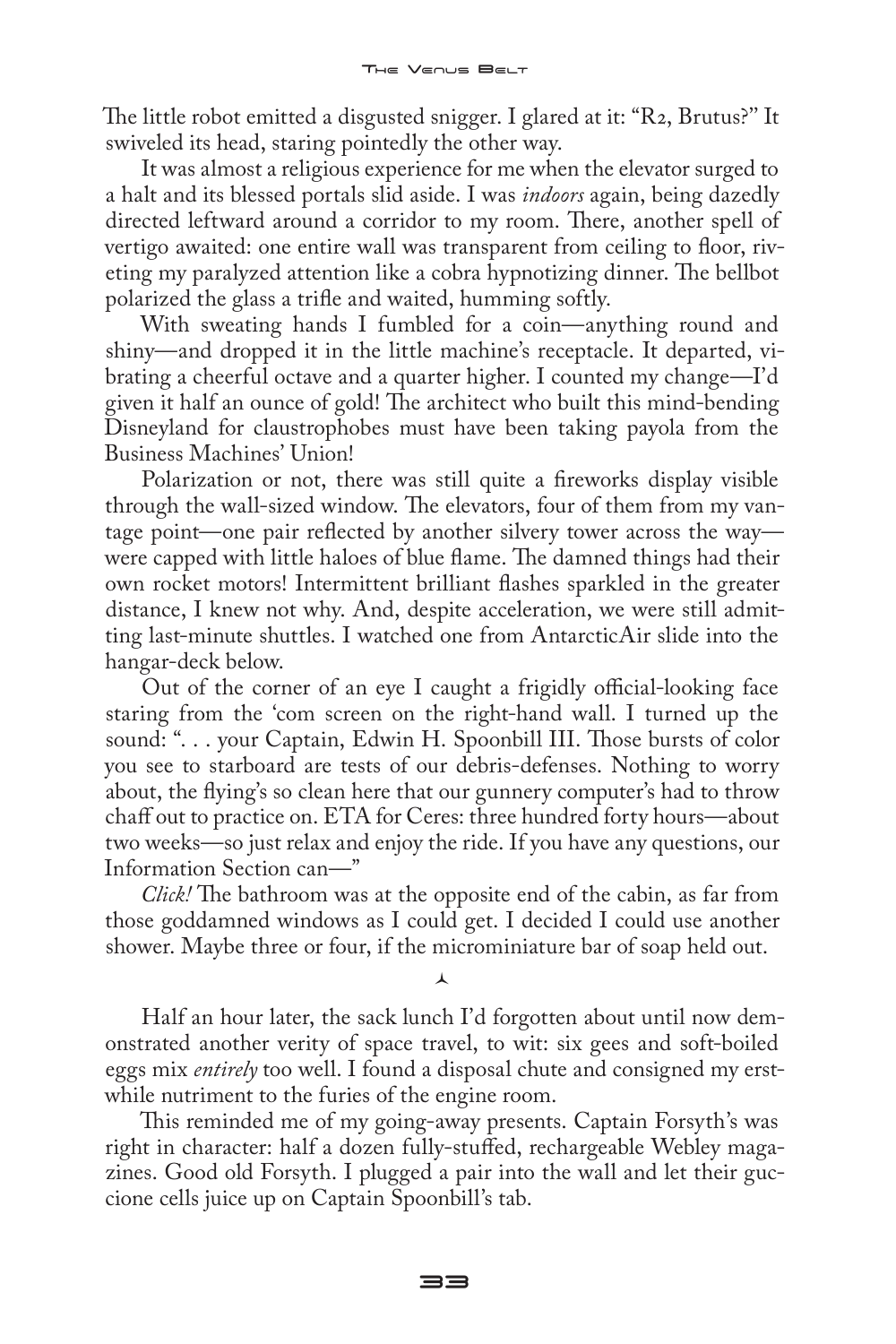Next I carefully undid Clarissa's giftwrapping. (She always saves it.) A paperback-sized brick of the same flat white pseudoceramic Telecom screens are made of. No instruction booklet, no nothing. Just a manufacturer's card advising me to punch the single activating button on the edge, then type out K-E-Y.

Nice trick, without a keyboard.

At the bottom of the card, in her professionally indecipherable scrawl, my wife had added, *Type out W-I-N first!* Same problem, dearest. Oh, well, I pushed the little button. The image of a keyboard materialized across the surface of the gadget. Okay, I touched each phantom letter in succession: W-I-N.

The keyboard vanished. Clarissa's picture appeared, dressed in the same golden-brown outfit she'd been wearing this morning to see me off. She stretched sexily across our emperor-size bed like an aftershave commercial; the fact that she was five months pregnant, and the homey sight of my age-stained shoulder holster hanging from the cornerpost, may have spoiled the effect—for anyone but me.

"Have a good trip, darling, and hurry home. While you're gone, I hope this gimmick keeps you entertained almost as well as I could!"

She glanced over her shoulder as the bathroom door swung open behind her. I recognized the hairy body that emerged, dripping wet. "Did you say something, dear?" The naked figure had a towel draped over his face, rubbing his hair dry. I really do need to lose some weight.

"Bye!" Clarissa winked conspiratorially, grabbed a corner of the duvet, and flipped it over the pickup. Shucks—I'd thought she'd been making the bed. The underside of the quilt lingered for a moment on the screen, then faded.

I was already homesick.

This time I punched out K-E-Y: "*Congratulations!*" congratulated a congratulatory congratulator. *"You* have acquired the *latest* in nanoelectronic *miracles*, the [blare of trumpets, followed by angel chorus] *Helmers Gigacom 67G!* Contained within its sixty-seven gigabyte memories are movies, books, audio recordings, interactive games, and plenty of room for any audio or visual information you might wish to store. The 67G also functions as computer, calculator, encyclopedia, alarm clock, cigarette lighter..."

I let the unnecessary sales pitch run down. Nice picking, sweetheart, and thanks. I punched out I-N-S-T-R and, as soon as I felt competent, very carefully lifted Clarissa's message from temporary storage, where she'd modestly recorded it, burning it permanently into the machine where it would stay like the inscription on a watch.

Thumbing through the contents, I found hundreds of films, thousands of novels and records, a good many of them custom-selected. She'd in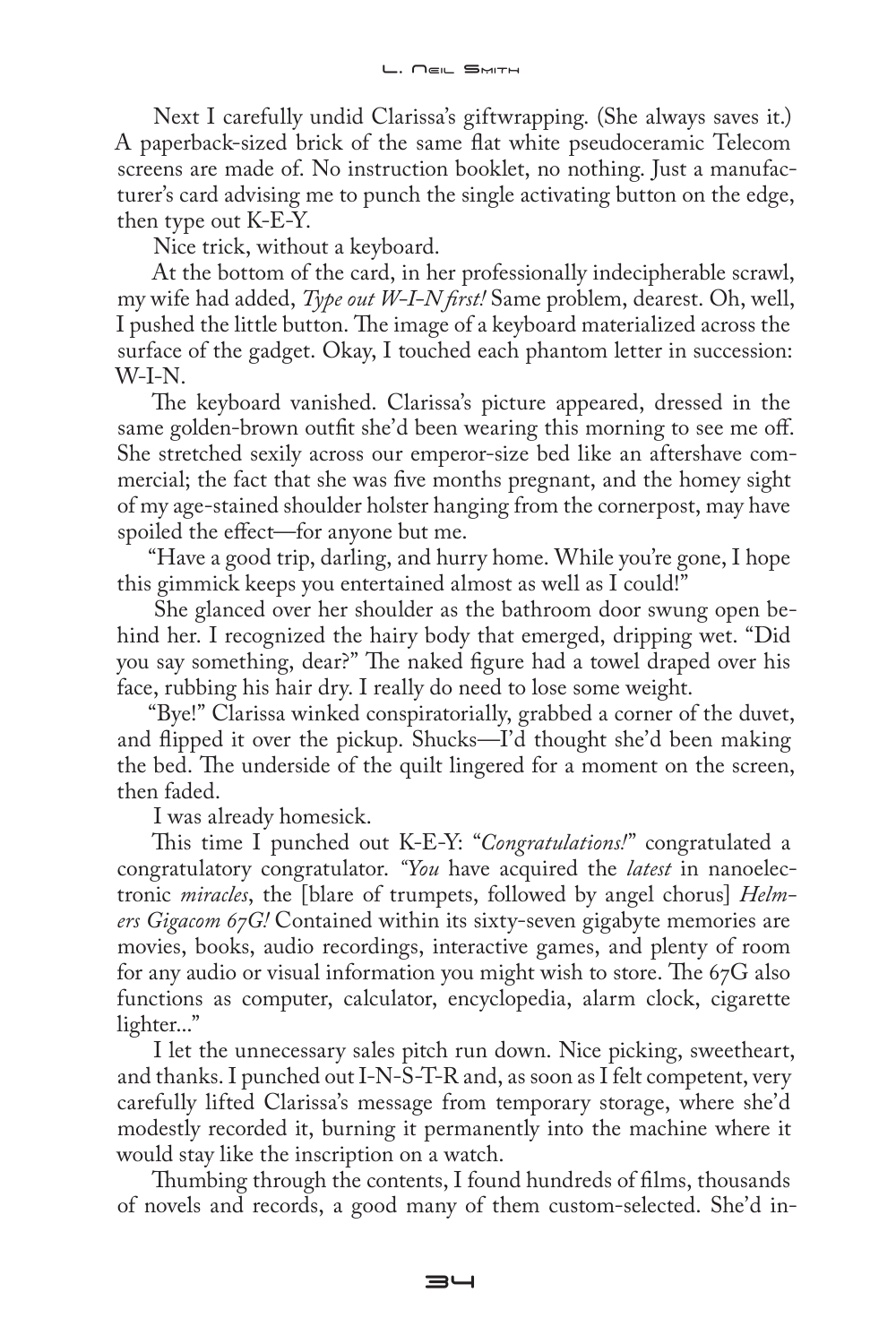cluded all the Mike Morrison movies I'd learned to love, and a surprising number of my favorites from the States: Cornell Wilde's *The Naked Prey; Thirty-six Hours* with James Garner. I conjured up a particularly cherished Maria Muldaur album and let it fill the cabin with weird and lovely music while I finished unpacking. Some call it corn, but others call it heart.

First thing to attend to: alterations and familiarization on the Webley. All I got when I tried calling Koko was an animated cartoon, a little green chimpanzee, antennae and all, informing me the line was busy. Probably out of bananas and calling room service. Next, another try at Lucy. No go. I wired her a note, care of General Delivery, Ceres Central, and called Clarissa. "Hi! It's me!"

"Hi, me!" She was still wearing that hormone-inspiring outfit. "Gee, I'm glad to see you. The house feels lonely already. Like my present?"

"Give a listen to the background—'Midnight at the Oasis.' Where'd you dig up all the American flicks?"

"Jenny Noble, bless her, those Propertarians have quite a library. How was the shuttle ride?"

"Koko enjoyed it. *You* wouldn't have, and neither would our prospective offspring. Olongo get back to his office all right?"

"I guess so, he took off in some kind of big hurry. Listen, do you think our budget could stand it if you called me every day? Why I ever let you talk me out of—"

"Baby, it was *awful* getting up here. You should see my lunch."

"Oh dear, you didn't—"

"I never had the chance. You take care of yourself, now."

"I promise. See you tomorrow, then?"

"You got it, kiddo, every day until the lightlag gets impossible."

Her image disappeared, leaving behind that slightly better/slightly worse feeling you get from such conversations. I holstered my Tom Swift Electric Popgun and went out to find a drink.

#### $\lambda$

Saturday, February 27, 223 A.L.

It took an amazing amount of shiptime to get the hang of the *Bonaventura.* The layout was simple in conception, all but impossible in practice: take four old-fashioned U.S. pennies—the copper kind, I mean—and arrange them in a square, edges touching a quarter in the center. That's a cross-section of the ship. Now place all five coins on a pack of cigarettes, and convert them into stacks, say fifty quarters and forty pennies high: five enormous towers planted kitty-corner on a blocky rectangular base. The outer cylinders are mostly staterooms, arranged in wedges, so that everybody gets a chance at tossing his acrophobic cookies. The center tower, all seven hundred and ninety-two stories, is services, shops, restaurants, rec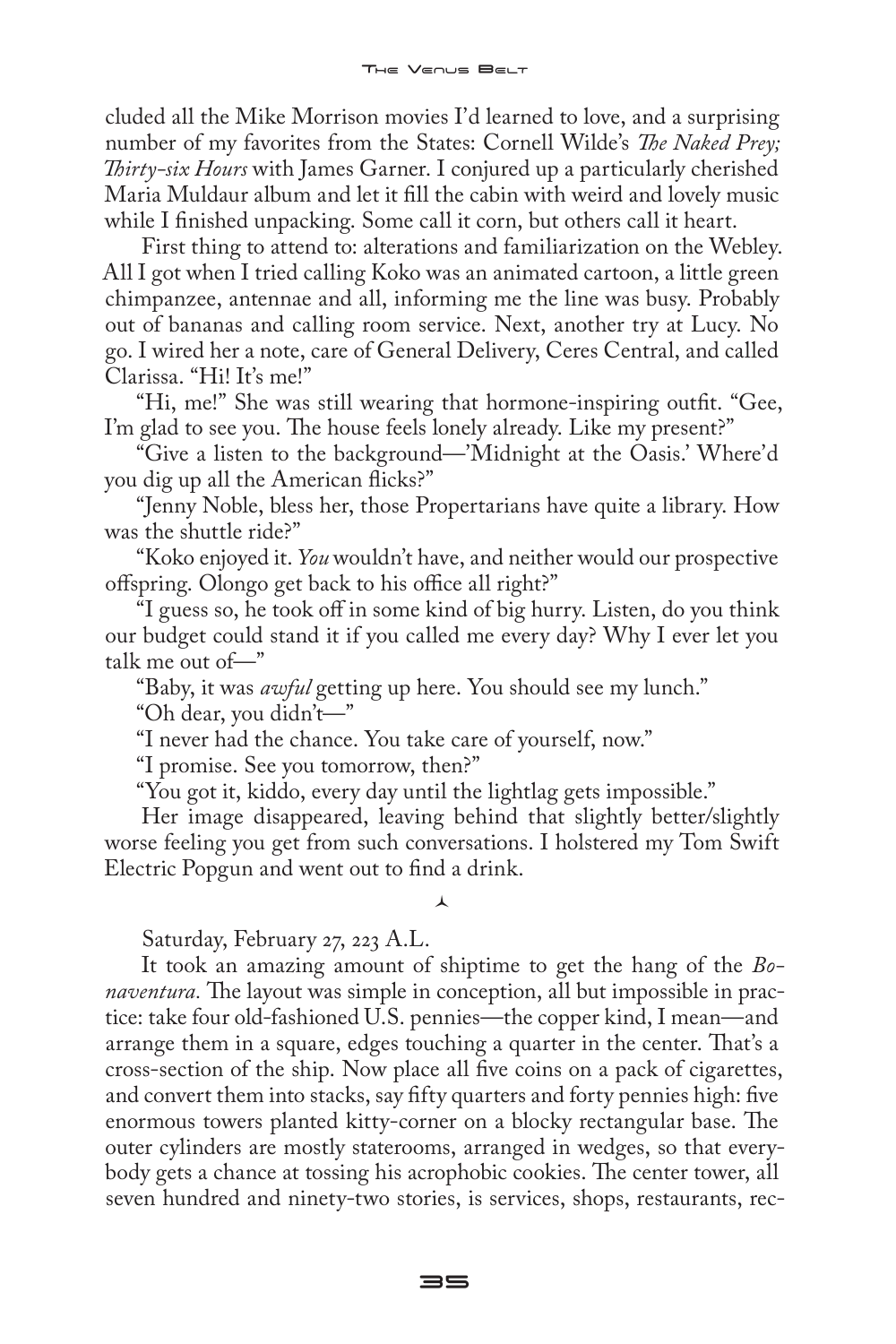reational facilities, with a slowly revolving saloon at the top, just beneath Captain Spoonbill's domain, the bridge.

Three elevators ran up and down in tracks along each connective structure between cylinders, a dozen captive miniature rocket ships in all. I didn't discover until the final day of the cruise that there's an internal transport system for us craven yellowbellies. Each residential tower is coded inside, mine gold, the others blue, green, and orange. The center column's white—another thing I didn't notice until a few days out; kept turning the wrong way from the elevators and winding up lost.

One such occasion proved intriguing. Koko was at a beauty shop, getting covered with plastic curlers from sagittal crest to prehensile toes. Killing time before lunch, I misnavigated into the bar on the 790th floor, and when it rotated around sufficiently, I could see Earth dwindling steadily through the glass, and a bright yellow splinter surging gamely toward the *Bonaventura* at what must have been eight or nine gees. Somebody was determined not to miss the boat. I finished my Coke and hurried to an elevator like a Rocky Mountain yokel heading downtown to watch the traffic lights change.

From a porthole above the hangar deck, I watched the speedy vessel come alongside, too big for the liner to take aboard, very long and slender, her reentry-blackened nosecone and glowing pink stern drives contrasting brightly with her yellow-painted hull. Along her fuselage, in striking metallic green, the lettering stood out clearly:

#### TICONDEROGA JERSEY CITY, N.A.C.

She locked fast to the outside of the giant ship.

They brought her passenger aboard through the extended accordion tube. Whoever it was—an auburn-coated elderly gorilla, it appeared—he looked the way I'd felt the morning they relieved me of my appendix, lying on a gurney, swathed in pale-green drapery that matched my complexion. His limbs were festooned with plastic tubing and telemetry, an oxygen tent obscured his features further. Going to the asteroids for his health? Maybe the high-acceleration rocket ride had proven more than he'd bargained for. At least it'd be something interesting to tell Koko about over lunch.

I met her, as agreed, at a little hamburger joint two or three overhangs above the lobby floor, where we could watch the finny folk cavorting below. The proprietor leaned casually on the counter, joshing with the customers.

"—so I finally gave up trying to make money," he was telling Koko. "It wasn't worth anything once I got it, and the IRS took it anyway, everything, including the royalties on my books. Learned welding and bartered my services for what I needed." The husky bearded hash-slinger was apparently a fellow refugee. Somehow, he looked familiar.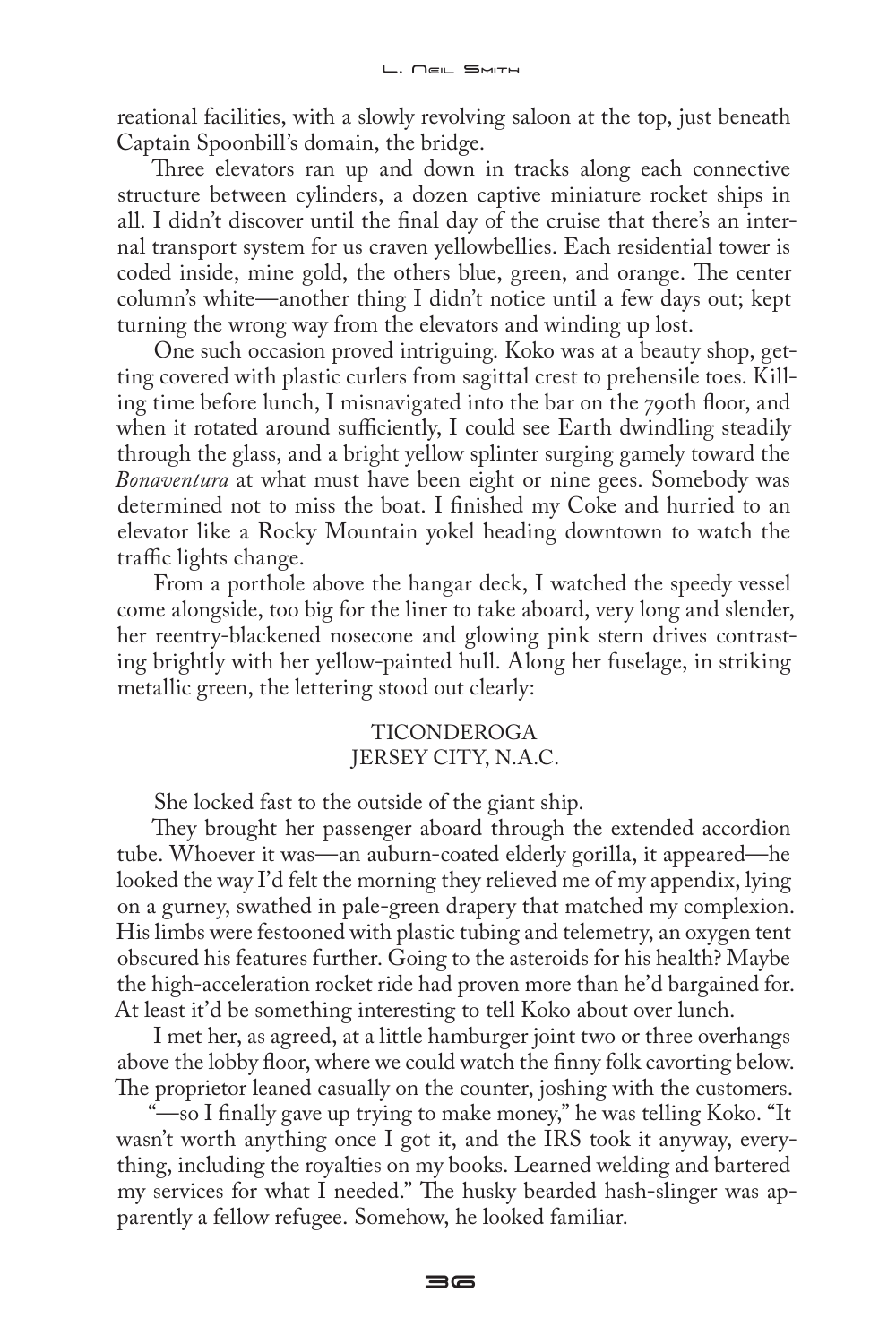"Unbelievable." Koko shook her head. "Good thing for you the Propertarians— Win! Karyl Hetzer, this is Win Bear, a United Statesian from Saint Charles Town. Win, Karyl."

"That's Denver, my dear Whatsit. Hey, guess what I just saw arriving!" "Er, Karyl's got a son who lives in Denver, don't you, Karyl?"

"No, Koko, Laporte—the *little* Laporte, just outside Fort Collins. You know the place, Mr. Bear?"

"That's Win. Yes, I know it—know about *you,* too: *Government, The Mindless Maw,* by Karyl Hetzer. I thought you looked familiar; Jenny Noble gave me a copy. How'd you wind up taking short orders aboard the *Enterprise*, here?"

"Welding. I helped build her, had a little money to invest—for once and decided to stay on. What'll it be, Win?"

I looked the menu over as it flickered on the countertop. Either of the Jennies would've loved this place. "Think I'll try a Spoonerburger, and pour me out a shot of Scotch and a glass of milk."

"It's your stomach," Karyl observed, punching in the order.

"And a Free System. What have *you* been up to, faithful simian companion?"

"Uh, not much, *kemo sabe—*getting beautifuller, didn't you notice?" She spun around on her stool, showing off her freshly curled pelt. "Never know aboard these cruises, I might run into a handsome young ape who's a captain of industry or something. Say, did you know there are seven hundred and ninety—"

"I read the brochure, too. Here's our food, let's eat."

Monday, March 1, 223 A.L.

A couple of days later, I finally found the gunsmith. He was listed under *Ranges, shooting*. There were also *Ranges, cattle and sheep* (breeding stock for the colonies), and *Ranges, golf*—the kind where you use a little white ball. Never touch the stuff, myself.

The sign taped to his window said:

#### THERE'S ONLY 24 HOURS IN A DAY THERE'S ONLY 1 OF ME YOU CAN HAVE A *FAST* JOB OR A *GOOD* JOB YOUR CHOICE

The overweight unsanitary-looking character behind the counter folded his muscular arms, cultivating the sour-looking expression creased permanently into his face. "You wanna ruin a fine piece of ordnance, dontcha?"

I've never run across one of these characters who wasn't like this. I think they take classes in it at trade school: Cranky 201, hr. arr. "Look, the customer is always right—"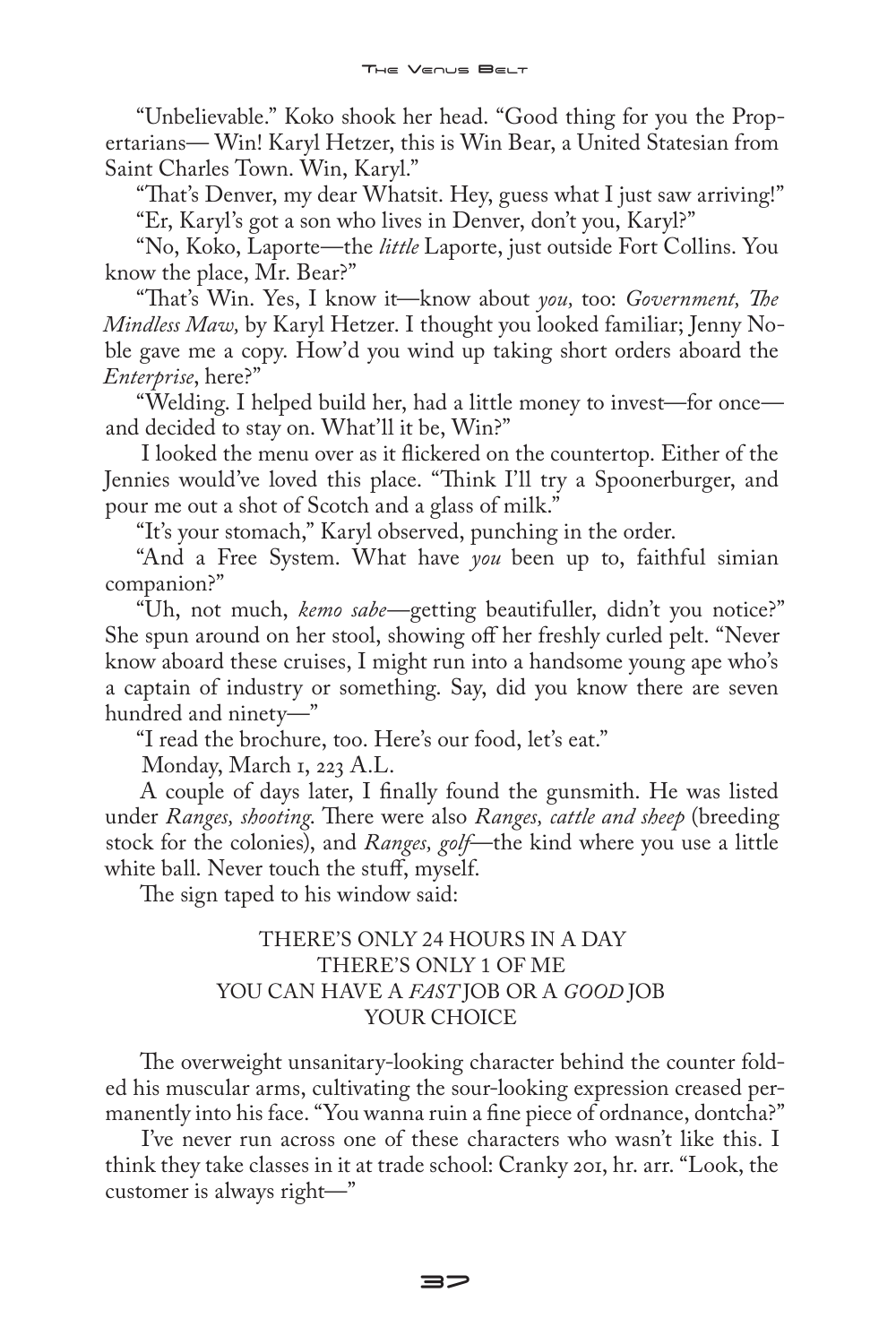"Except sometimes." Two inches of ash fell from the butt screwed into the corner of his mouth and rolled down his greasy shop apron. "Friend, you've gotta perfectly good coaxial sighting-laser built into that piece. Just haul up on the trigger slack, and the needles'll land wherever the little red dot is pointing. Iron sights? Downright medieval!"

Koko looked up from a coffee-stained display case where she'd been drooling over some new engine of destruction. "Medieval is right, firmly rooted in the bedrock of—"

"Koko, when I need your help, I'll send up a semaphore—maybe even a *whole* phore." I glowered right back at the 'smith. "Can you put the sights on, or can't you?"

He rubbed a grimy thumb over his unshaven chin. "Well, it means unshipping the front coil, and I gotta find someplace t'mount the rear sight. Take me at least a week. Wanna loaner?"

"Make it twenty-four hours. And what have you got?"

"Well, how about a nice .14 Edison—one in the back room I got stuck with on a bad debt—you bein' an electric man?"

"I'm a *Smith & Wesson* man. Tell me, what have you got that's *very*  small?"

"Small?" He rummaged around in the fascinating debris under the counter. "Nothin' that'd interest you. What's a Smith & Wrestling, some kinda European number? Got a couple of kids' guns here." He handed me a tiny weapon, no bigger than a matchbook, marked Kolibri. "Electric .09—probably got a barrel liner around here'll beef it up to .17, so you can use your own ammo. Single-shot, though. What you want with a dinky little—"

"Ever hear of a holdout gun?" He hadn't. In this whole enormous trigger-happy civilization, concealed backup guns were a novelty. I decided to skip it—I could get along for a day or two unarmed. I persuaded him to complete the alterations in two days, but I wanted to get some practice with the Webley first.

"Hold on, what's this?" The gunsmith had the rotor housing off already, peering down the barrel from the muzzle end. He fumbled absently on the bench behind him for a brass cleaning rod.

"Something wrong?" Odd, I'd figured Glongo for a fellow who'd keep his hardware spotless, inside and out.

"Dunno. Let's—" The rod went halfway down the barrel. And stopped.

I took the weapon and sighted down the smooth, shiny bore. Not much to get dirty in there. The .17 caliber needles, magnetically suspended in flight, never contacted the inside walls. A bias in the windings put spin on the projectiles. "Looks okay to me. I can see daylight just fine."

"Yeah, and you'll see *stars,* too, right before the end. There's something—" He put some pressure on the rod. It bent a little, then slid stub-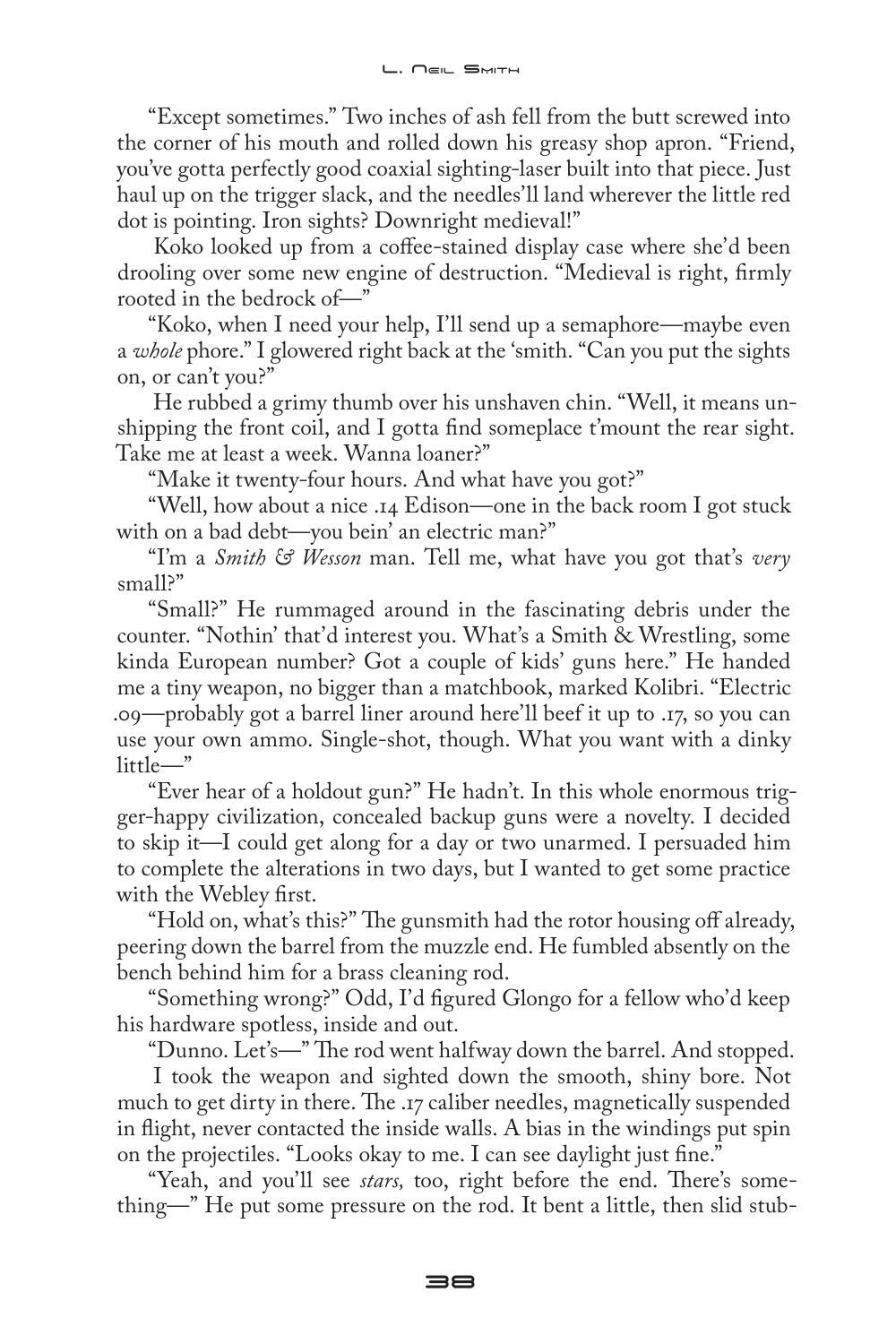bornly until an object popped out on the counter and rolled to the floor. He squatted with a grunt and picked it up.

"*Here's your* 'daylight,' mister." It was a tiny, bore-size cylinder of incredibly transparent plastic, about a quarter of an inch long. "Fella, you pull the trigger on that thing—at eleven thousand foot-seconds—it woulda blown you clean away. Couldn'ta got in there by accident. Somebody don't like you."

 $\lambda$ 

"*El Presidente,*" I told the terminal, turning my back. "*Boop!*" the machine answered. I wheeled, taking up a little on the trigger. A brilliant spot of crimson splashed the target center, followed by a pair of steel needles as I pulled the trigger through. I shifted to the next silhouette, and on to the third. A fast reload, and once over lightly. Score: 42. Time: 9.67.

This was going to take some practice.

I examined the Webley: ambidextrous controls—something U.S. manufacturers had never gotten around to, as if a seventh of their clientele weren't southpaws—the safety fit nicely under my thumb, and, further forward, a lever, marked with three positions. The first was SAFE, the second had delivered one shot at a time, each time I pulled the trigger. Now I slid the lever to the middle BURST position and called for a target.

*D-d-dit*! Three ragged holes in the plastic. Experimenting with a knob at the back of the rotor housing allowed me to adjust the burst-length anywhere from two shots to a dozen. I set it on five and left it there.

Next lever-position was *full* automatic: an empty magazine (about four seconds) later, and the plastic target looked like a sheet of badly woven lace. I switched back to BURST and called for a solid target, something approximating the fluid characteristics of living tissue.

*D-d-d-d-dit*! When the ventilators finished pulling steam out of the room, I took a good look at the pseudocarcass downrange, and set the BURST control back to three. No use getting penalized for unnecessary roughness.

I left the Webley with the 'smith, reminding myself to double whatever his bill came to—small payment to the guy who saves your life. Question: was it *my* life the sabotage had been aimed at terminating, or Olongo's?

Koko complained so loudly about my "social nakedness" that I gave in and went up to my cabin for the Rezin. The Telecom was blinking on and off in red—probably my apprentice downstairs hollering at me to get a move on. Strapping the unwieldy knife to my hip, I hurried back down to see the sights.

⋏

One whole tower, the blue, of course, was for porpoises and killer whales. I resisted Koko's urgings that we rent some scuba gear, following

 $\equiv$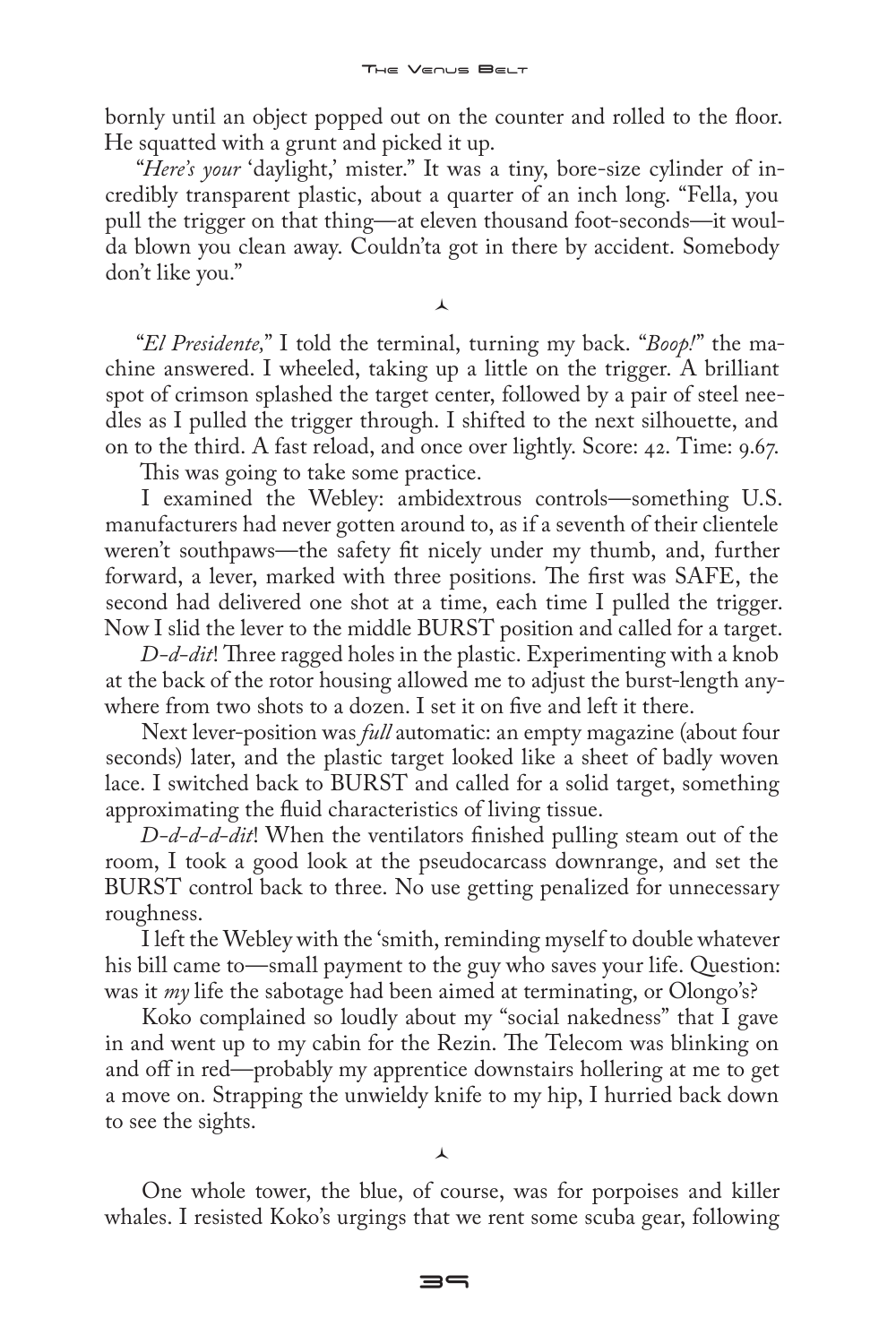the air-filled parallel corridors, instead. We stared at the marine critters on the other side of the glass; they stared right back at us. In a sort of aquatorium, they were holding a class in the use of smartsuits.

Funny, I hadn't thought of smartsuits for the water-walkers. The instructor was a chimp, the same guy I'd signed us up with for later in the week. Floating in the middle of the theater, he was demonstrating the advantages of rubber spacewear, pointing out to the cetaceans that, in zero gee, they could maneuver in a *waterless* environment just as well as any anthropoid. I was tempted to have the engineer stop the train so I could see that, but I couldn't find the emergency cord.

Without much effort, we soon found ourselves turned around and completely lost in a cargo area deep within the *Bonaventura*'s rectangular stern, something like a huge apartment building parking garage, filled from wall to wall with the slumbering shapes of a thousand inert hovercraft, gleaming in the subterranean twilight.

I always thought it was nifty how Apollo took an aluminum Lizzie to the Moon. Confederates, too, adore any contraption that'll move under its own impetus, and they've harnessed every conceivable form (and not a few *in*conceivable forms) of energy to operate them: steam, internal combustion, electricity, flywheels; there've been attempts to run hoverbuggies on enormous rubber bands, spring clockworks, charges of dynamite, now even thermonuclear fusion.

Secretly playing Prussian War ace in a cloud of impeller dust, reading quietly while their computer-guided vehicles whisk them down the Greenway at five hundred miles per, Confederates don't really care very much about the power source. In the portable privacy of their road machines, they've discovered a far greater fountain of energy, a sort of deep contemplative self-reliance which is the wellspring of all their "lesser" miracles.

Then I looked closer: these "hovercraft" had no impellers, no skirts, just fusion-powered drivers, perfect little copies of the monumental hellburners pushing *Bonaventura* along by now at several hundred *thousand*  miles an hour. So these were flivvers, miniature personal spaceships which were the asteroid equivalent of the private automobile. Reminded me of an argument I'd overheard in Denver, something about mass transit.

"But that's exactly what we've got already!" insisted Jenny (I forget which one). "And it takes you from exactly where you are to precisely where you want to go, whenever you want, in comfort, relative safety, and total privacy—at a hell of a lot less money per passenger mile than any BART or Metro system. Look it up: I'm right."

I'd looked it up: she was.

Your basic asteroid flivver is capable of sustaining standard thrust one-tenth of a gee—for a couple of days in a row. I was admiring a big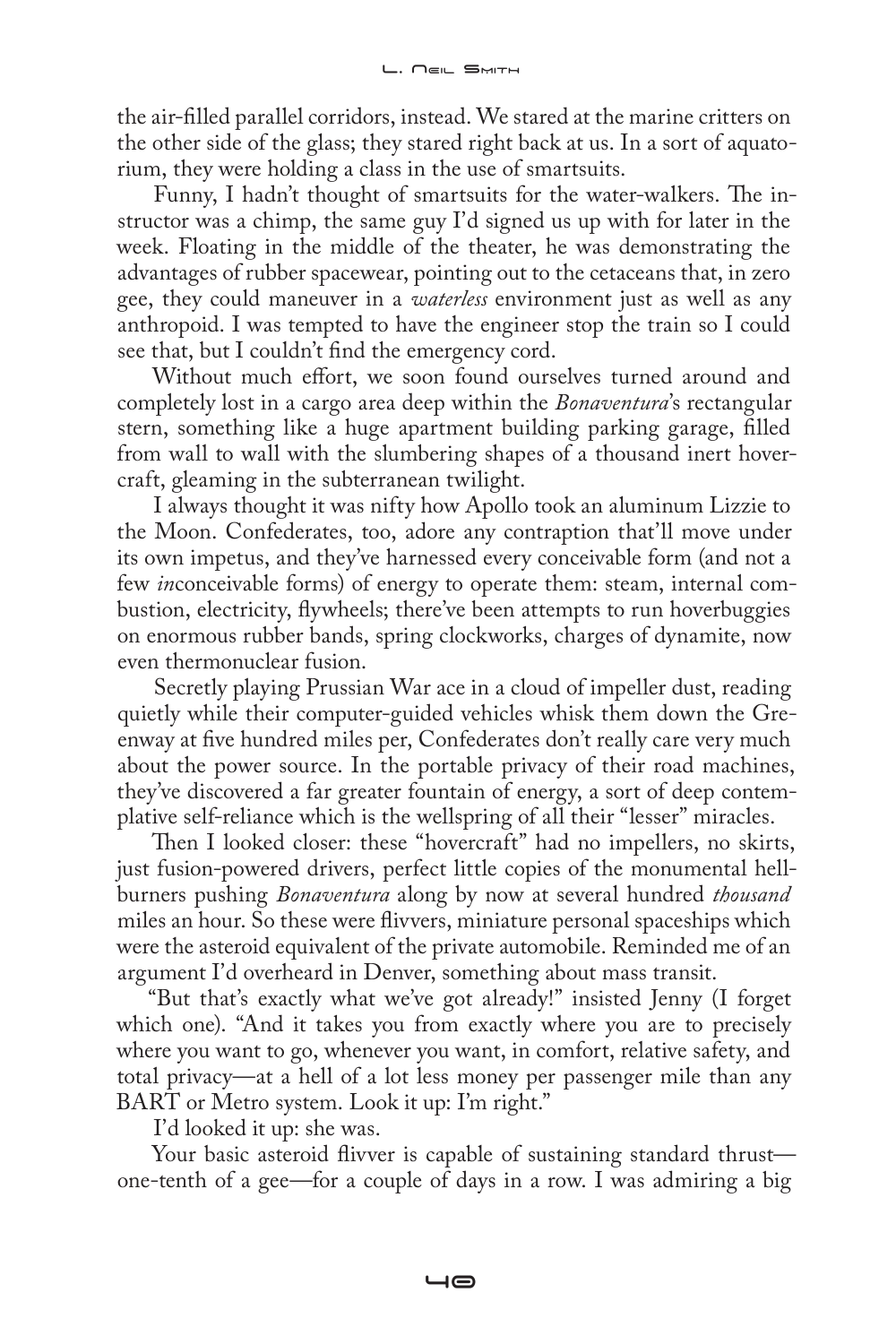candy-striped 223 Truax, when I discovered something even more interesting under a canvas cover on its port fender.

"What is this heap, Koko, a police cruiser?"

"A what?" She lumbered nearer and saw what I was talking about. "Oh, that—it's just a darling gun."

"And I think it's just the *cutest* thing, myself," I lisped, peering into a cluster of six wicked-looking muzzles in a foot-long pod. "What the hell is it for?"

"A hybrid of the Dardick and the Gatling: slugs from triangular plastic cartridges at maybe twenty thousand rounds a minute. Probably going to a prospector who struck it rich—helps discourage piracy and claim-jumping. Or maybe to a Registration Patrol, who knows?"

I glanced around the hold, suddenly aware that most of these innocent-appearing vehicles were fitted out for Armageddon. "Registration Patrol? *That* has a decidedly un-Confederate ring to it."

"Naww," she sighted along the weapon, squinting a little. "They're just insurance companies, sort of. They travel around making sure their customers' property doesn't get involuntarily transferred. Kind of friendly sometimes a patrol person is all the company a hardrock miner'll have for months."

Like Sergeant Preston and his dog, Tyge. A small reminder I was headed for the frontier. I slipped the protective shroud back over the cannon and continued looking for the egress.

Instead, I found another storage hold. The light was even dimmer here, blocked off by stacks of crates that threw a million eerie angular shadows. I stopped out of curiosity: three quarters of the loot in this section was invoiced to some character named J. V. Tormount, of Aphrodite, Ltd. The interesting datum was the manufacturer: good old Laporte Paratronics, Ltd., creator of fine Telecommery, electric pencil sharpeners, and refrigerator parts. Also, through the scientific talents of my friends Ooloorie P'wheet and Deejay Thorens, originator of the Probability Broach.

I wondered what was inside these crates, and who the devil J. V. Tormount was. Halfway through my ruminations, I heard a little scuffling noise behind me. "Koko?"

Silence. I turned, slowly, extremely conscious I was armed with only a hyperthyroid kitchen knife. I wrapped my hand around the pommel, then felt silly. Probably a spacefaring bilge rat—or some crewman wanting to know what the hell *I* was up to down here.

Another skittling noise, this time to my left. I tippy-toed in that direction, wondering what made me do these things. Peering down an aisle between two mountains of containers, I saw a graceful ankle disappear around a corner. Something lay on the floor between me and the fleeing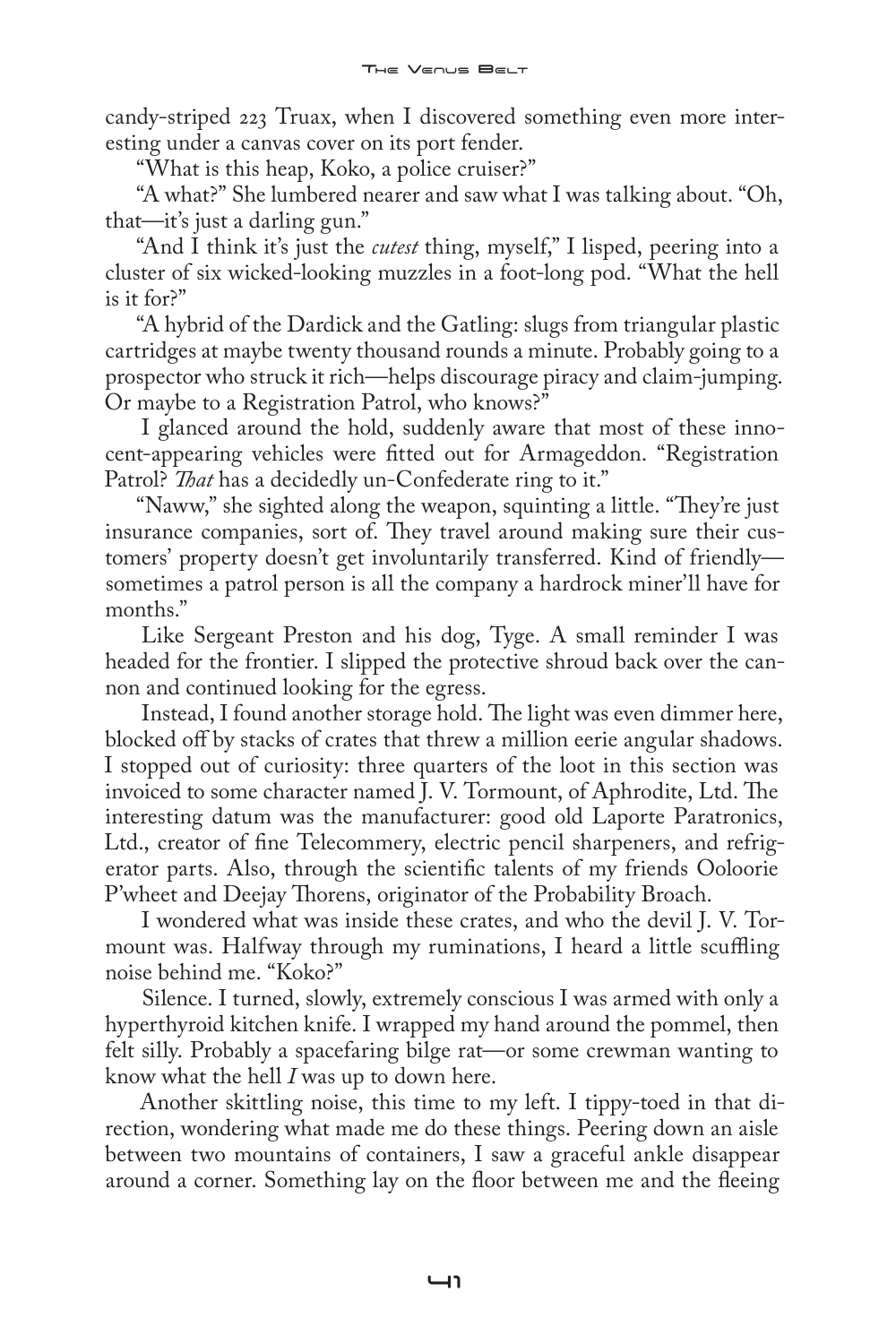feminine extremity. Four or five cautious steps took me to the object: a length of hefty jewelry chain, attached to a—

"*Boss! Look out!*"

A shadow loomed above me, getting larger, fast. I grabbed the chain and rolled forward as something landed behind me with a crash that shook the deck and hurt my molars clear down to my insteps.

Koko shoved her way through the shattered remnants of the fallen crate. Interesting: I'd spent enough time in Deejay's laboratory to recognize loose Broach parts when I see them. "Win! Are you all right?" Her paw was shaking as she touched my bruised shoulder. I patted it.

"Yes, Koko, and thanks. I'm just rattled a little." I glanced down at the bangle dangling by its chain from my own unsteady fingers. "And not just from being dumped on like that." I showed her the medallion. She'd never met an Eye-in-the-Pyramid in person before.

 $\lambda$ 

Naturally, there was no other trace of the person or persons who'd dropped the medallion—and several thousand ounces of expensive paratronic gear. We found our way back to my stateroom, intending to call the purser or Captain Spoonbill, or whoever was in charge of damaged goods, human and otherwise. But there was that red light, still blinking on my Telecom console.

"Win?" Clarissa's voice was strained, I forgot my aching muscles and stripped a mental gear or two worrying about her and the baby at the same time.

"You okay, honey?"

"Yes, dear, I'm fine, and so is your daughter. *You* don't look so good are you getting enough exercise?"

I let it pass.

"I'm disturbed about Olongo," she continued. "Remember how I told you he seemed preoccupied last time we saw him?"

"Sure. He hurried off somewhere as soon as the shuttle lifted."

"That's right. Well, I've tried several times to call him, and Win, Vice-President Carlson and the rest of the staff finally admitted this afternoon that he hasn't been to work for three days. His secretary can't find him, and neither can his family."

I looked over my shoulder. Koko's eyes were big and round.

"First Ed," said my wife, "then Lucy—now Olongo's disappeared!"

 $-2$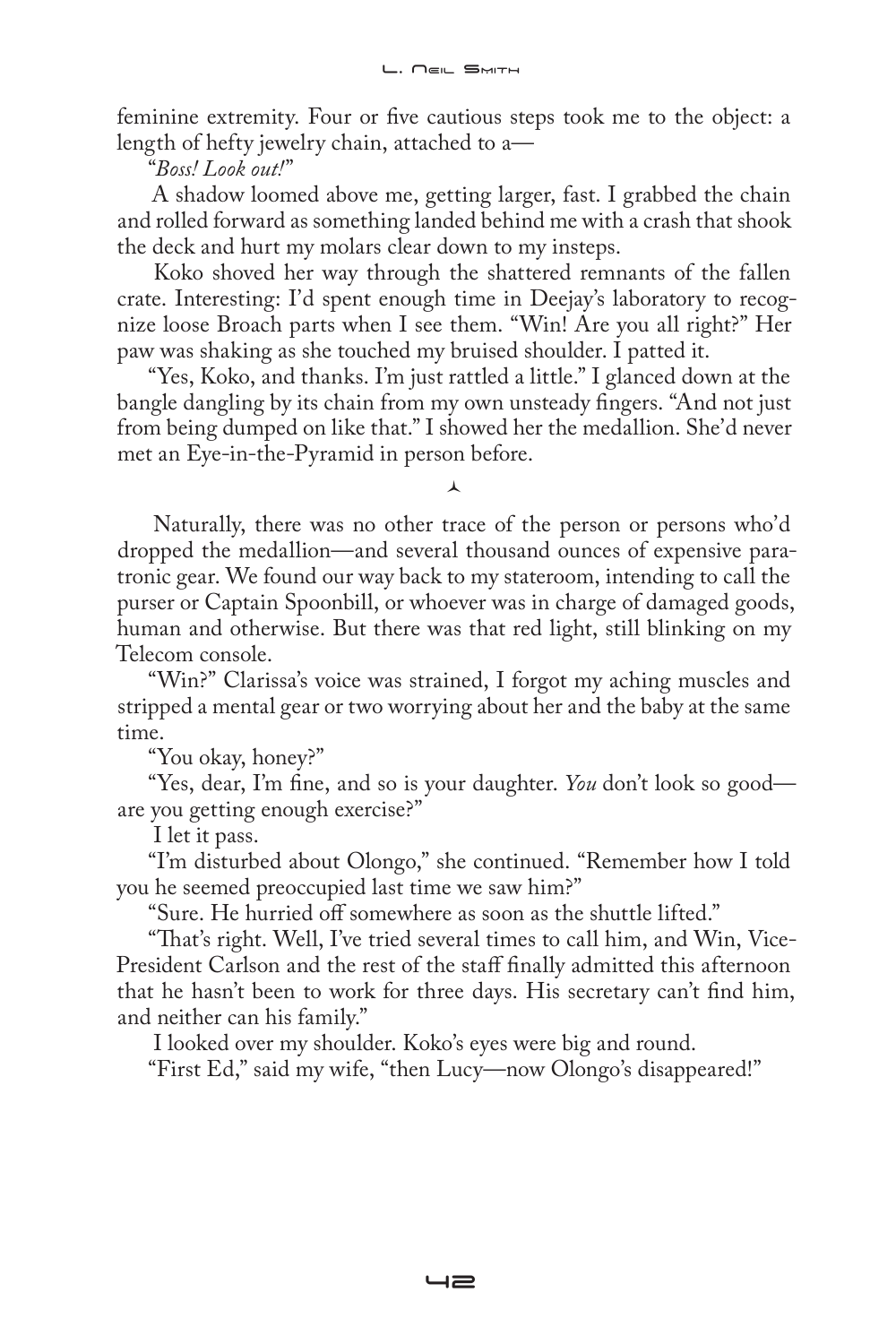#### 5: The Blues My Naughty Sweetie Gives to Me

ook, Sherlock Junior, the less you worry about your uncle, the sooner we can start figuring out what's going on." I lit a cigar, rubbing my rapidly stiffening shoulder.

Koko gave up her pacing to plunk down wearily on the floor beside the window, in perfect disregard of the terrifying void outside. "You're right, I guess. Anyway, we don't really know for sure he's—"

"Hold that thought. Now let's see...Olongo's Webley: the only time it's been out of my sight was in the shower, here. *And* once aboard the shuttle craft. Question is, who booby-trapped it, and why?"

She grinned up at me, a lot gamer than I'd have expected, given the circumstances. "Try again, Boss. *Which* booby did they really want to trap?"

"I see what you mean. Okay, maybe it *was* already gimmicked when he gave it to me. But, Koko, he's only the President, who'd want to—"

"Politics just aren't important enough to figure into it." She got an odd look on her face. "Say, you don't suppose this has anything to do with those two burglaries?"

A light dawned: "They were never burglaries, at all! Did Olongo mention anything being stolen? No, but he did catch the first intruder *fooling with his gun.* And the second time around, she walked in boldly, knowing damned well the Webley would blow up in his face! Too bad for her he'd given it to me."

She digested that a while. "Then what about the little ballet in the cargo hold this afternoon? If you *weren't* the intended..."

She was right. Someone was sure as hell trying to kill me now, the medallion obviously bait, and the only connection there was to Lucy, not Olongo. That led to another bright idea: "Listen, was it me or the *location?*"

"What do you mean?" She held a paw across her mouth, stifling a yawn. "Well, I'd begun envisioning some evil-doer lurking around, plotting to bump me off. But maybe they just wanted that shipment left alone."

"Why bother? There's a regular security detail aboard to—"

"Hell, I don't know. No customs barriers to get around, no regulated substances in this nutty civilization. Kind of puts a crimp in any smuggling theory." I scratched my head. When I'd begun this caper, there'd been too *little* information. Now I seemed to be suffocating under an avalanche of unconnected facts.

Koko yawned again. "O Guru of Deduction, methinks your mind wandereth."

"Don't worry, it's too weak to get very far." My cigar had gone out. I considered relighting it, looked at it again, then chucked it down the dis-

 $\overline{\phantom{a}}$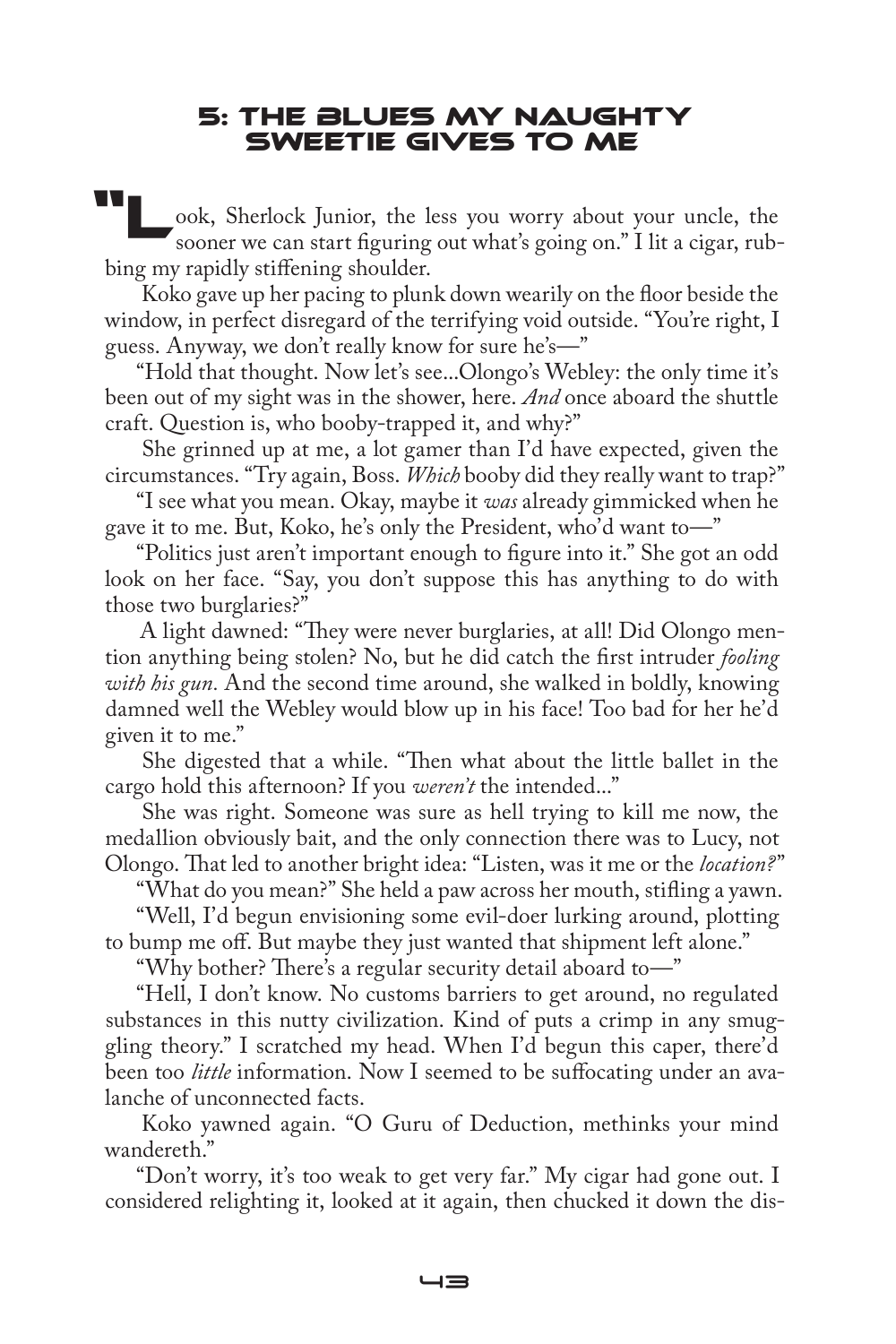posal. "Back to basics, then: people missing, Ed, Lucy, possibly your uncle, and—hey, don't get me off the subject—what really disturbs me is that crate. Free trade or not, you're too young to remember the last time Broach technology wound up in unfriendly hands. I'd like to know why that shipment's headed for the asteroids. Hell, the only thing the other side of Reality out there is *rocks*—and none of them with good hotels. Aphrodite, Ltd., is it? Well, we've got a chance of pinning *that* one down, anyway."

She watched me belly up to the Telecom. "What you doing, Win?"

"I just happen to have a little pull at Laporte Paratronics—Deejay and Ooloorie, not to mention the Chairman of the Board himself, Freeman K. Bertram, a Hamiltonian, incidentally, until they tried burning his gizzard out with a laser. Let's see what they can—"

"Is that a good idea? I mean, the time-lag's getting nasty now—and they may not like handing out confidential—"

"Listen, Bertram saved my life once, that's how he picked up that laserburn. Ever hear of a Chinese obligation?"

"Is that anything like 'Confucian to the Enemy'?" She yawned again it was starting to be catching.

"Someday, hairy person, you'll press your luck too far." I diddled keys, waiting for the results to wend their ethery way to Earth.

"Laporte Paratronics, may I help you?" A real-live, real-time receptionist: nice traditional touch, even if she was a chimp. This was company headquarters, north of town, in a huge Aztec-modern pyramid Bertram had constructed before his rigorous and painful conversion to the side of Law and Disorder.

"Sure, extension 4511, please." That'd ring bells down at Laporte University, Ltd., four or five blocks from my place.

Another pause while radio waves got there and back. "To whom did you wish to speak, sir?"

"To Deejay Thorens, that's to whom, or Ooloorie, if her relay's up. Problems?"

"I'm afraid so, sir. Professors Thorens and P'wheet are no longer with the company."

"*What?* Then give me Mr. Bertram. Tell him Homicide Lieutenant Bear—tell him the jig is up and he should—"

"I'm ringing the Executive Suite." I could see her other hand trace out an Ameslan pattern she thought was private: "Tell him yourself, asshole."

"*Win?*" Freeman K. Bertram squinted into the 'com over his antiquated horn-rimmed glasses. "What happened to your eye?" Bertram was a skinny gink, an engineer-type by profession and personality.

I turned around, looking in the mirror. Sure enough, I'd copped a shiner in the cargo bay. "One of your crates fell on me, Freeman, and I'm gonna sue. Seriously, I'm calling from three—make that four—days out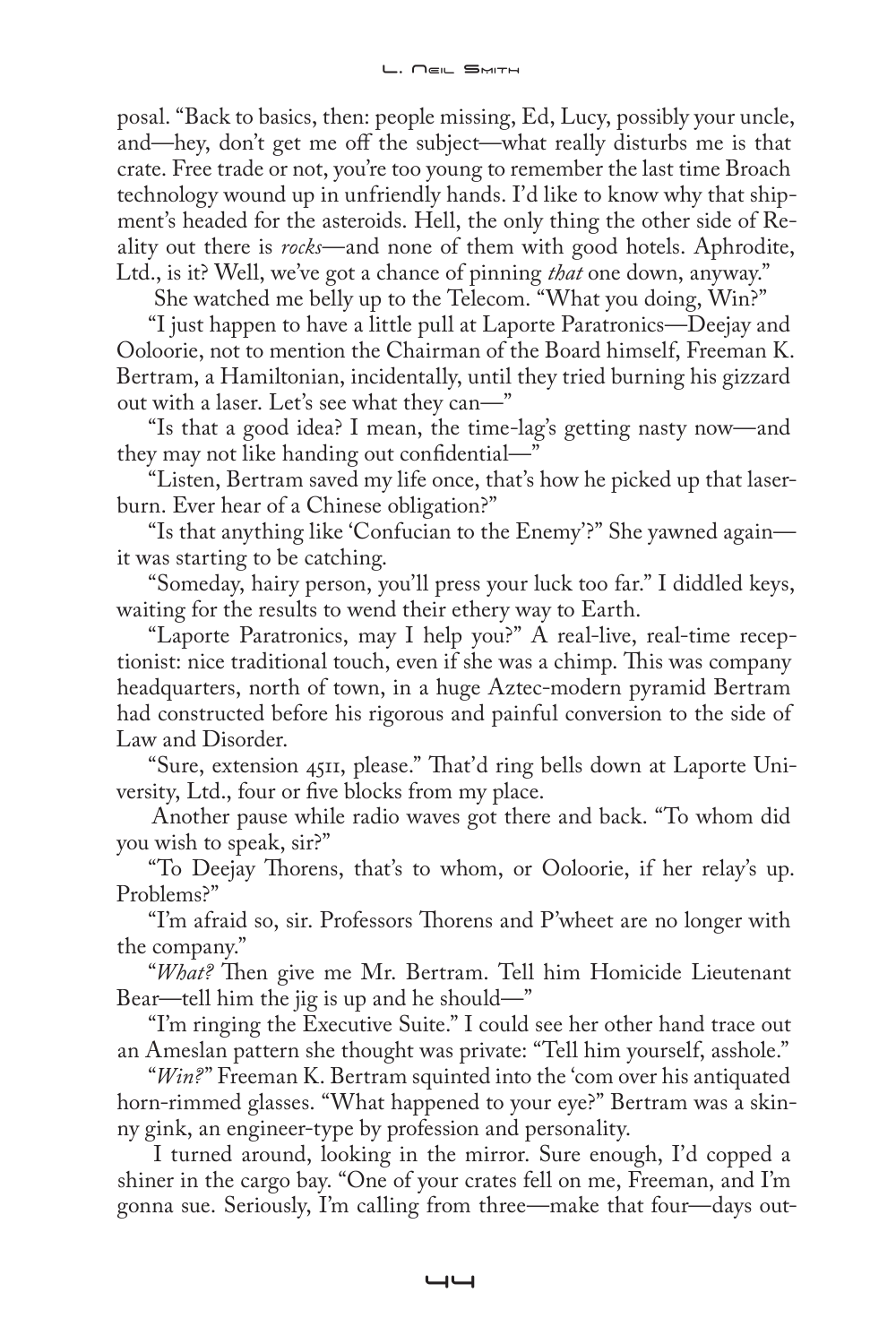bound to Ceres." I gave him an abbreviated run-down. "Now what's this crap about Deejay and Ooloorie?"

He looked mournful, making steeples with his fingers—scratch "engineer" and insert "mortician." "We let them go on a cordial basis, we assure you." The "we" was only Bertram; whether he was secretly a royalist at heart, or a frustrated editorialist, I'd never had the heart to ask. "They had some research they insisted doing on their own."

"Deejay's in San Francisco, then?" Ooloorie made her home there, a big tank of seawater at the Emperor Norton University, communicating with Laporte by various electronic means.

"Why, no. Perhaps this shouldn't be made public, but we weren't happy letting either of them go, and did some quiet checking around. Can you keep a secret?"

"Over several zillion miles of open Telecom?"

"Oh. Well, there are rumors, Win. An expedition to Mercury, attempts to tap the Sun directly, using a modified double-Broach—talk about fusion power! All we know is, they're the foremost experts on Broach physics, and the *Indomitable Spirit* has been chartered, inbound. Neither of them can be reached, their final paychecks came back unopened—you'd think they could arrange to—"

"*Indomitable Spirit?* Well, that clears up one mystery. What do you know about an Aphrodite, Ltd., or somebody named J.V. Tormount?"

"Win where did you get *that* information?" He had a strangled expression on his face. Somehow it suited him, I thought.

"A little bird dropped it on my head. What's the big secret?"

"I—Win, it's a perfectly legitimate operation, and we can't tell you any more. As you pointed out, unsecured communications, and so forth. Sorry."

"I wish you'd reconsider. Maybe I should lean a little harder, but your business is your business. I don't promise to leave it at that."

"There's certainly no harm in asking. Nothing personal, old friend."

"Right." I switched off. "Well, what do you think about that, Koko? Koko?"

She lay, propped up against those goddamned windows, snoring energetically. Well, my shoulder ached, I could stand some z's, myself. I gently got her somnambulated toward the elevator. Room service charged a philosophically impossible amount for the soup and sandwich which arrived a few minutes later. I settled into the sack with my meal and a fresh cigar, noting it was news time out on Ceres.

And somehow, I'd gotten entangled in the headlines.

"Tonight's special report concerns the mysterious privately held company known as Aphrodite, Ltd."

 $-5$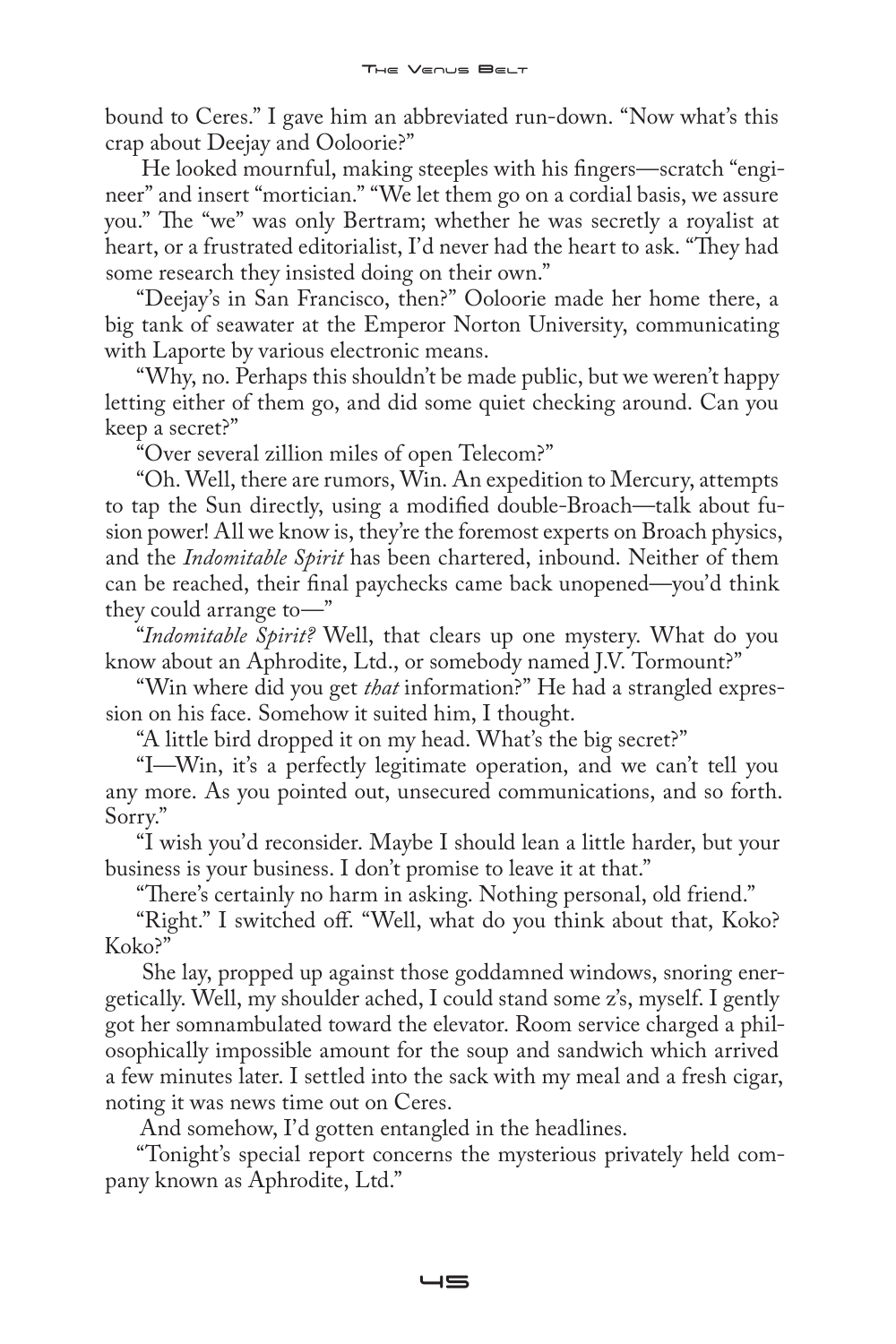Voltaire was at his authoritative best this evening, lean, gray, paternally disapproving. "Just what *is* Aphrodite, Ltd., and who are its principals? We endeavored to find out." Following was a chronicle of futile attempts to interview one J. V. Tormount at his Ceres office. Or *her* Ceres office— Malaise couldn't even find out that much. Whatever gender, Tormount wasn't in.

Tormount, it appeared, was *never* in.

He'd been a busy little dickens, though, buying up hundreds of homesteaders in the isolated Sargasso asteroid cluster, importing unspecified heavy machinery—and sophisticated paratronics. "The privacy of business is sacred in our society," lamented Voltaire, "yet the people have a right to know." (Where had he picked *that* up?) "Our attempts to penetrate this new but powerful and well-financed firm will continue. It may well be that 'Aphrodite' conceals something sinister in her bosom. At least that's the way it looks, Monday, March first, 223 A.L. This is Voltaire Malaise, Ceres Central, good night."

I wished him better luck than I was having, put out my cigar, set the Gigacom (fanfare, angel chorus) for morning, and crawled between the covers onto my good shoulder.

 $\pmb{\Lambda}$ 

In her *bosom*? C'mon, Voltaire, that one went out with honest lawyers!

"*Yaaawp! Yaaawp!*" The Gigacom awoke me—*proximity alarm! A* giant shadow hovered overhead, striking downward. I snatched the descending blanket away from my face before it landed, and lashed out for the wrist the *furry* wrist!—controlling it, planted a foot in somebody's midsection, and *pushed*! The figure whirled away in a flap of ill-gotten bedclothes, stumbled backward, and rebounded off the windows as I fumbled vainly for the light.

The intruder leaped again, damn near crushing my ribs in the process. We thumped to the floor, thrashing in the darkness, my face suddenly exploding in painful collision with a misplaced elbow. I grabbed a handful of pelt, hoping for an ear or something else to bite. My other hand found the pommel of the Rezin, fallen from the nightstand, and flung away the sheath, to— *Ungh!* The stranger's knee had found a place I couldn't disregard.

I doubled, slashing blindly in confused shock. The blade caught something, sliced and grated. A terrifying scream—and I was free! Light blazed briefly into the cabin from the hall and shuttered off again. I wrenched upright, blood from my nose streaming down my chin, and staggered out into the corridor.

Empty. I glanced at my watch; it wasn't there. Neither were my clothes.

Just as I turned, the cabin door swung shut with a positive *click*. The knob wouldn't move. I wiped my face, left hand coming away sticky crim-

 $-6$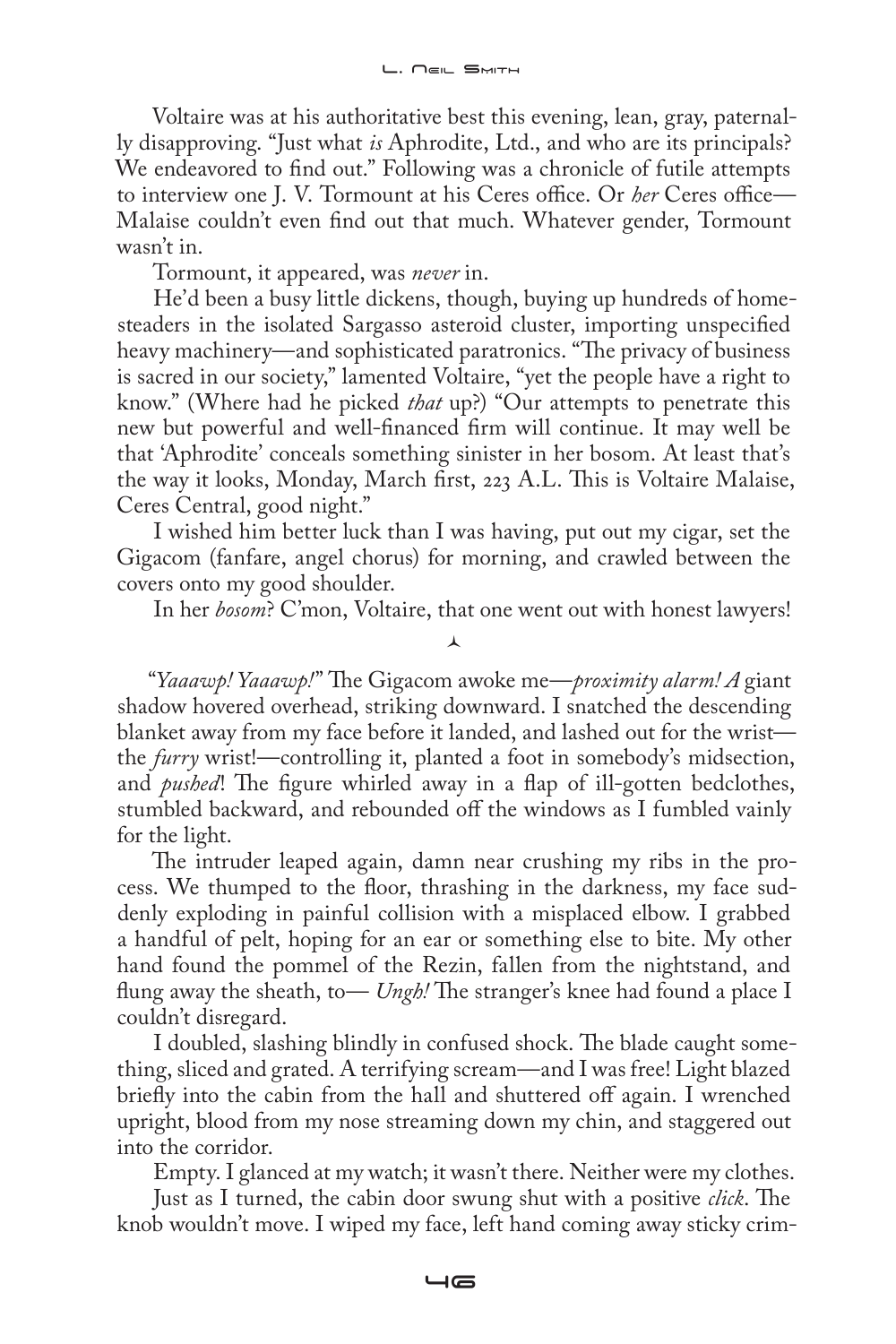son. The right still gripped a foot of gory steel. Trying not to drip on Captain Spoonbill's hall carpet, I focused with difficulty: yes, a trail of someone else's blood. I wondered how solidly I'd connected. That *knee* had connected solidly enough; I could hardly stand upright: gas pains amplified a hundredfold.

The naked, sword-swinging barbarian routine has been oversold, I think. Locked out in the middle of the night, gasping, drenched in someone else's blood, I care not what course Conan may take: I lowered myself to the floor against the wall and practiced groaning. A couple of timid passers-by ran screaming at the sight of me, then a uniform arrived, gun in hand, to let me explain what had happened. She passkeyed me in, promising to send a medic, and followed the trail of gore away.

Healer Francis W. Pololo had something absolutely *wonderful* for pain. He also took blood samples from my Rezin as I rummaged around for some nice, easy-fitting trousers, but wouldn't listen about fingerprints. Guess he had that theory filed away with phrenology and palm-reading. Nice fellow, though, and not bad-looking for a gorilla. I thought of Koko, wondering if he was spoken for, and as I gingerly fastened my pants, I thought of Clarissa, too, glad we hadn't made this a second honeymoon. Then I asked the doctor for another pain pill.

Full of nerve-deadeners, I didn't want to mix my highs, but the Level 790 bar was a well-lit public place where nobody could sneak up on me, and I wasn't planning to sleep again until I got my Webley back. That infernal gadget of Clarissa's was all that had kept me out of *Bonaventura*'s meatlocker.

 $\lambda$ 

A bit slow on the nanoelectronic uptake, though: my assailant had had plenty of time to pull out every drawer in the bureau and empty it on the carpet. Something told me it wasn't just a scavenger hunt.

Despite the nighttime emptiness of the Yellow Tower corridors, the bar seemed almost crowded. "Western Hemisphere" the bartender answered as he poured me out a double—King Kong Kola. "Every-one in Yellow's up from North or South America. Breakfasttime in Green right now, suppertime in Orange."

I sipped my drink; definitely not the Real Thing. "What about the Blue?''

"Whatever time suits their porpoises," he snickered.

I considered throwing up all over his nice clean bar. Instead I turned my back, hitching up my elbows to watch the natives as the sky turned round and round outside. Some were talking, drinking, playing cards or electronic games. Others watched a stage where a young gorilla was taking off her clothes. Seemed like a waste of time, to me.

 $\rightarrow$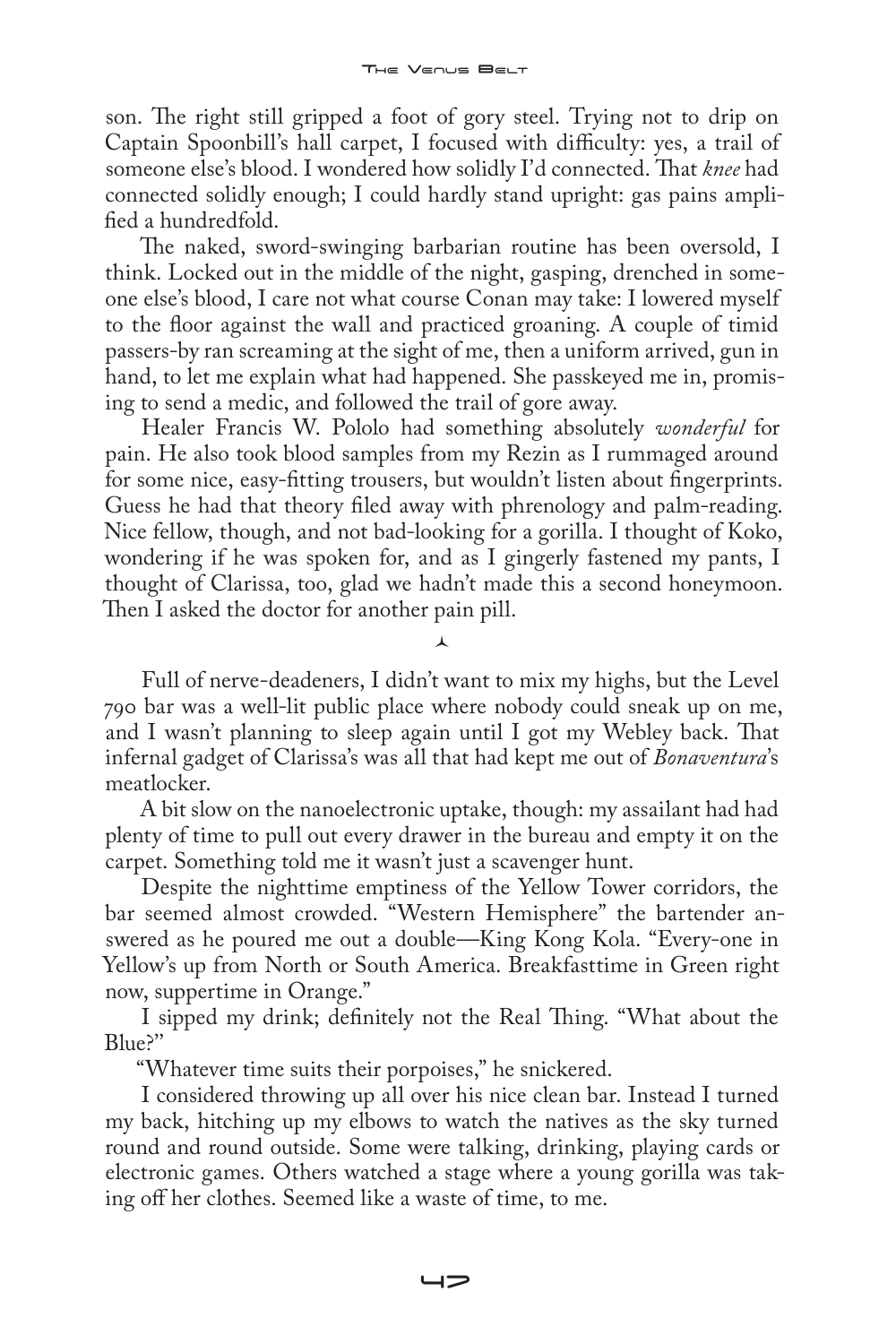The place began to fill up even more. More likely *cocktail* time in the Orange Tower. All this joint needed was a big tank for the dolphins, and—

"*Hey!*" The guy beside me stumbled sideways, knocking over his drink. He wheeled on the person next to him. "Whaddyou wanna do that for, sister?" he slurred, peering sadly down inside his empty glass. The pale, sophisticated type beside him turned slowly, gave him a silent sneer down her nose, and turned away.

"Hey! You can't jog my arm like that an' broff it osh . . *brush it off!*  Whaddabout my drink?" He extended a wobbly arm and poked her shoulder savagely.

"Take it easy, friend," I said, my tongue doing its own thinking as usual. "Let her alone, I'll buy you another—"

"Who aksed *you*, buddy?" He jabbed me in the chest with stiffened fingers, setting off a number of accumulated pains.

I seized the offending digits, bending them back a little. "*Now, buddy, you want that drink or not?*"

Wrenching his hand free, he drew it back for a punch. "I'll teach you to—" and let fly craftily with his other fist, but I ducked, and he bashed it meatily into the bar. I slid under his second flailing punch and planted my own stiffened fingers dead-center in his solar plexus.

"*Whoof!*"

He doubled, staggering against a chair, and fell across a nearby table, scattering crockery. The occupants jumped up, knocking others down around them in a rapidly expanding circle. Napkins, liquids, curses flew. Somebody threw a punch. In seconds, while my erstwhile antagonist barfed all over the floor, the saloon erupted in a joyous free-for-all, a hundred combatants gaily socking everyone around them. A chimpanzee swung from the chandelier, bombing people with onion dip. The stripper stopped, disgusted at losing her audience, gathered up her clothing, and sat down on the stage, feet over the edge, kicking anyone who stumbled near.

*Baap!* Seeing sudden stars, I shook my head, swung to grab the shoulder of a tall form looming over me. I raised a fist.

"Whoa...Pilgrim, I'm on *your* side!" He cocked his head and grinned a crooked grin, holding a little chimp—the guy who'd socked me—by the scruff, then casually tossing him out into the riot to fend for himself. "Plucky, but too small—had t'throw 'im...back."

I gave someone behind me an elbow in the guts, snap-kicked a bottlewaver coming at my head, and turned to my now familiar ally. "Say, you're not really..." I recognized this seamed and ugly-beautiful mug, the big Roman nose, and crinkled squint. "Mike Morrison?"

He snatched a pair of fighters, cracked their heads together, and easily side-stepped a wildly thrown chair, which bounced harmlessly off the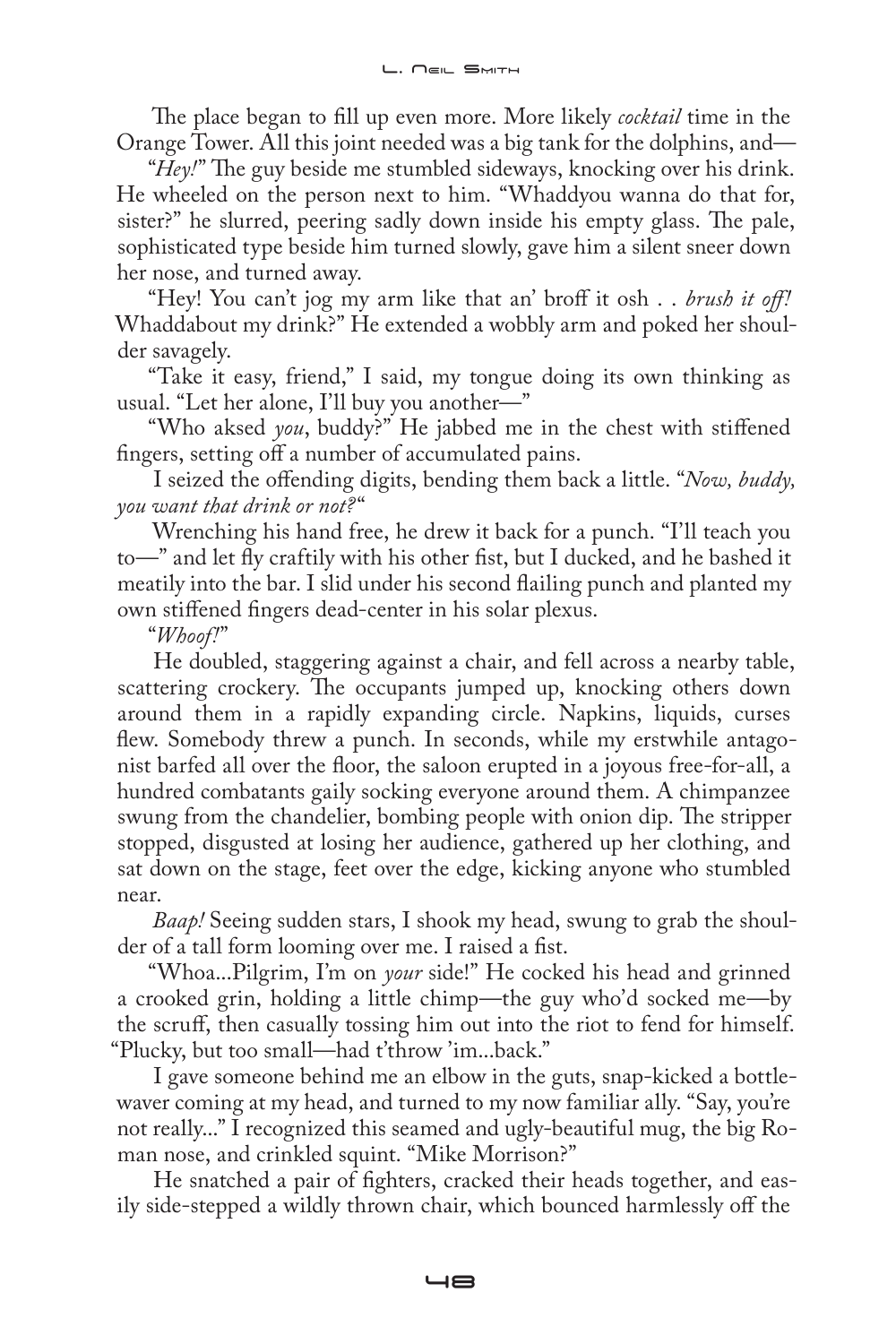mirror behind the bar. "Guilty," came the answer in that famous sandytextured voice, cadence plodding forward in oddly shaped chunks, "but don't tell nobody—headed out t'make m'first...space opera." He shook his head, a sour look passed across his leathery face. "Only thing th' people wanna see, these...days. Feels downright silly 'thout a...horse under me—*unh!*"

Someone brained him with a serving tray. He crossed his eyes and swayed in little circles, a big hand on the bar to right himself, then grabbed the astounded tray-wielder by the lapels. "Mister, somebody oughta smack you fer that." His eyes narrowed in anger, slanted, almost Mongolian. "But I won't, I won't...like *hell* I won't!"

*Crack!* The unfortunate assailant followed a ballistic curve across the room and landed in a fountaining of drinks and pretzels. Morrison blew on his battered knuckles, shaking out the sting, and sort of looked directly at me, sideways. "Pilgrim, I like a good...dust-up, but let's—*look out!*"

I whirled, by reflex whipping out my Rezin. The pale "sophisticated" lady, composure vanished with a snarl, was shoving something at my face. It snapped into focus—a tiny gun barrel, bullet glinting visibly deep inside the chamber. I slapped the gun aside, left-handed, she lunged, carried by momentum onto my extended blade.

The weapon sank to the guards with a ghastly sucking noise, pommel jammed against my hip. Her eyes, an inch from mine, widened abruptly as if she were just waking up. She gave a tiny gasp, looked down at her midriff, the ultimate despair written on her face, stumbled backward off the blade, and crumpled, her life coursing onto the floor.

Silence swept the room.

I threw the knife aside, her little gun still in my other hand, and knelt beside her in a pool of smoking blood. Not a sound, not a movement. I felt for a pulse—nothing. She was gone. I'd killed a woman, and she was gone.

A huge rough hand descended gently on my shoulder. "She walked right into it, Pilgrim, some kinda...suicide, I'd call it. C'mon, get up outa there." He pried me away from the floor, hooked a chair with the toe of his boot, and slid it under me, carefully extracting the little pistol from my hand and laying it on the bar.

I closed my eyes hard, and opened them again.

Morrison stood slowly shaking his head, hands spread on his narrow waist, a finger curled and locked into the high side of his canvas-like gunbelt. The big, plain military automatic perched where his right hip pocket should have been, rendered tiny by his sheer, larger-than-life presence, its smoothly worn ivory stocks checked and yellowed by handling and hard use. "There ain't much...point, but somebody call a Healer!"

He thrust a tumbler into my hands. I sipped it absently—it burned.

 $-$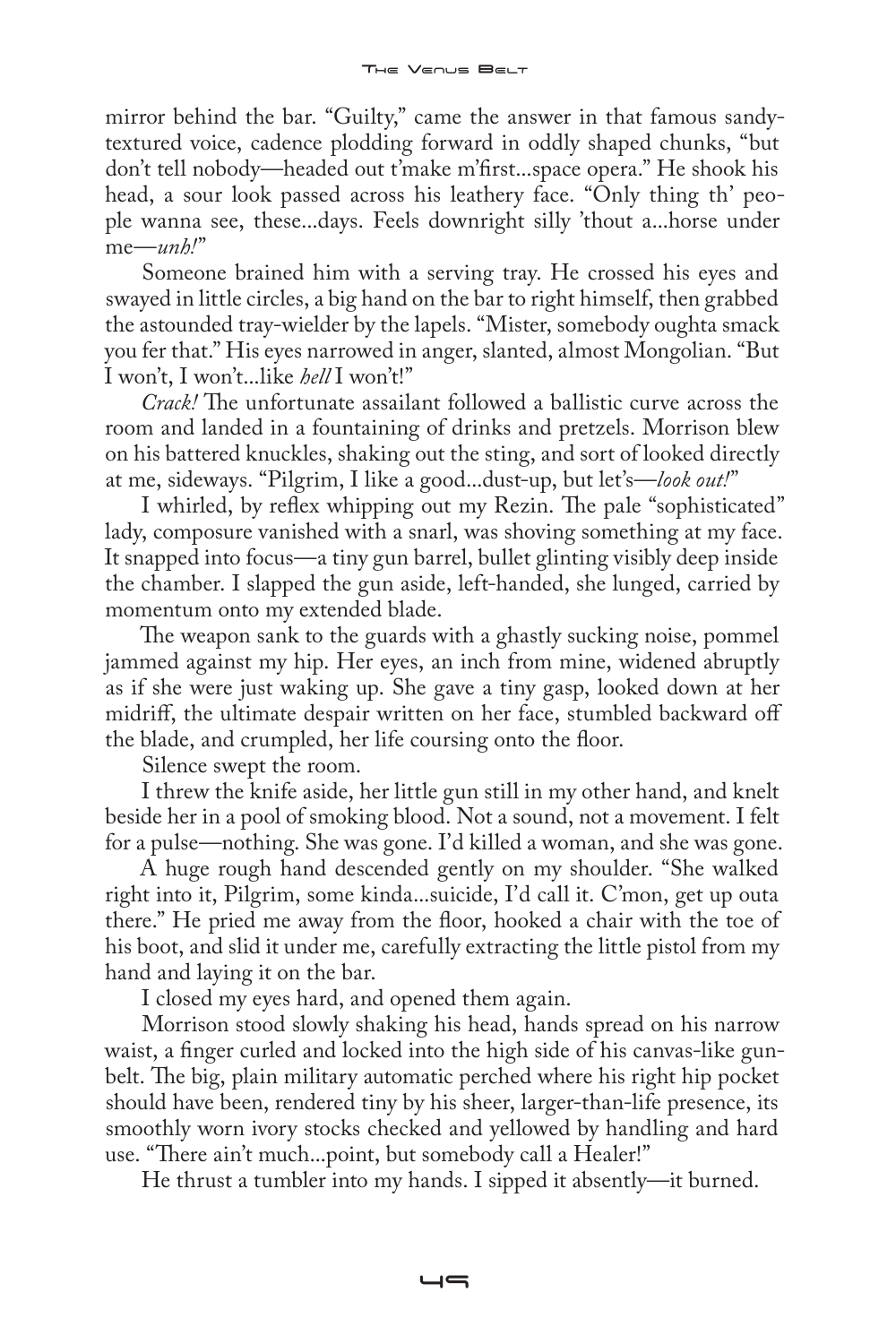But the Healer was already there, along with security people, alerted by the fighting. He set his bag on a barstool, glanced around the rapidly emptying room, then knelt down by the body, confirming that's what it was. He looked up at me. "Haven't I seen you once already tonight?"

I sat there, nodding dumbly, my hands beginning to shake. "Earlier th-this evening. Someone b-broke into my—"

"So you *said*" answered the gorilla. He stood, glared down at my dripping knife lying on the bar beside the tiny autopistol, then back at the dead woman—girl, really, I could see that now—and gave me an expression I'd never had before from anyone on the right side of the law. "Call the Captain," he instructed the bartender. "Something stinks in here."

Morrison started to speak, paused, twisting the thin gold circlet around his massive wrist. "I saw the whole...thing, *bureaucrat."* Then he looked at me. "She's the one shoved that *borracho* into ya, an' started this whole...brannigan. Lookin' t'backshoot ya'n all the excitement." He stopped, running a large confident hand through his thinning, crewcut hair, then continued in that relaxed, inexorable, singsongy tone.

"Pilgrim, you gonna play with that, or drink it? An' don't fret s'much. I mean t'see you vouched for with security, at Cap'n Spoonbill's... convenience."

He stepped away, one knee bent slightly inward, a shoulder carried low, then paused and turned back to me. "Pilgrim, you'll be all right. I like your...sand." Then he limped out of my life and into the sunset.

In whichever tower *that* was going on.

 $\lambda$ 

Tuesday, March 2, 223 A.L.

As played out as I was, sleeping soundly that night should have been a cinch, especially with the armed guards outside my stateroom door to protect me from the boogie-person. Though if I'd tried to leave, it might have looked like something else. Those suddenly widening eyes kept coming back to me, but the Healer had a pill for that.

It almost worked, too.

Next morning, they brought me back my Bowie knife, cleaned and polished, along with my victim's tiny gun and holster. It was a Bauer .25, a nine-ounce stainless-steel seven-shot vest-pocket number, of practically no stopping-power.

Made in the United States.

Somehow, I'd been reprieved. With the grisly trophies came a message from the Captain to look him up as soon as I got dressed. I peeked outside my cabin. The guard was still there, but she smiled sympathetically and promised to escort me to the infirmary, which was where the brass seemed to be awaiting my pleasure. The sick bay's down in the rectangular stern, as buried in the middle of the ship as anything can be, and not too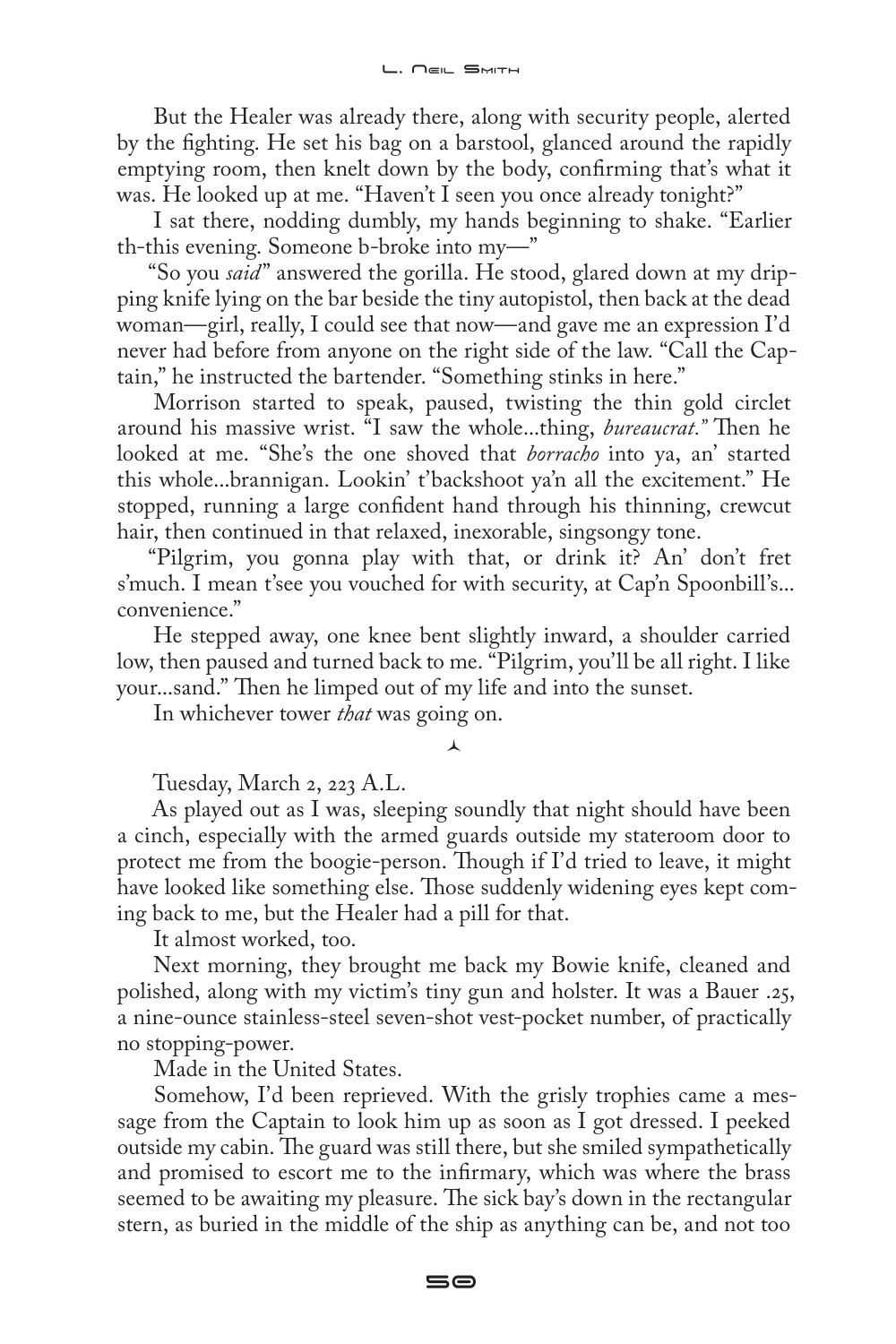far from all those crates for Mr., Ms., or Mrs. Tormount. Inside, Healer Pololo stood waiting, along with Koko and a grim-visaged fellow in Spartan black and gold.

We sat down in the waiting room.

"Mr. Bear," the simian physician offered, "I owe you an apology. I simply figured that no wholly innocent party could be involved in two violent incidents in the same evening."

"Try running a liquor store on East Colfax Avenue sometime."

He removed his wire-rimmed glasses and gave them a self-conscious scrub. "Well, you know what I mean. Captain Spoonbill, this is Mr. Bear."

Sounded like feeding time at the zoo. Spoonbill was an imposing block of a man, conveying in attitude and bearing, rather than literal appearance, the same frozen unreachability as those statues on Easter Island. He shook my hand, striving for the neutral expression that served him for a smile.

"Mr. Bear, concerning your detention last night..."

"That's okay, I'd already done my partying. I take it you've decided I'm 'wholly innocent,' too?" I wondered how they'd feel about smoking in here.

"You have some powerful allies, it appears." He nodded microscopically, indicating Koko who seemed unusually reserved in her brand-new rubbery-looking smartsuit. "Miss Featherstone-Haugh assures me the President will vouch for you unquestioningly. There's also Mr. Morrison— I had a lot of trouble getting off the com with him last night, and several times this morning. He explained how the whole thing happened, though what it means..."

"I'd like to know that, myself. But you're not letting me off on character testimony, are you?"

"Not a chance. Miss Featherstone-Haugh informs me you were a security guard in the United States, is that correct?" Was that approval in his eye or merely gas, as obstetricians like to claim?

I stifled the usual insulting answer. "As close as you can describe it in the Confederacy. I was the fuzz, a pig, a flatfoot—working Homicide detail."

"Then," the doctor interrupted, "you can view a deceased person without...'

"Not too badly anyway." I'd always been a little squeamish, one reason I hate murderers so much. "What's all this working up to?" Koko looked distinctly uncomfortable as she squirmed on the plastic waiting-room chair. Pololo led us to a back room where a silent, supine form lay draped upon a cold titanium table. He folded back the sheet. Koko doubled over and ran from the room, making funny mewling noises. I gulped and took another step forward.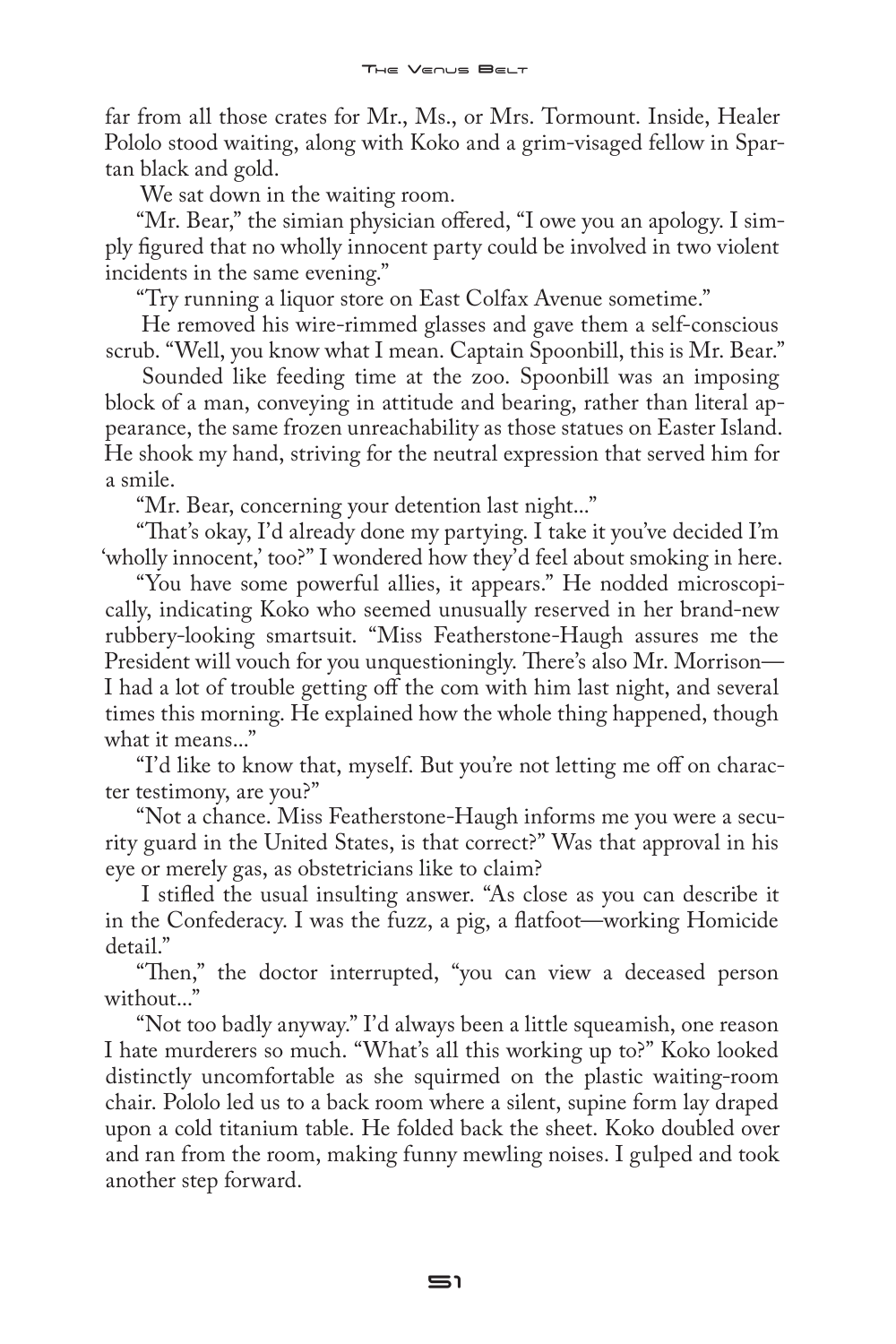"That's her, all right. I never killed a woman before. Funny, it doesn't feel too different, just sort of sad and stupid."

"More sad and stupid than you may realize," answered the stonefaced Captain Spoonbill. "Tell him, Francis."

The doctor brushed aside a lock of the decedent's hair. "Ever see something like this before?" Curved tightly against a shaved patch on the scalp was a small, leech-shaped transparent plastic object, filled with nanocircuitry. "Brain-bore," the Healer enunciated with disgust. "Given the right drugs and commensurate skill, the perpetrator can create any reality of his choosing inside the victim's mind, a twisted world by means of which the victim's behavior can be manipulated. Maybe—maybe you Americans are right: in this case there *ought* to be a law."

"Forget that, Doc, it's habit-forming." I peeked beneath the little instrument where wires led into a nylon plug through the skull. "You mean this thing made her try to kill me?" And what was that discoloration on her thumb?

"Not exactly," said the Healer, covering the girl's face again. He pulled a small flat tin from his sporran, hinged it open, and offered me a brown Dutch cigarillo. "She could have been experiencing anything subjectively—believing you were Clarence the Ripper incarnate, say, or avenging some fictional evil you did to her or someone she loved." I lit his smoke and my own. "Nothing—no one—*made* her do it, only created some illusionary case of the horrors, some context under which it was a foregone conclusion that she'd try."

And I thought I'd heard of everything that was sickening.

"Seems I'm acquiring a sort of fan club," I observed, "with *real* clubs. First the attack in my stateroom, now this. I'd be superhuman if I could avoid jumping to the conclusion there's some connection." I reached beneath the sheeting to examine the cold dead hand again. A minute drop of dried blood glinted blackly on the thumbnail.

The physician gave me an odd look. "You're the detective, but what connection could there be between a Soviet human female and a gorilla?" "What?"

"That's what the samples from your cabin say: a gorilla, also probably female, judging by cosmetic residue on the hair samples. And this poor child was Russian or I'll throw my brand-new dental references out and sue the dealer who brought them through the Broach." He started looking absently for a place to flick his ashes, settled on an unused bedpan. "Look, if you ever get to the bottom of this...I'd *love* getting my hands on a braintapper, Hippocrates forgive me."

"For my part," said the Captain, "and without prejudice, Mr. Bear, I'll be satisfied just to dock at Gunter's Landing, where you can take your mystery—and the violence that attends it—*off* my ship!"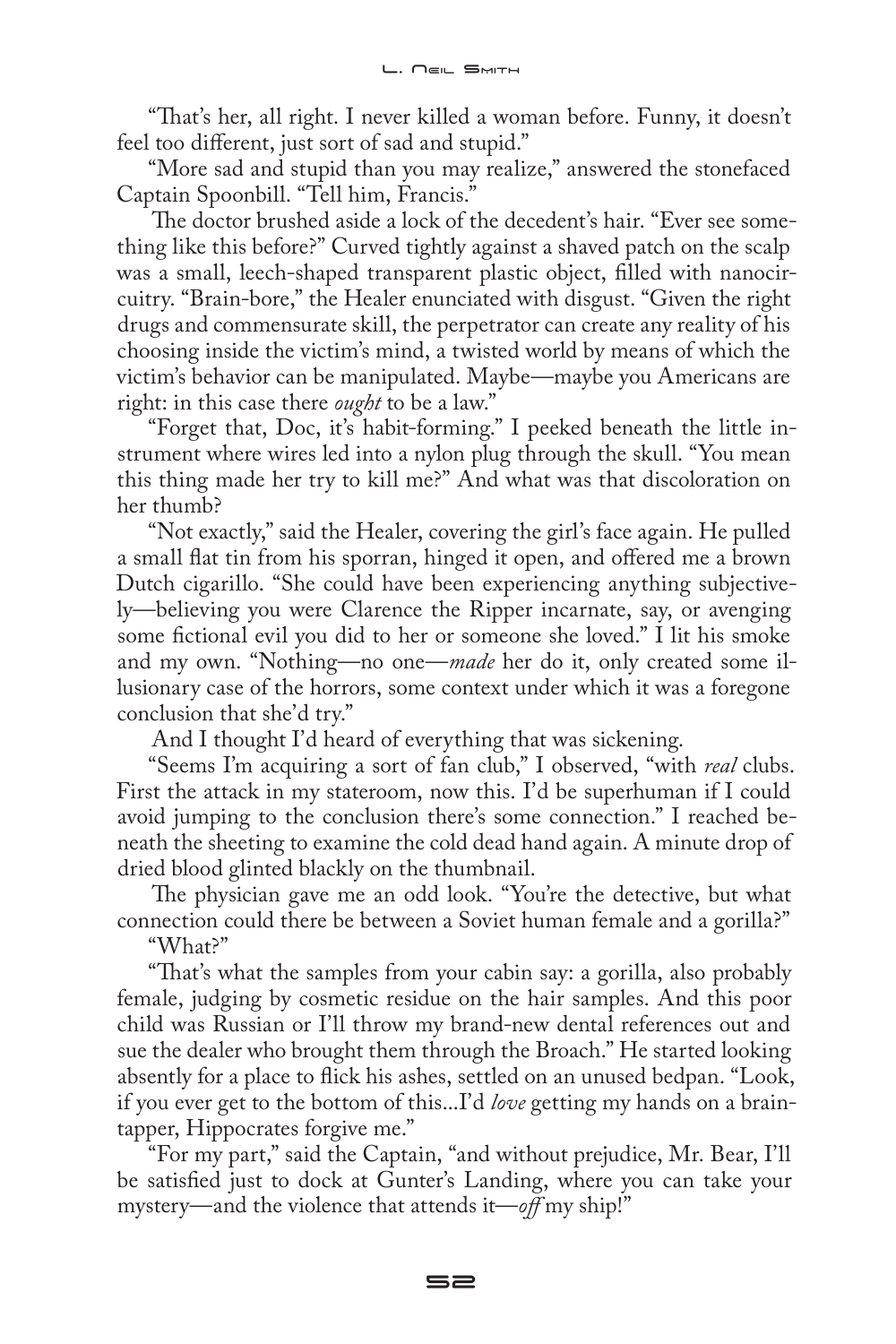This didn't seem the time to mention the booby-trapped Webley or the near-miss belowdecks. And, thinking of another nearby Miss, I wondered how Koko was.

 $\lambda$ 

Upstairs, I tried organizing my recent escapades—with an accent on "escape"—for the daily call home. I don't know how other couples handle it—actually, my first wife and I never talked about things that mattered but Clarissa and I never hold back. It's made for a wonderful life so far, with a few unpleasant minutes, followed by some supremely satisfying ones. Hours, even.

But there was that bit of extra evidence I'd noticed in the infirmary: *wood* is still rare enough out here in space that every scrap is eagerly received. Back home, they make packing boxes of plastic, but goods exported to the asteroids go timber-wrapped by specific request and as an extra selling-point. There'd been a three-quarter-inch splinter underneath the Russian girl's left thumbnail. Must've hurt like the dickens (or did it, with the brain-bore?). It hadn't been there quite long enough to fester, just long enough to give me an idea who'd levered that crate onto my head.

So how was I gonna tell my wife the Healer how badly Confederate forensics need an overhaul? Luckily, I had another call to make first—that little Bauer autopistol and the Woodsman Olongo was attacked with: obsolete U.S.-type weapons, collector-rare in the Confederacy. Why were they showing up over here?

Koko seemed to have other things to do. I was just as happy: it was getting to be perilous in my vicinity, and I still have a few Neanderthal opinions concerning womenfolk and danger, even when the girls're covered with fur and have ten times my strength. I shooed her off to a smartsuit lesson, promising to catch up later, and grabbed the com.

The lag was terrible now, but Captain Spoonbill grudgingly surrendered his strongest beam for a solid hour, at only nominally rapacious rates. Talking through a Broach is complicated by the weird influence it has on radiation, gravity, the very fabric of reality. Try sending regular radio or lasergram through; they wind up, well, twisted, requiring special equipment to hammer them back into sense. I hired the appropriate gadgetry via Laporte Interworld, and punched up a certain broom closet in the good old U.S.A.

"Jenny?" The picture was an informationless gray pudding. "I got a problem you could help me with." I waited through the lightspeed lag, trying to figure out which Jenny I was talking to.

"If I can, Win, but I've got a problem of my own right now..."

"The Fraser campaign—but this—" I stopped; she was still talking. "*We've been ransacked!* They broke in last night, tore the place apart, and set fire to what was left. Even with Confederate fire-control systems..."